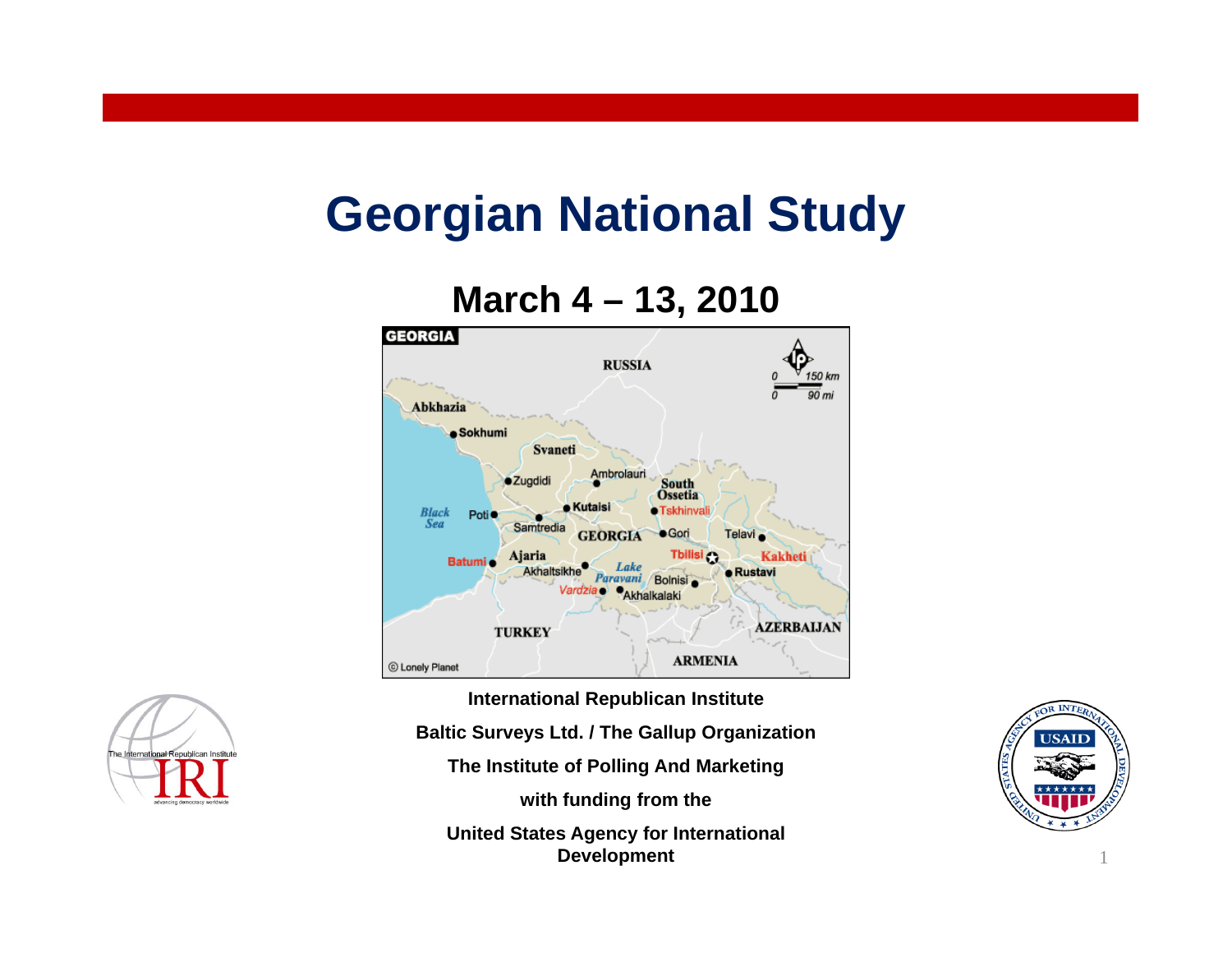### **INFORMATION ABOUT THE SURVEY**

- The survey was conducted by the Institute of Polling and Marketing for Baltic **Surveys/Gallup on behalf of the International Republican Institute.**
- The sample consisted of 1,800 permanent Georgian residents older than the age of 18 and eligible to vote, and is representative of the general population by age, gender, education **and religion. An oversample was conducted in Tbilisi.**
- **The sample design was <sup>a</sup> multi-stage random sample.**
	- **Stage One: Break country into official administrative regions.**
	- Stage Two: Select clusters of sampling points based on settlement population (large, medium, small towns and villages). One sample point = approximately one percent of survey population (10-12 surveys). Sampling points in each region were selected based on the percentage of population living in the various levels of settlement in that **same region.**
- Respondents were selected by the random route method, using the next birthday rule to **select <sup>a</sup> respondent from within <sup>a</sup> household.**
- Data was collected March 4 March 13, 2010, through face-to-face interviews with the **respondents.**
- Poll was conducted nationwide, including the capital and all major regional centers.
- **The margin of error does not exceed three percent.**
- •**Response rate was 69 percent.**

 $\mathcal{D}_{\mathcal{L}}$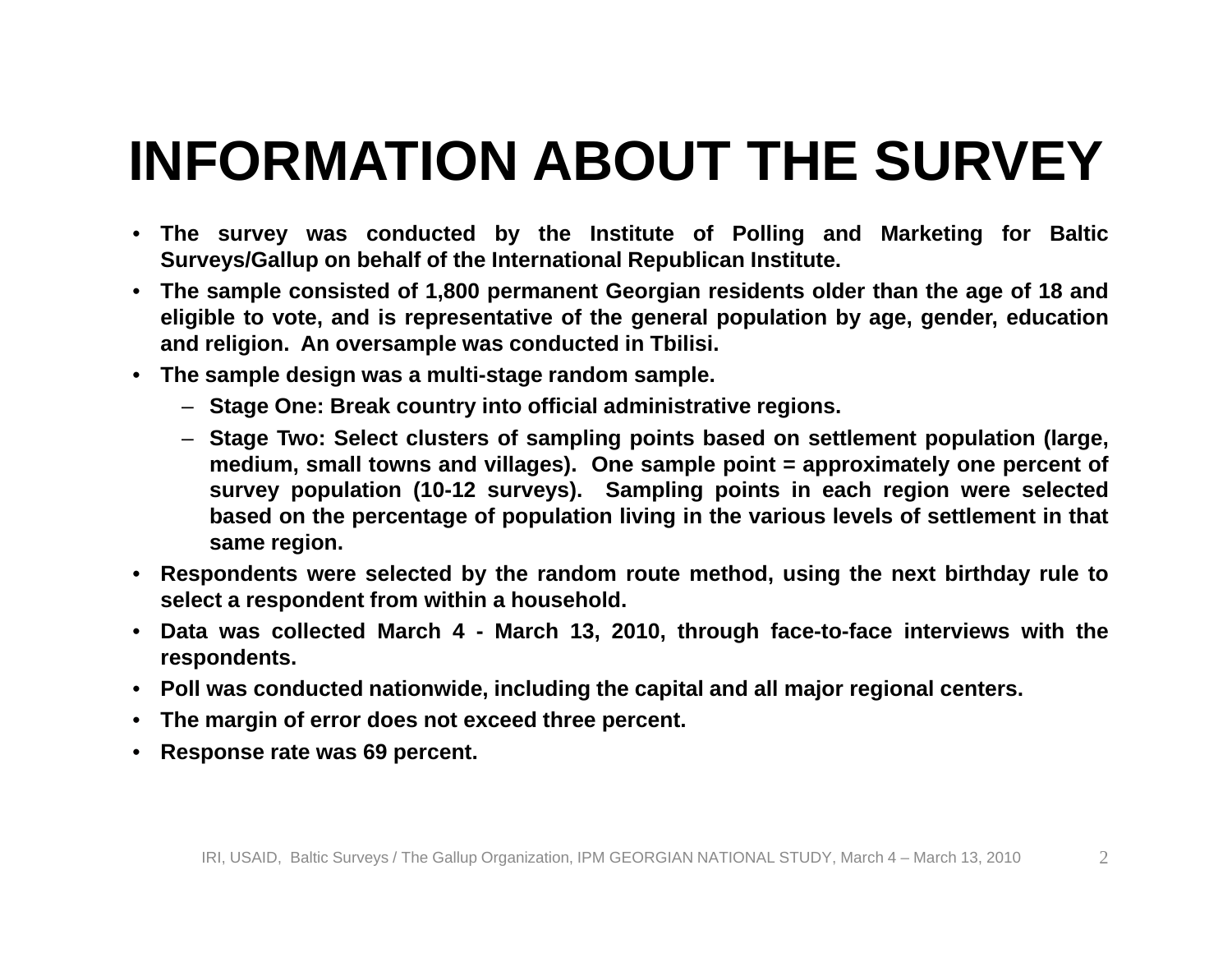### **MOOD OF THE COUNTRY**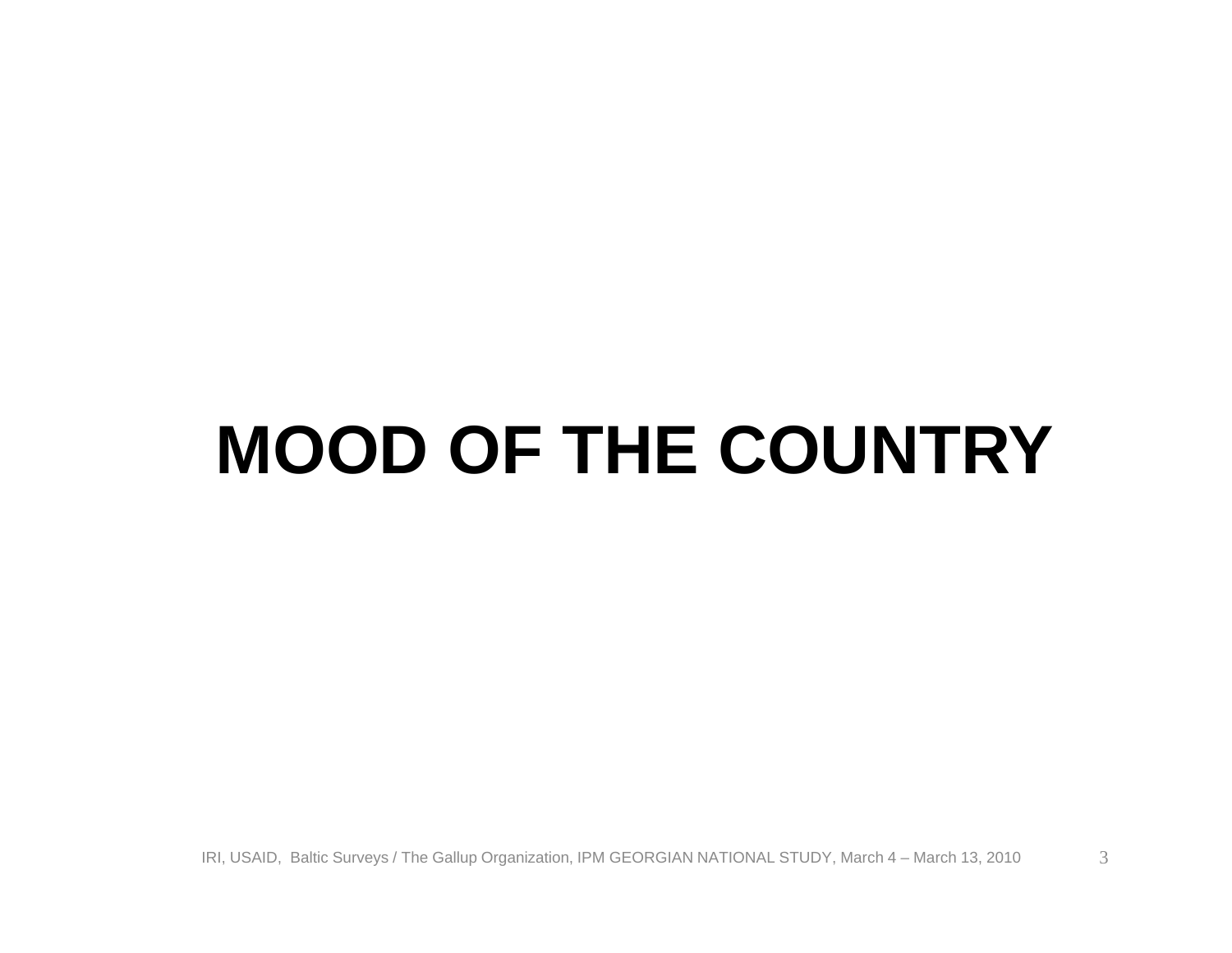#### **Over the last two months, the economic situation in Georgia has...?**

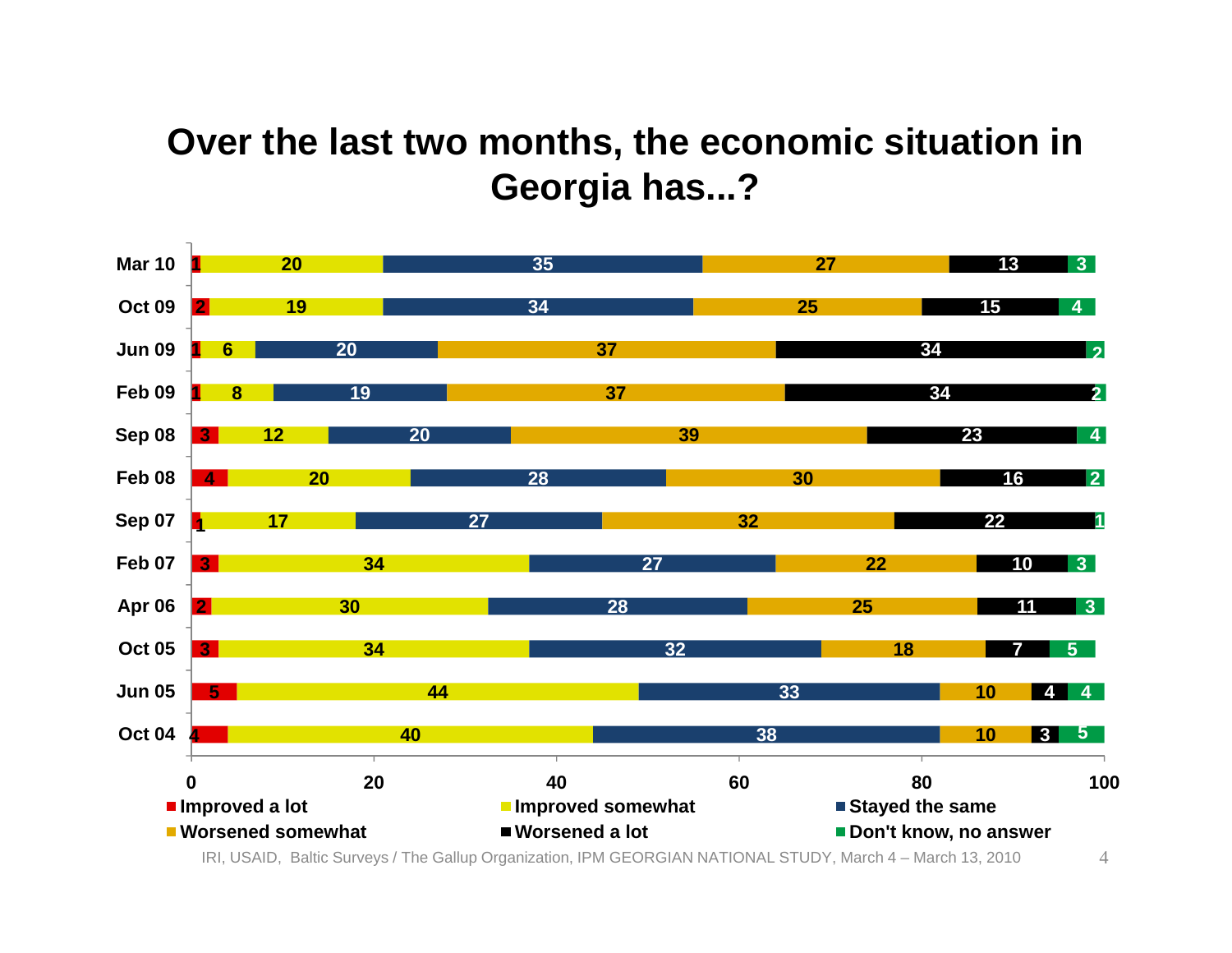#### **Over the last two months, the financial situation of your household has...?**

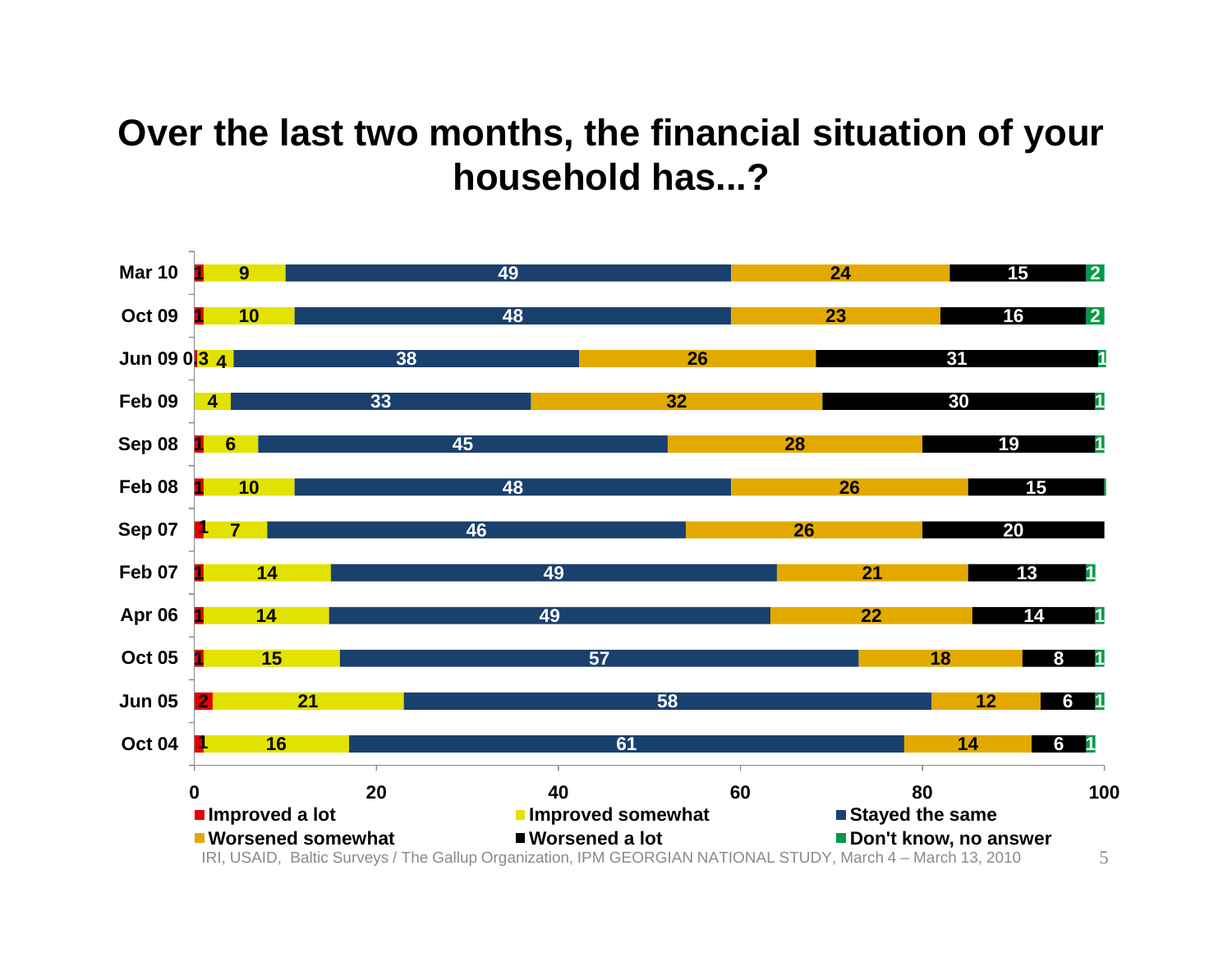### **ISSUES**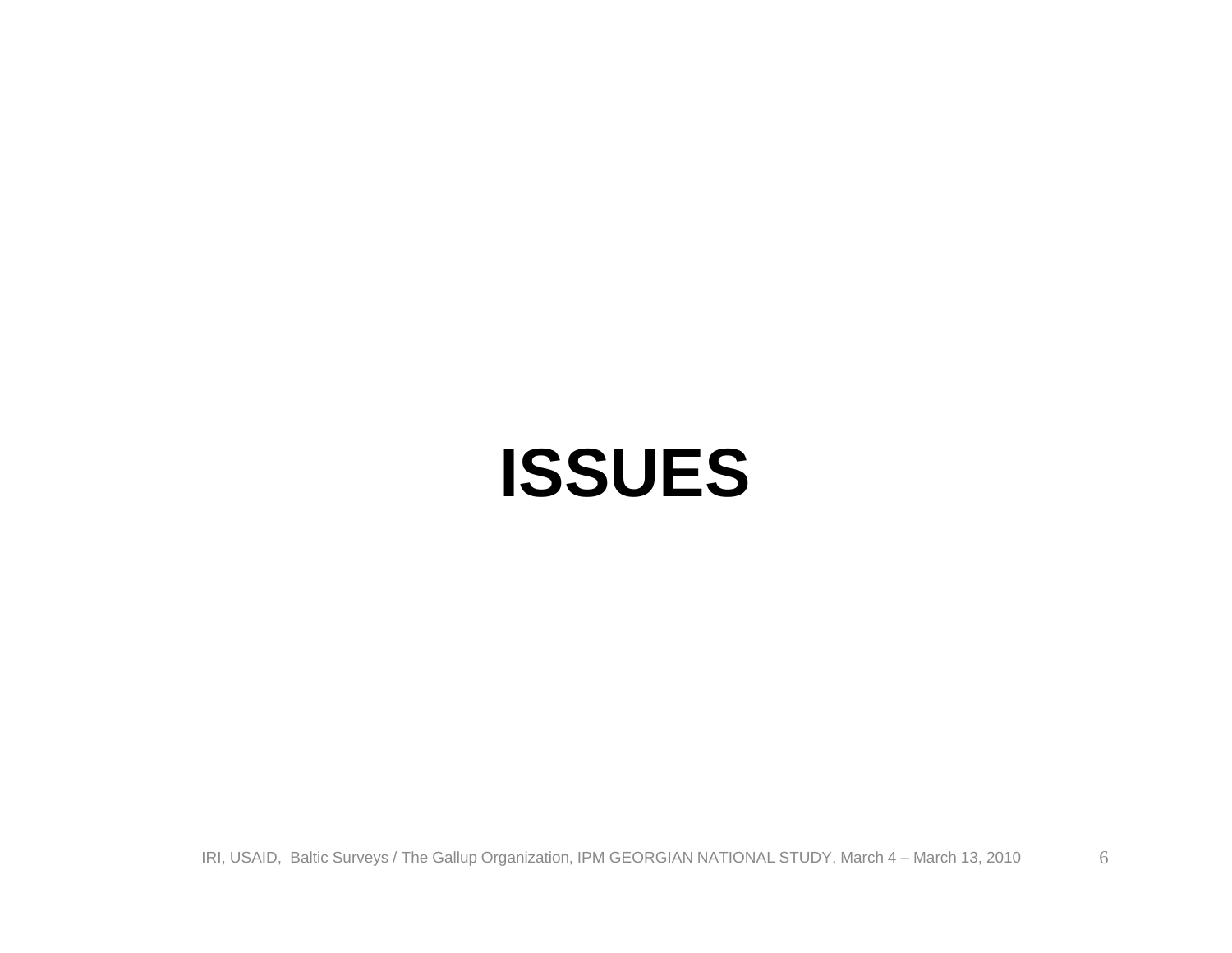#### **What are the main problems that Georgia is facing at the moment?**

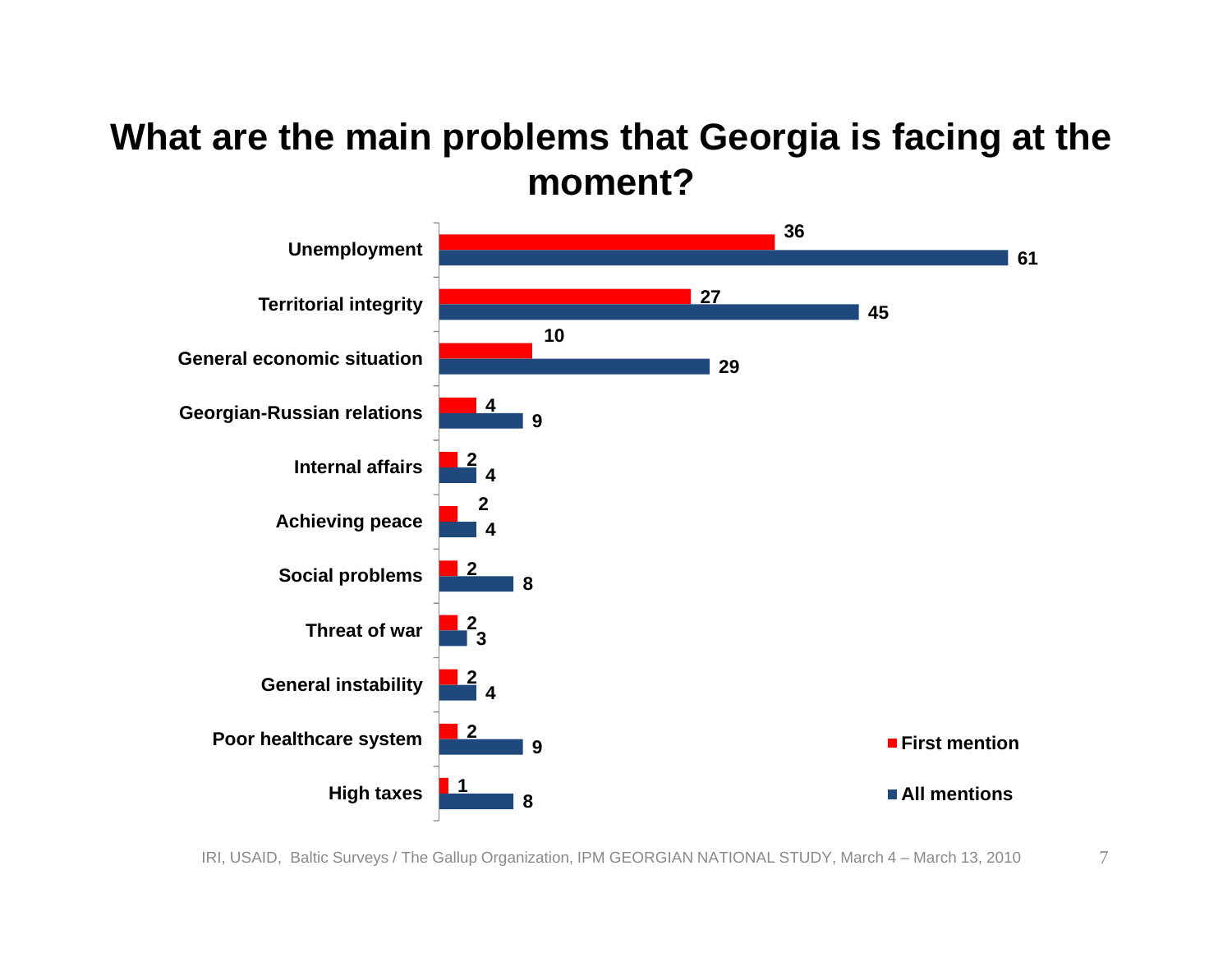#### **What are the main problems your town/village is facing at the moment?**

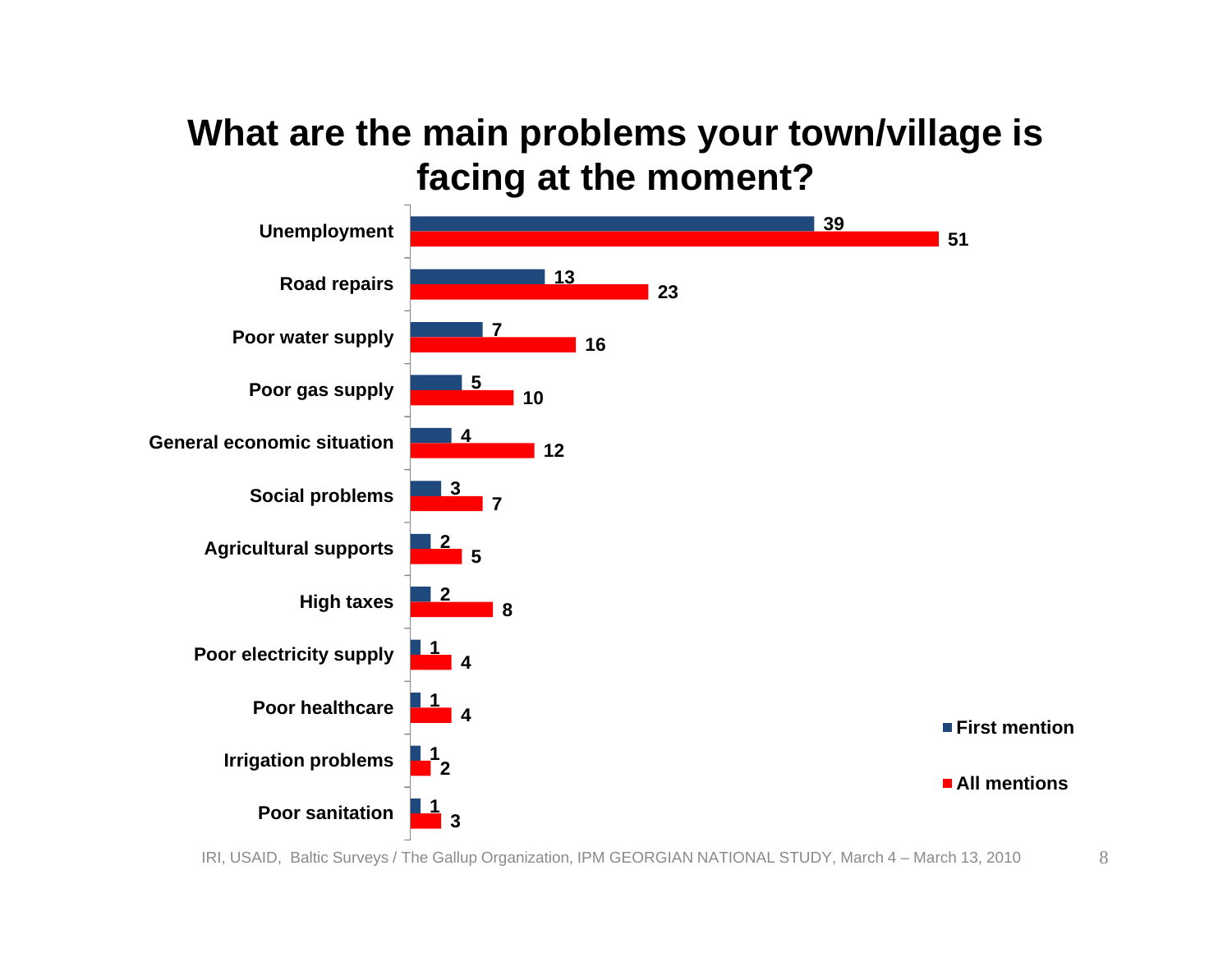#### **What is the most important issue your household is facing at the moment?**

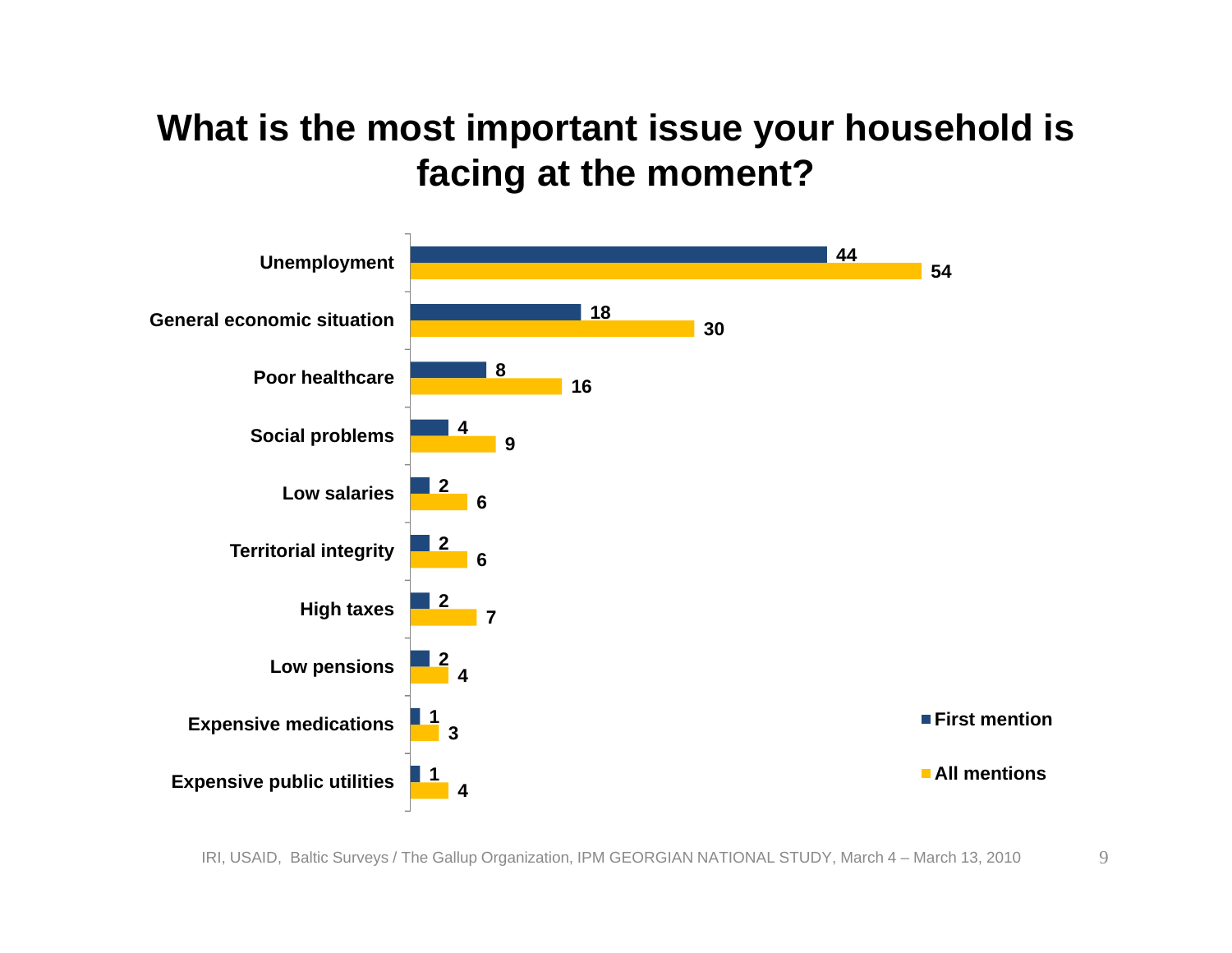#### **Do you think these forms of protest are acceptable?**



\* - During street protests in 2008, protestors lined up outside parliament and other government buildings to jeer Members of Parliament and government staff as they went to work.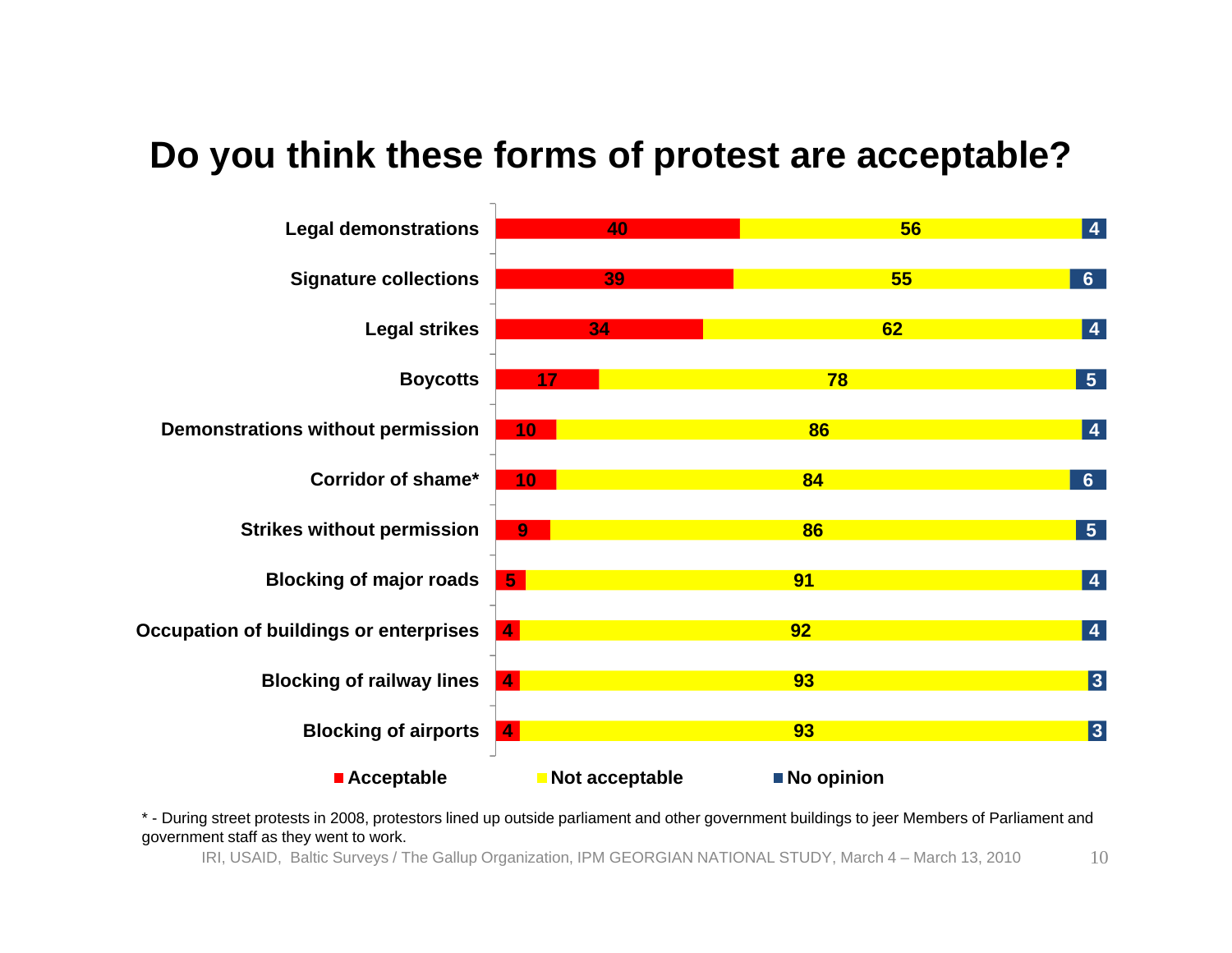### **Thinking about the current situation and the future of the country, what are you afraid of most?**

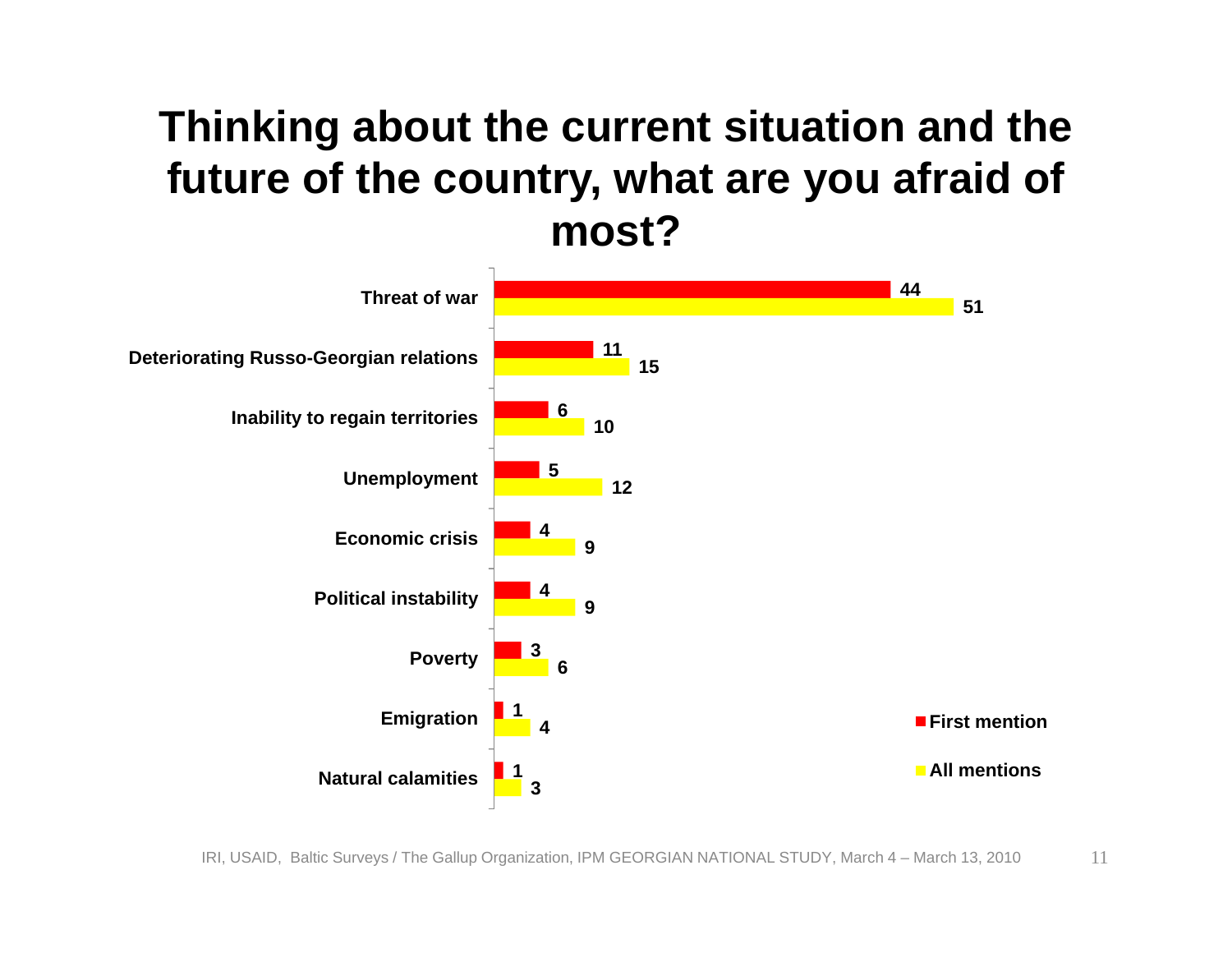#### **Have you been in a situation over the last 12 months when you had to pay a bribe in order to get a service or a decision?**

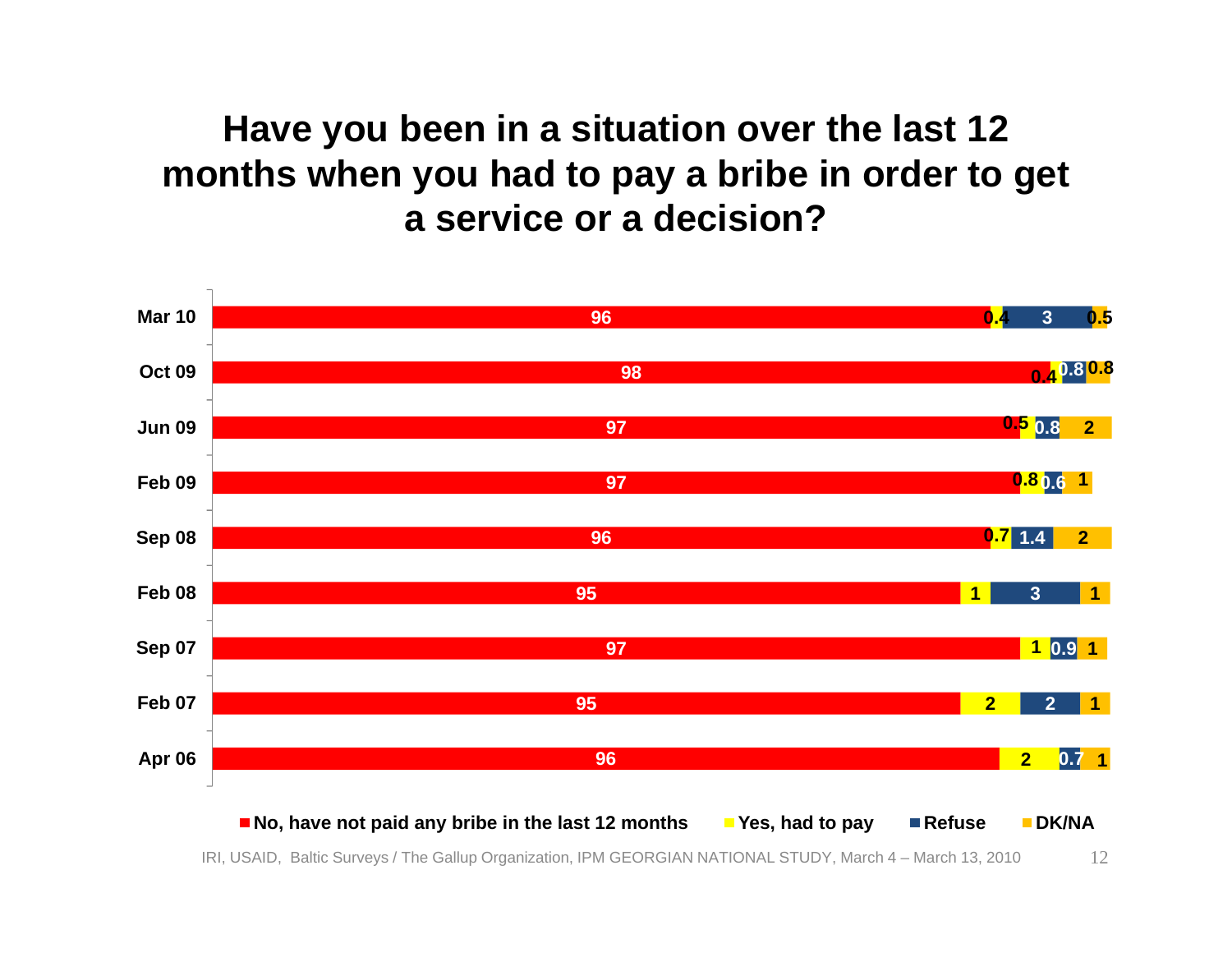#### **In what field should the Georgian government carry out reforms first, second and third?**

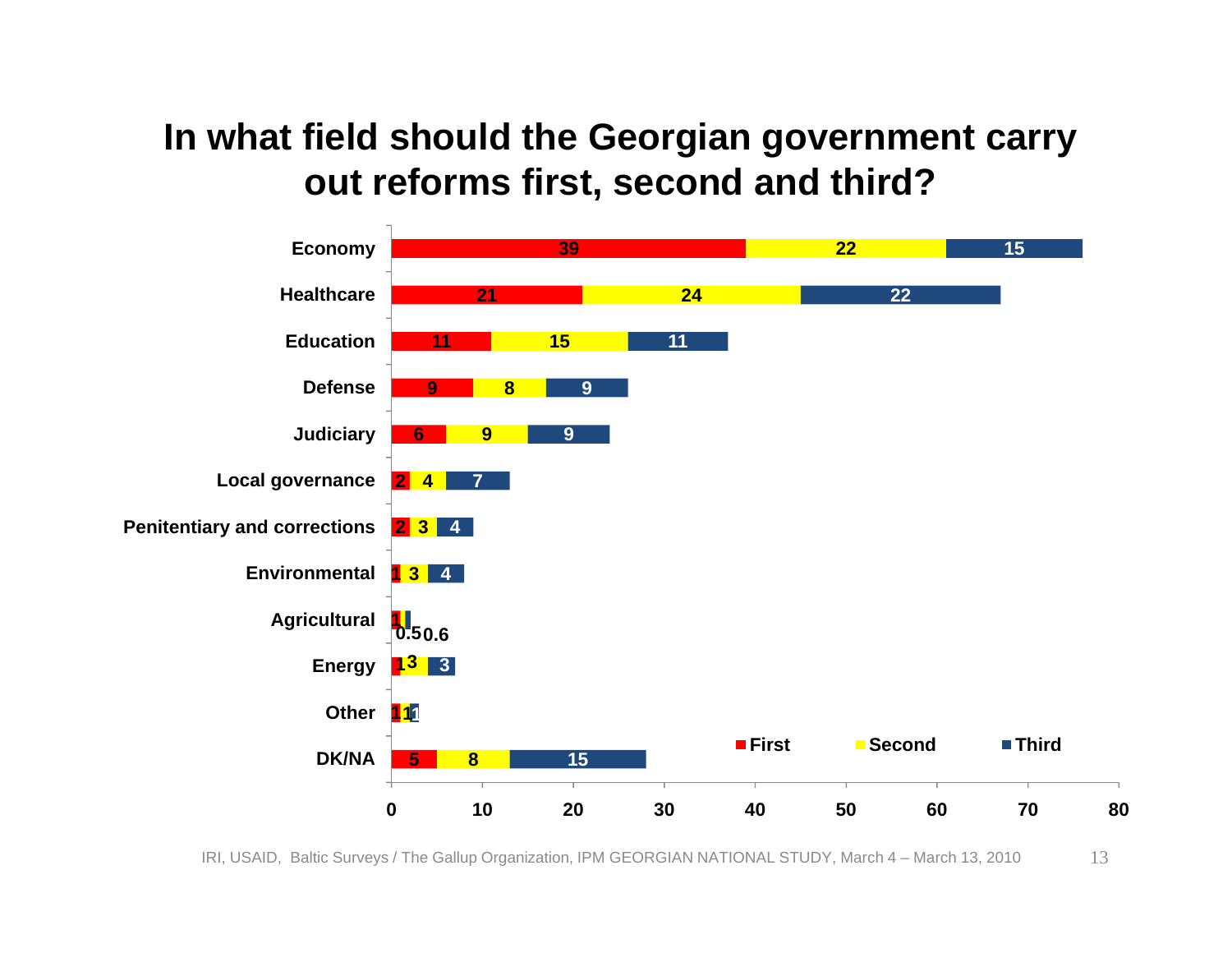#### **Which of these should be the Georgian government's first and second priorities?**

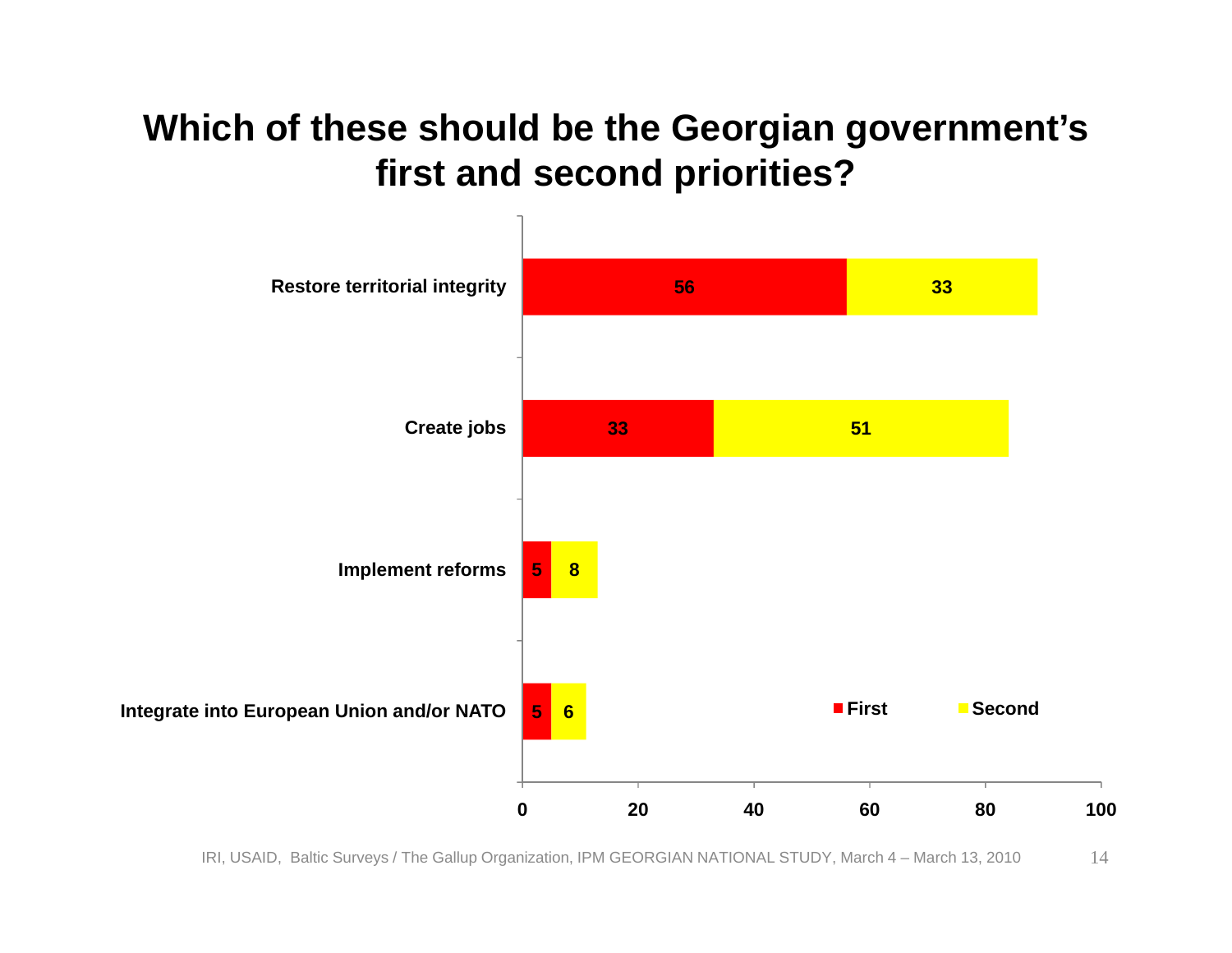#### **Do you accept internal political confrontation or should politicians strive to maintain political stability?**

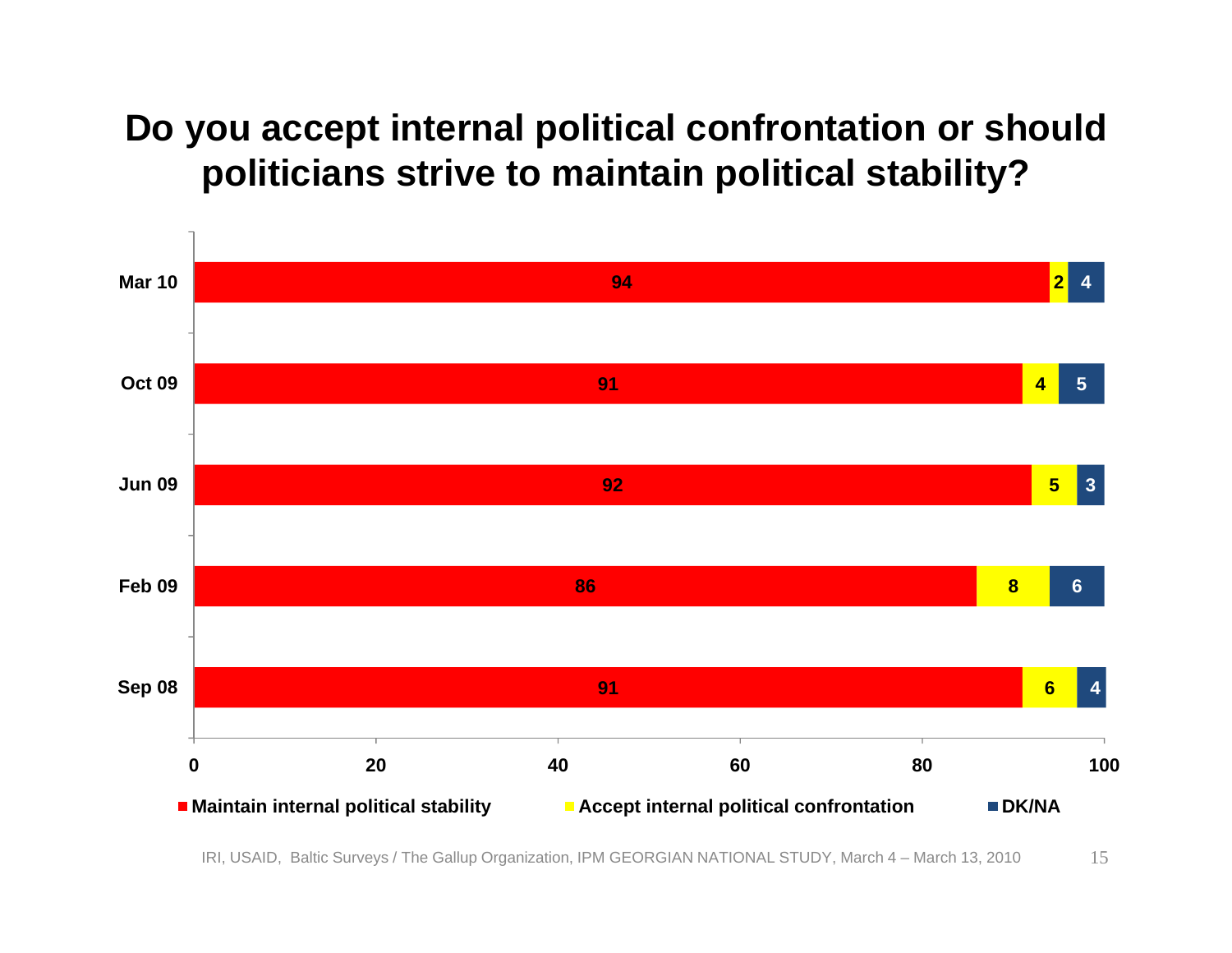#### **Do you feel effects from the world financial crisis?**

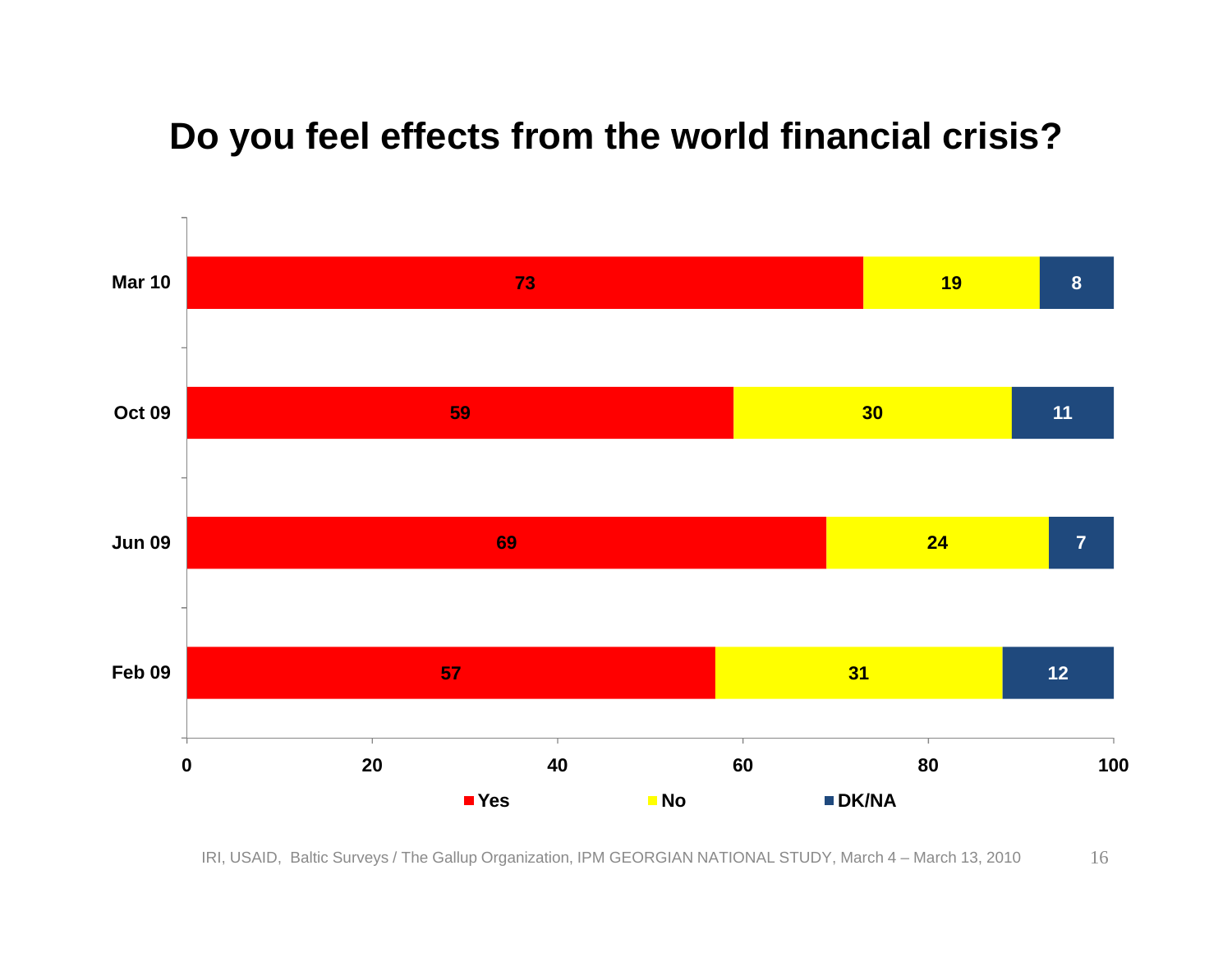### **POLITICS**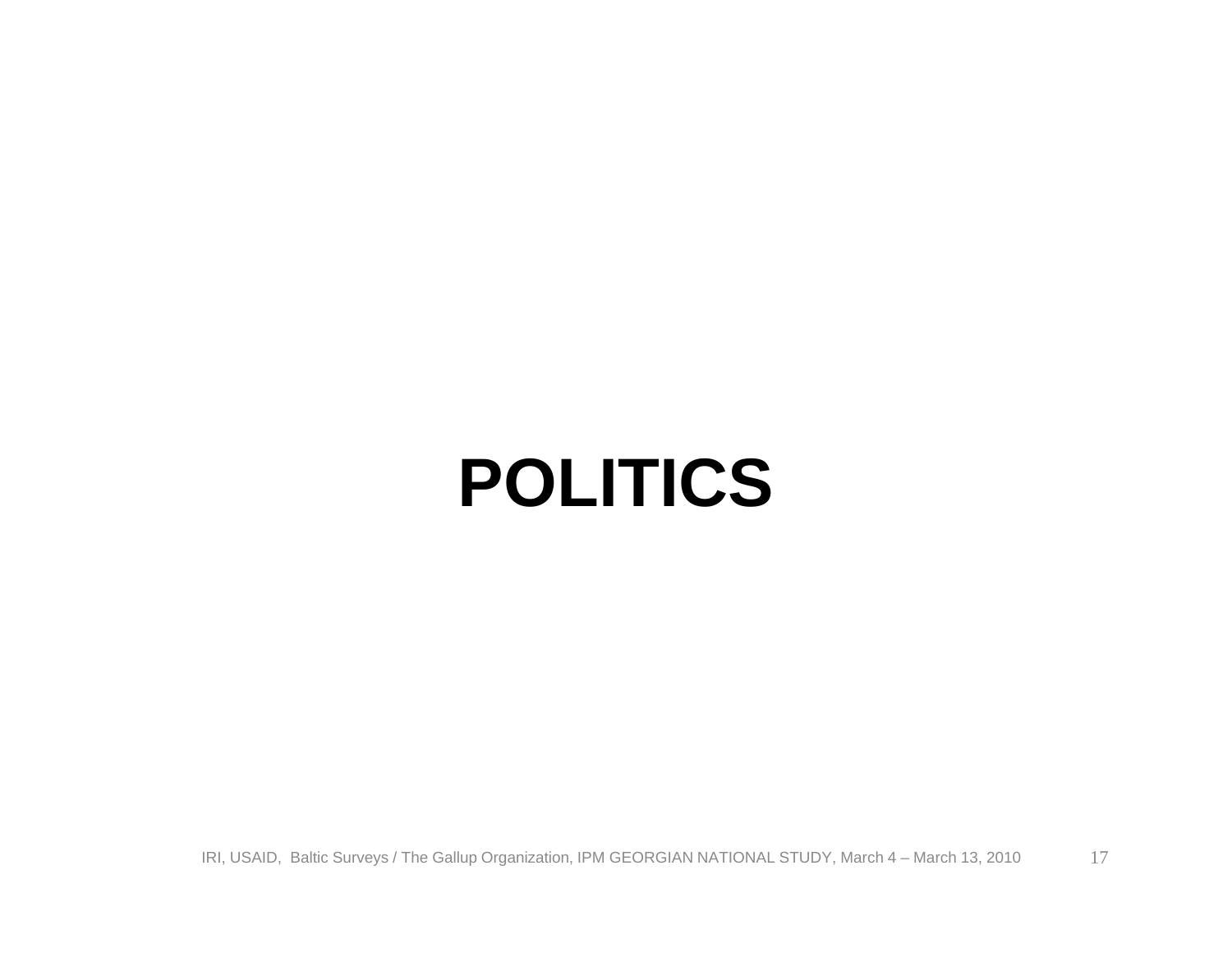#### **How would you rate your interest in politics?**

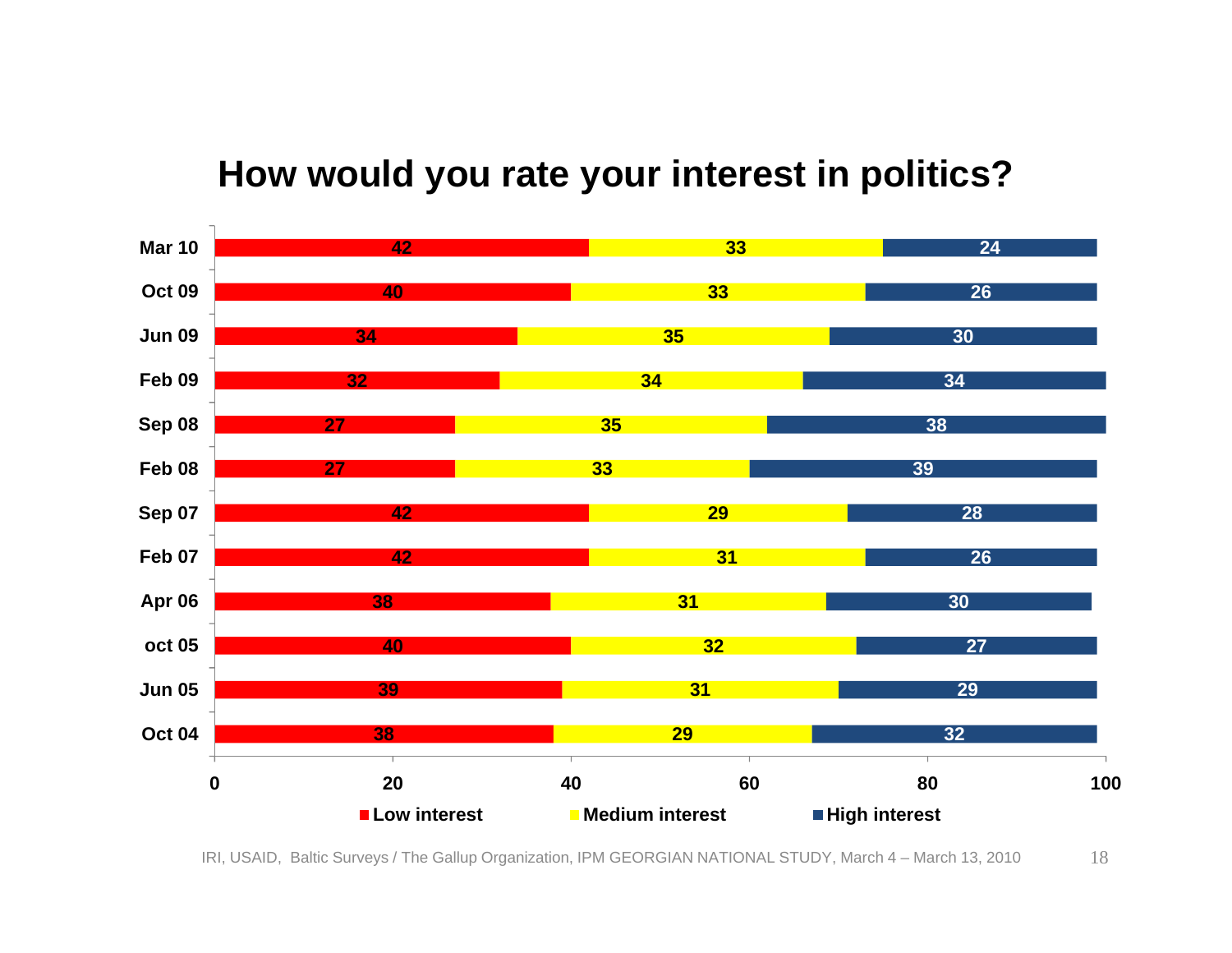#### **When considering which party to vote for, which is more important?**

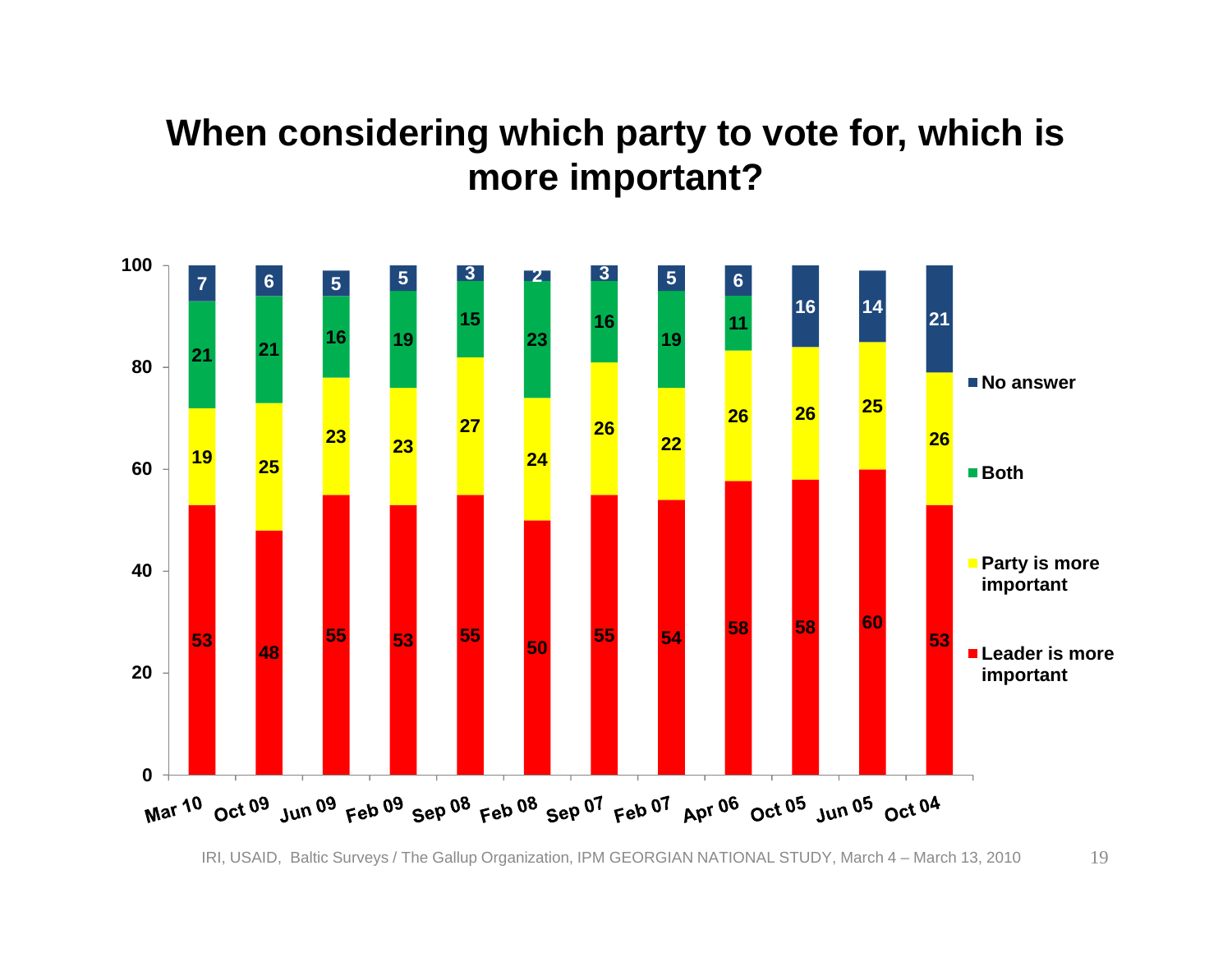#### **What are the biggest achievements of the Georgian government?**

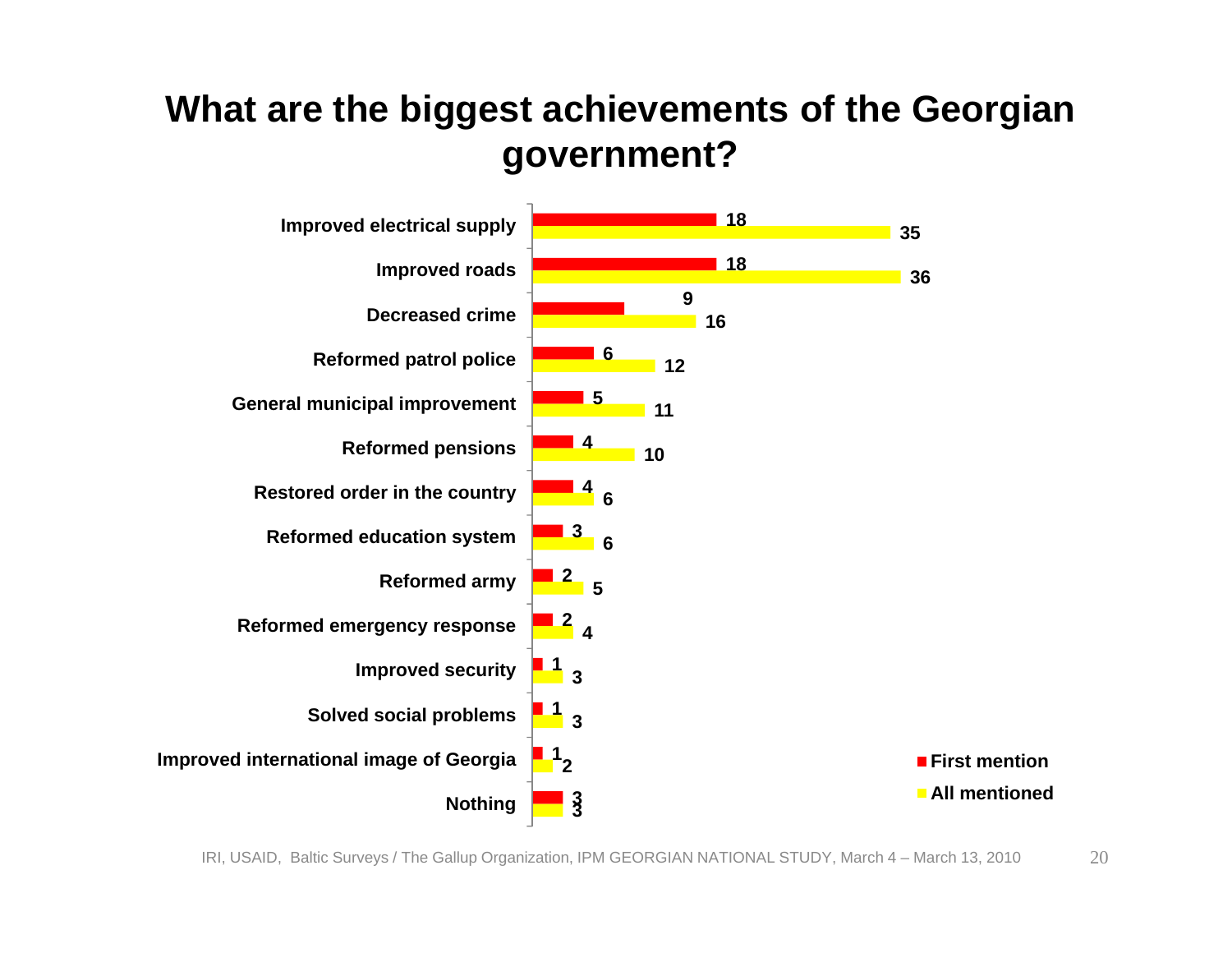#### **What are the biggest failures of the Georgian government?**

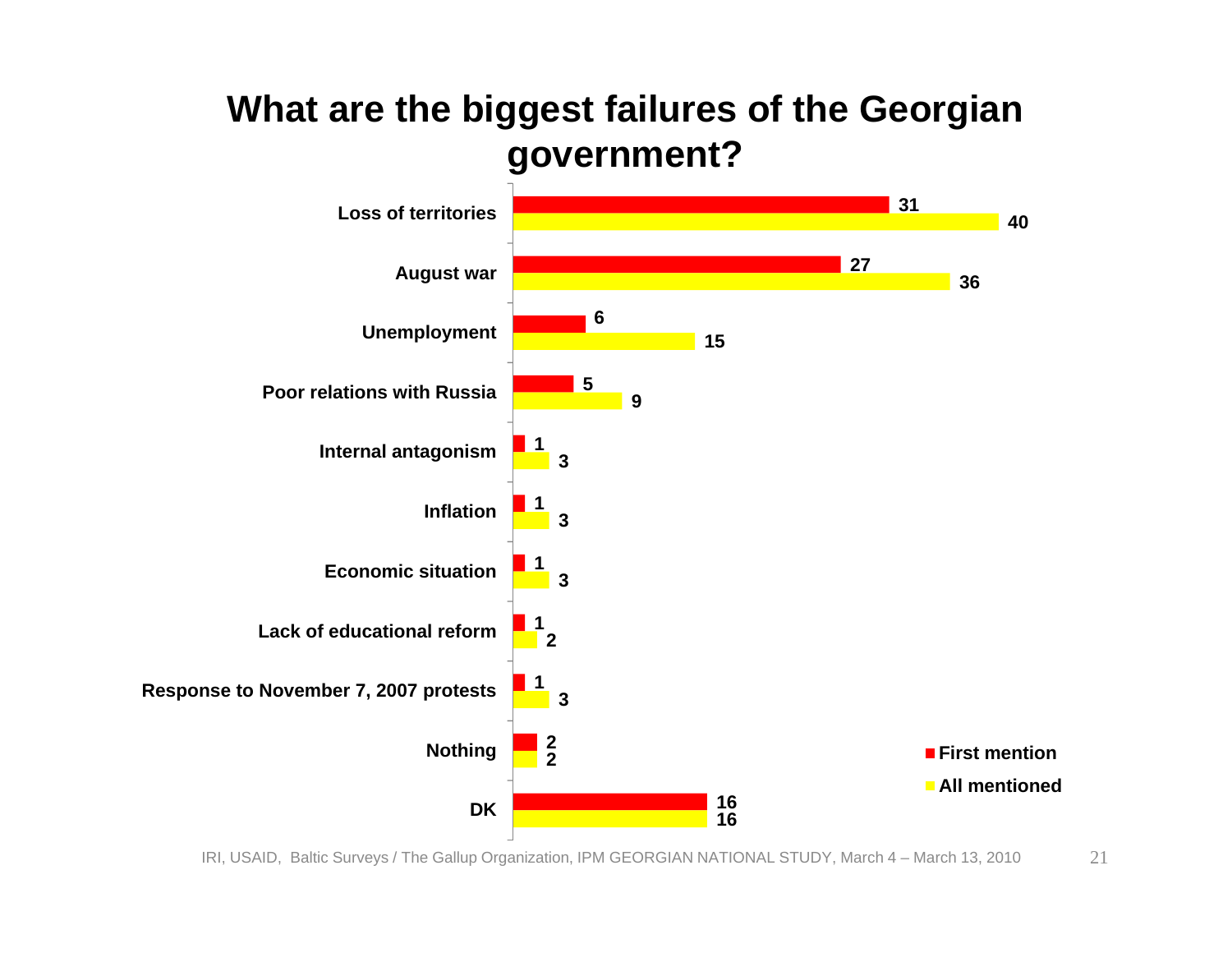#### **Is it important for Georgia to have a political opposition?**



IRI, USAID, Baltic Surveys / The Gallup Organization, IPM GEORGIAN NATIONAL STUDY, March 4 – March 13, 2010 22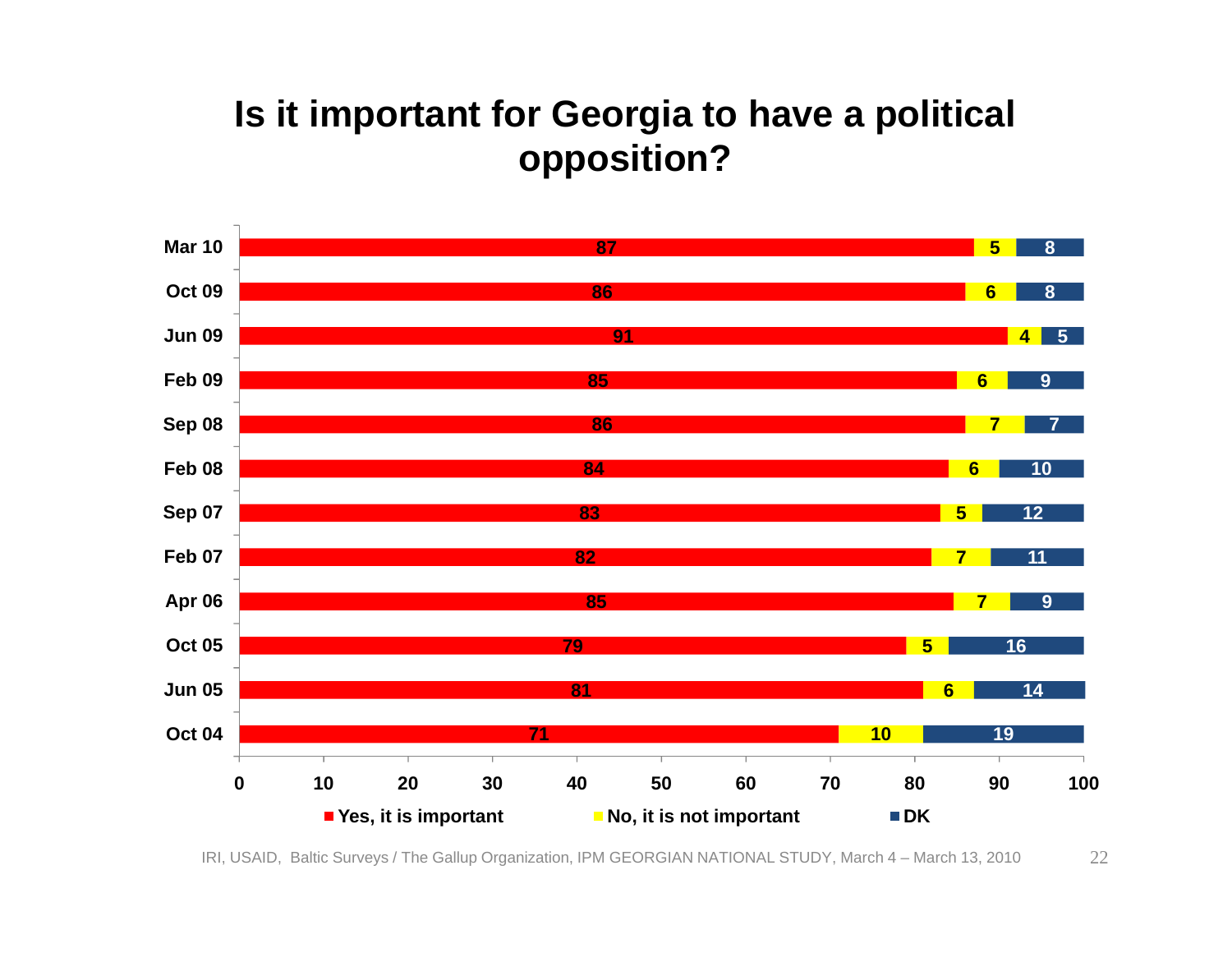#### **Do you feel the governor of your region is doing a good job and is working effectively to address the problems of your region?**

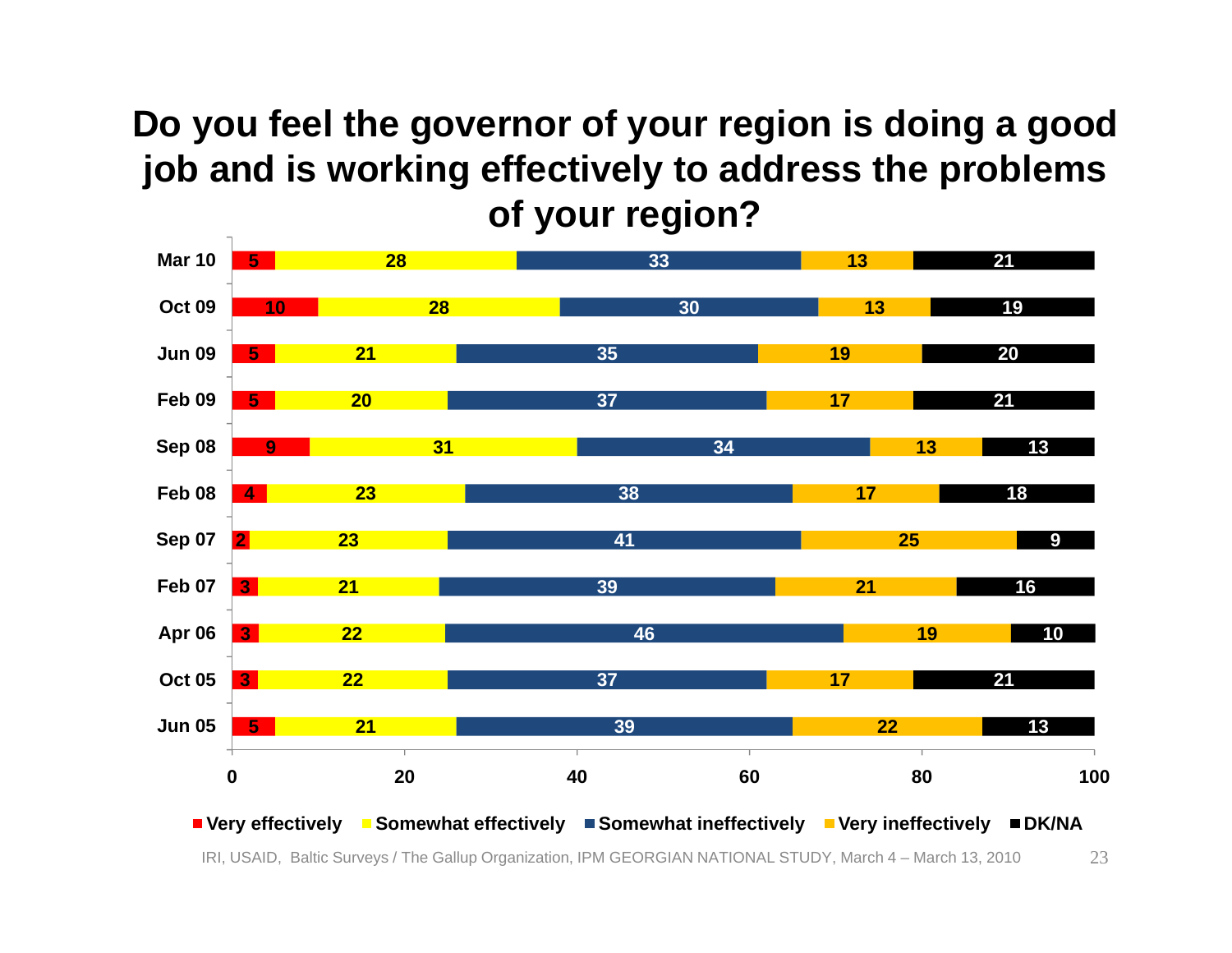#### **If local elections were held next Sunday, would you vote in them?**

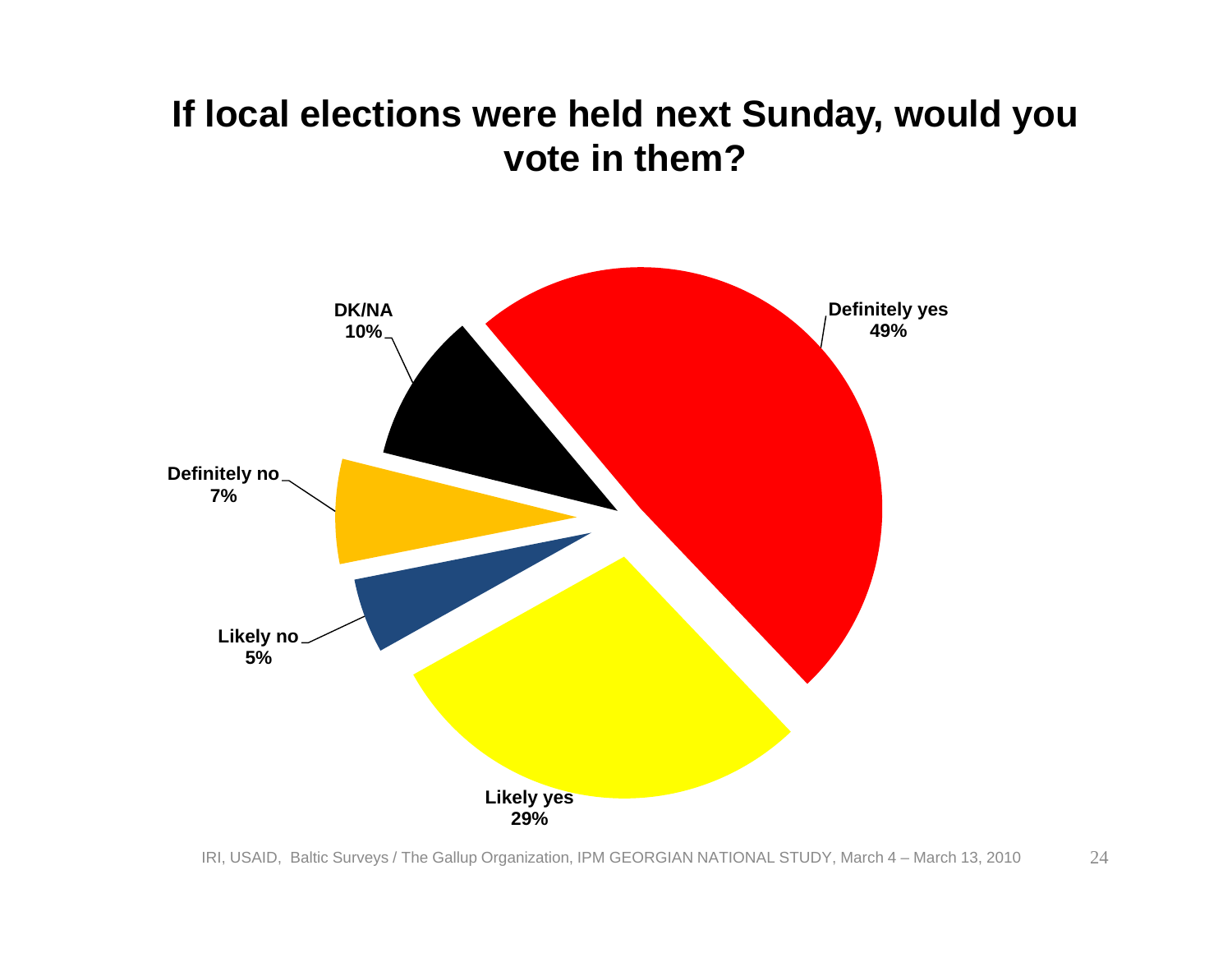#### **If you are likely not voting or not voting, why not? (N=207)**



IRI, USAID, Baltic Surveys / The Gallup Organization, IPM GEORGIAN NATIONAL STUDY, March 4 – March 13, 2010 25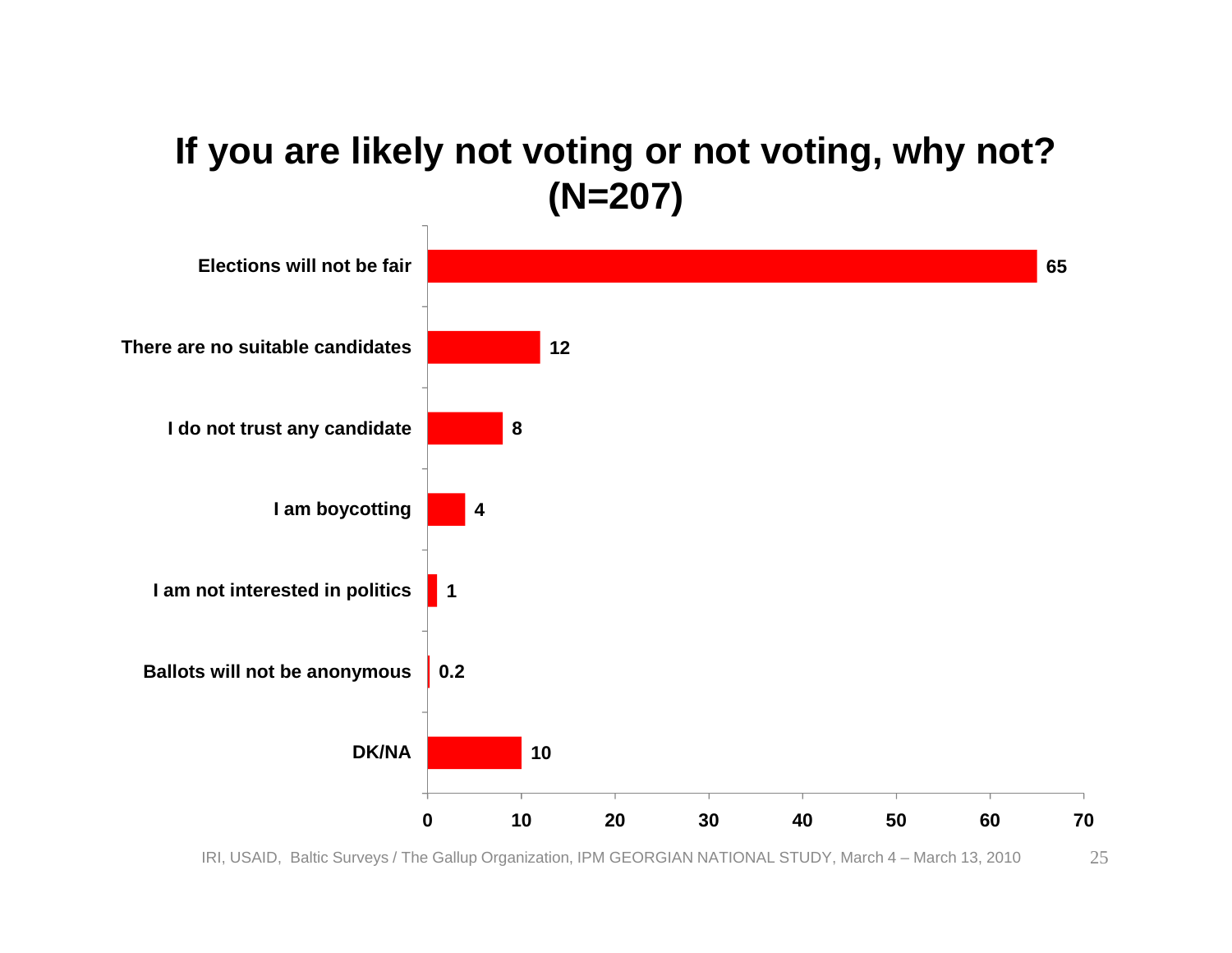#### **What are three major issues that parliament first needs to address?**

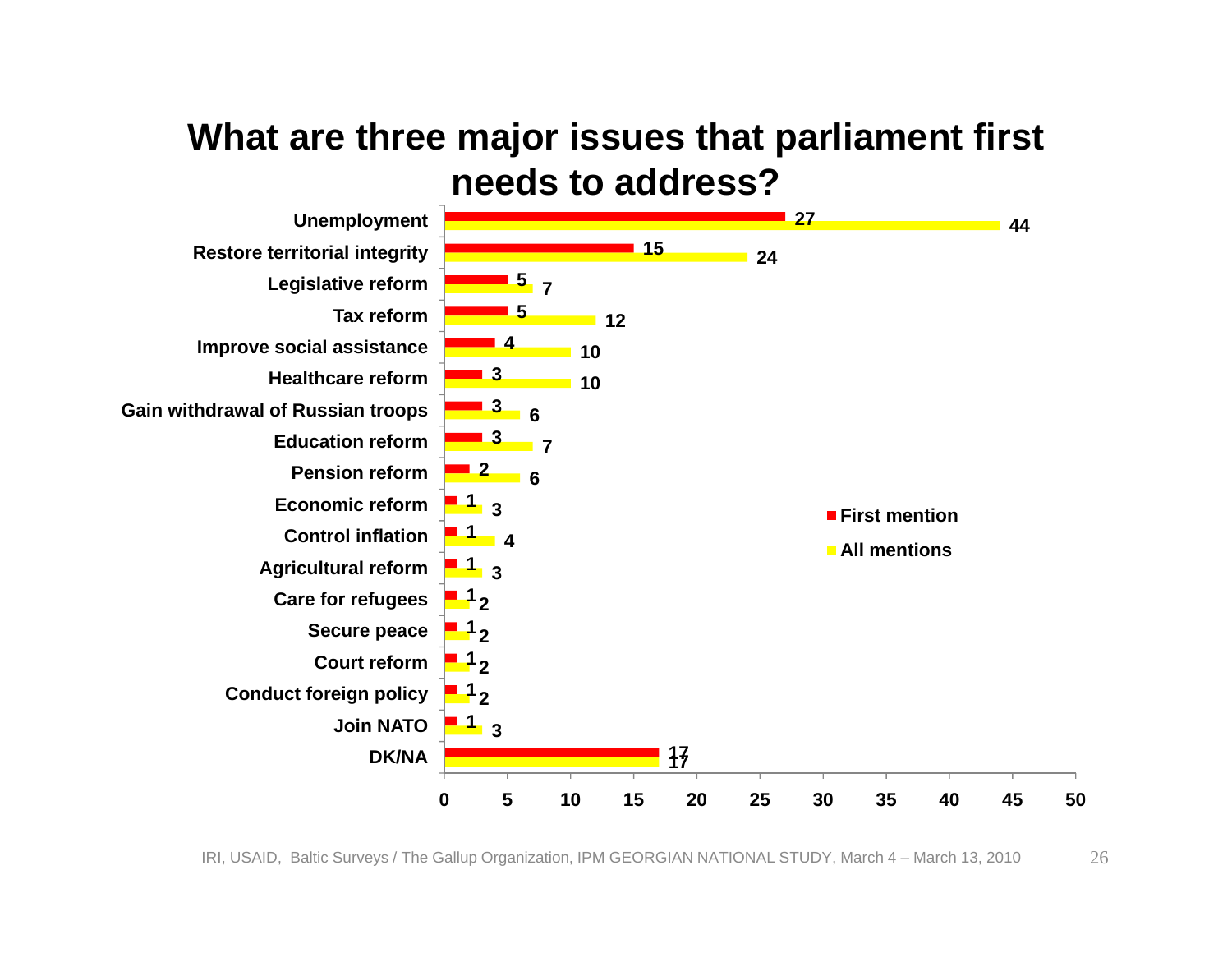#### **What are three major issues that the newly elected sakrebulos\* need to address?**

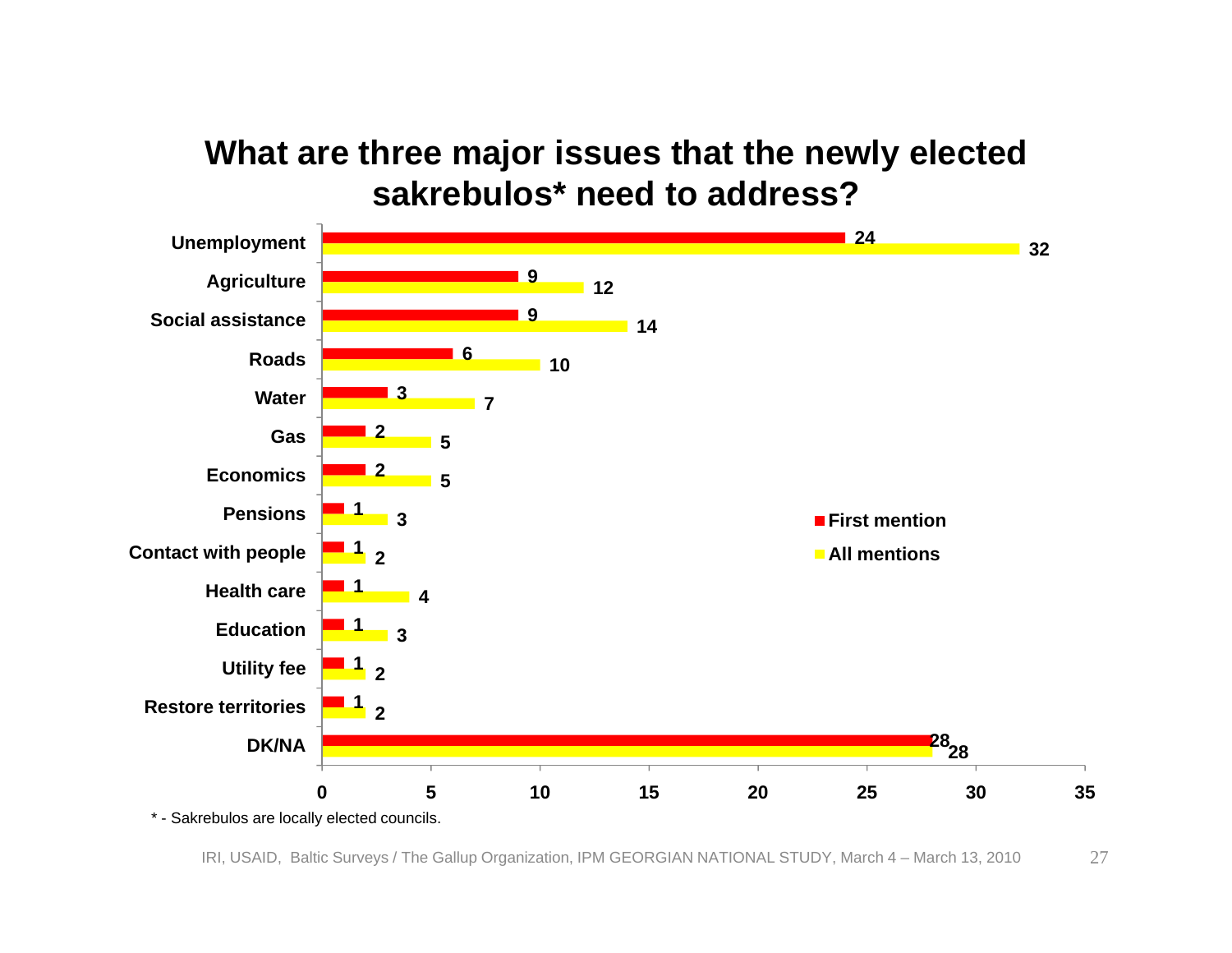#### **Do you think that government and opposition should continue dialog?**

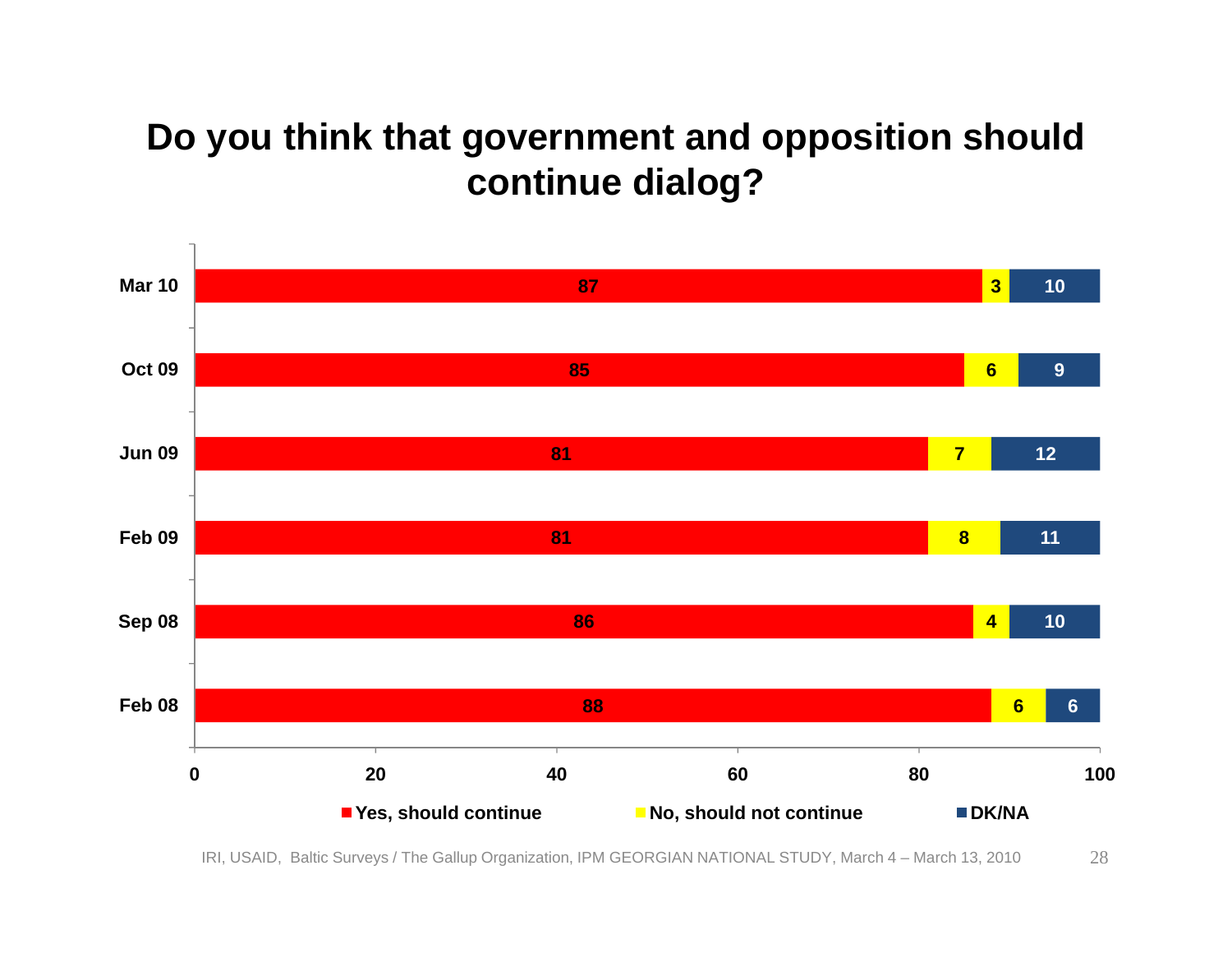#### **Do you support the decision of some political parties to boycott the local elections?**

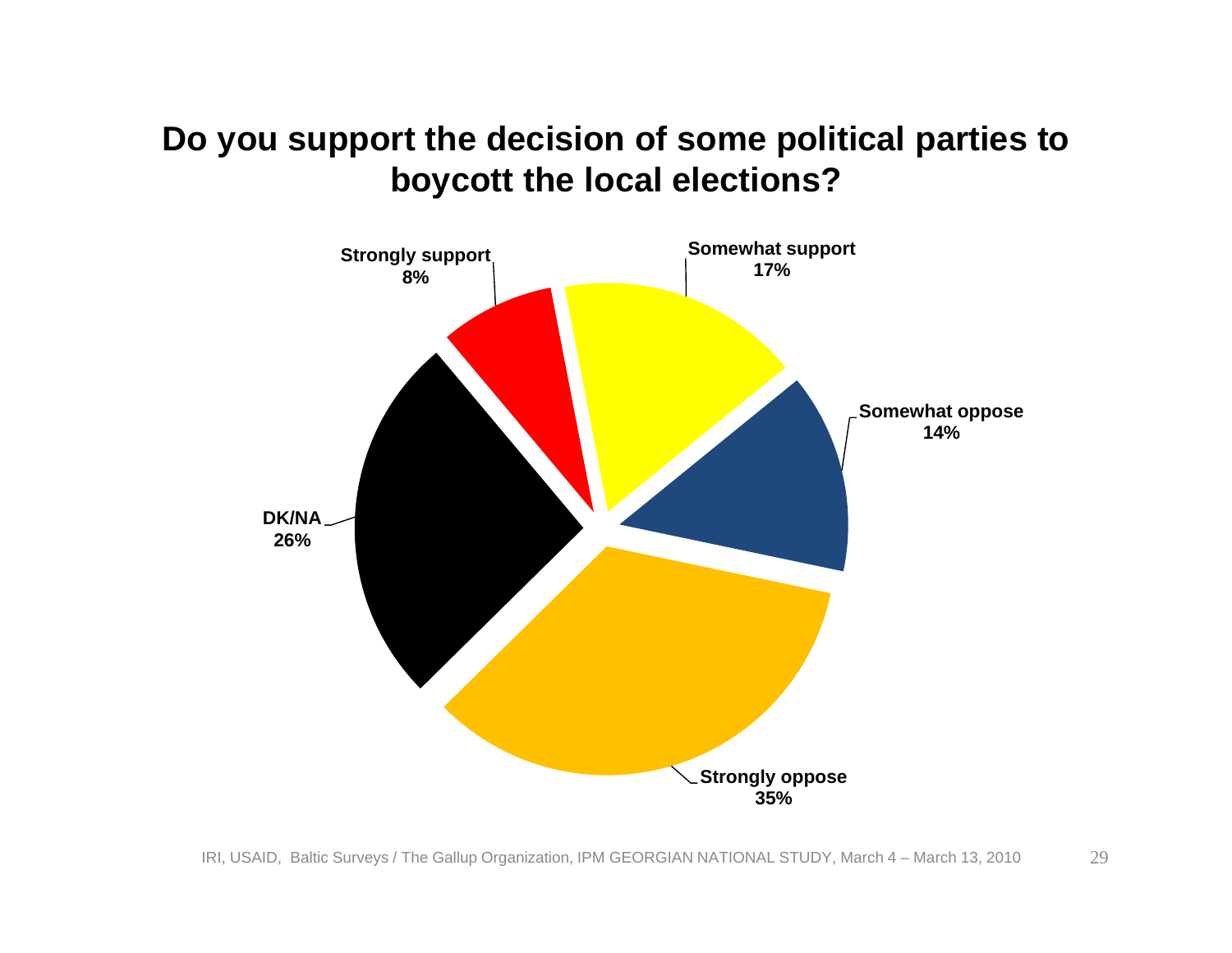## **INTERNATIONAL RELATIONS**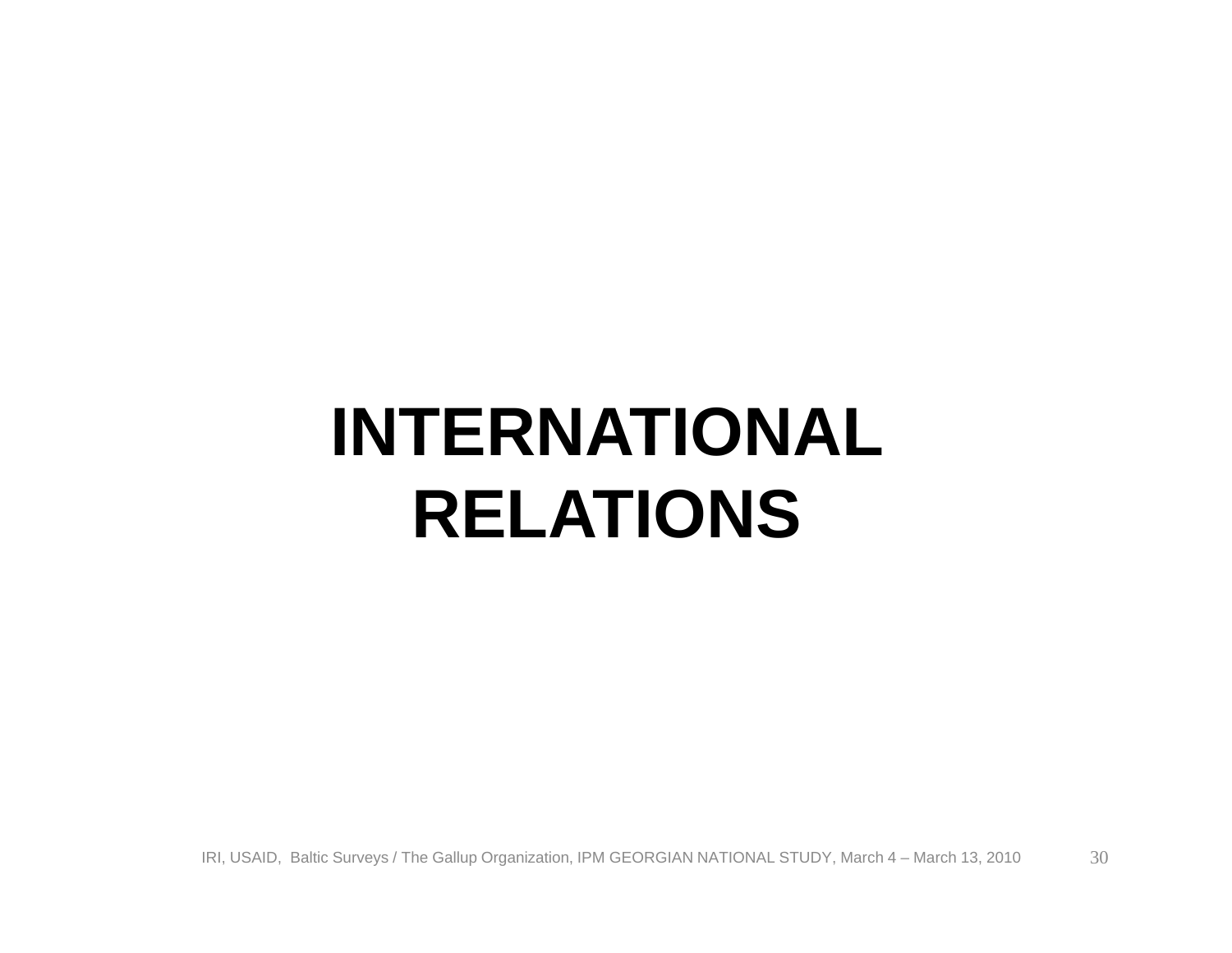#### **How would you evaluate Georgia's relations with the following countries?**

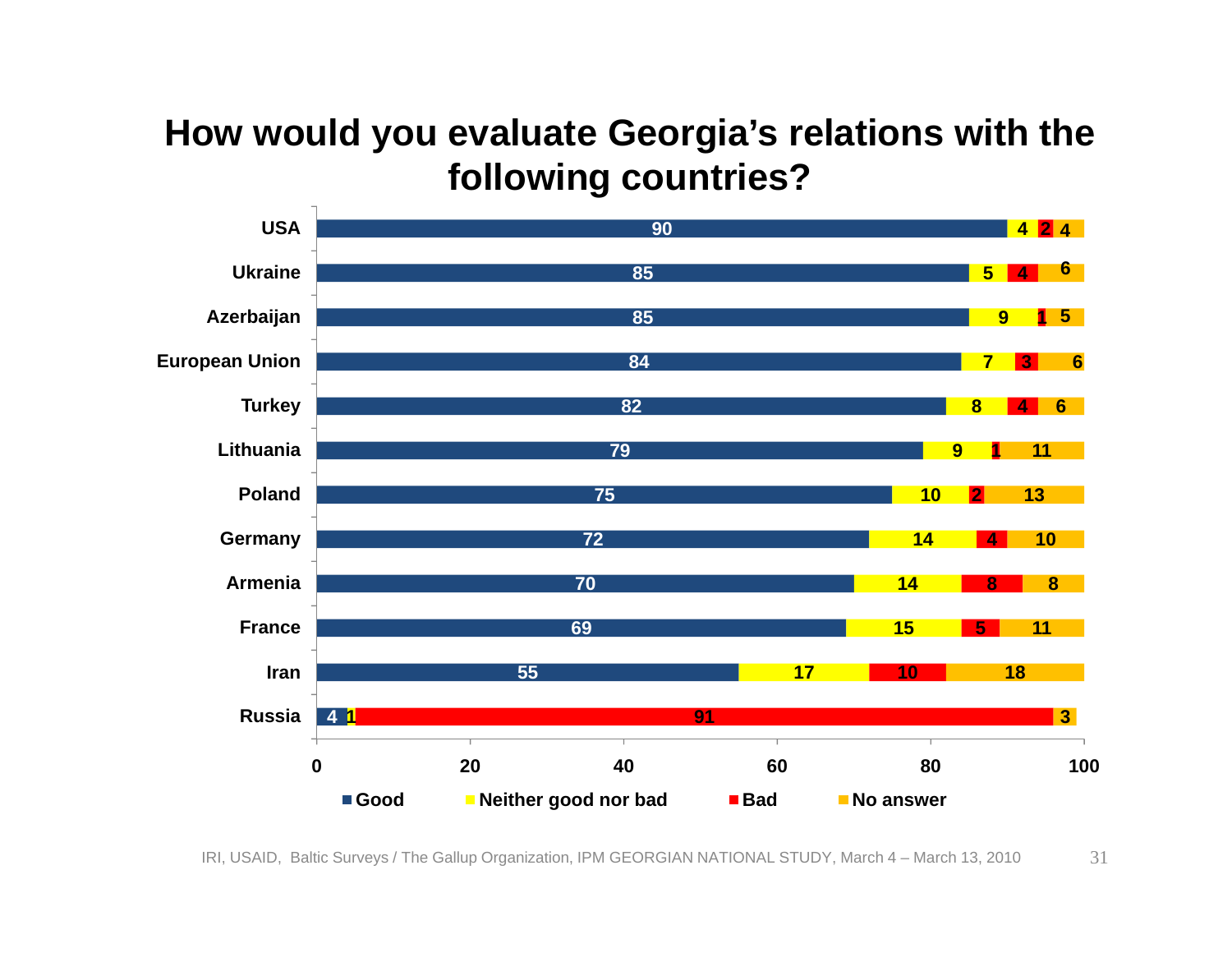#### **Which countries are the most important partners for Georgia? Which comprise the most political and economic threat?**

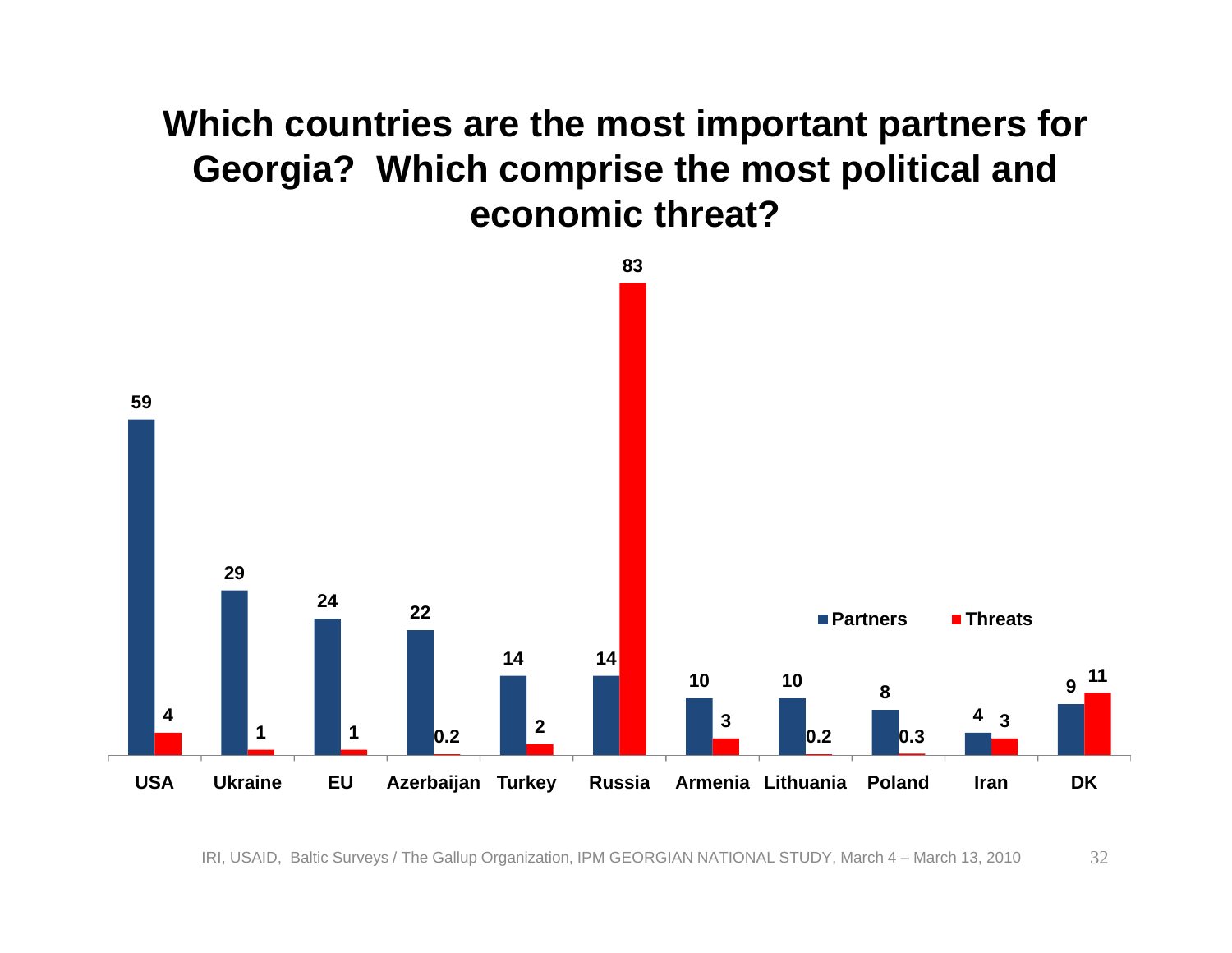#### **Will the Georgian government improve relations between Georgia and Russia?**

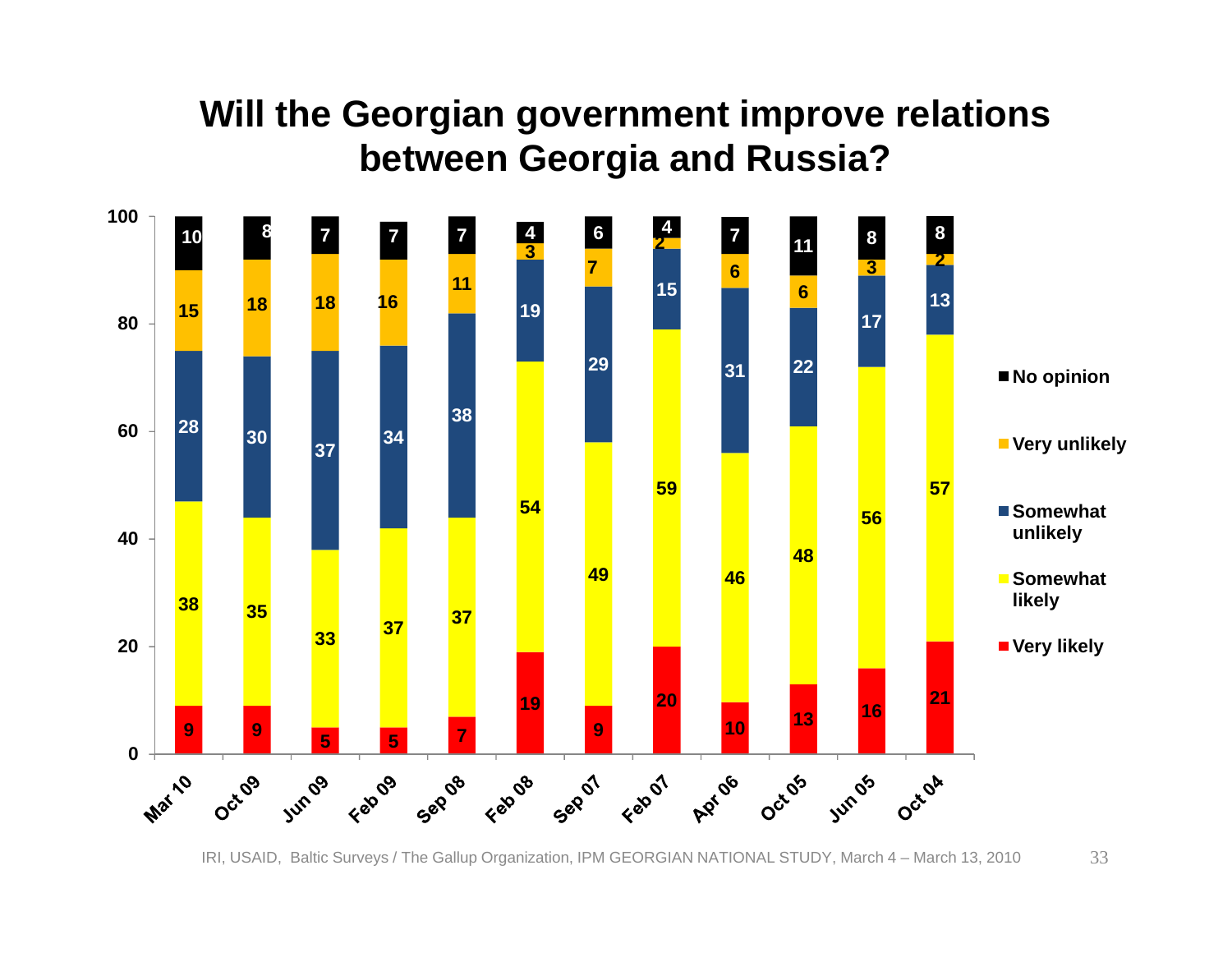#### **Will the Georgian government solve the problems related to Abkhazia and South Ossetia?**

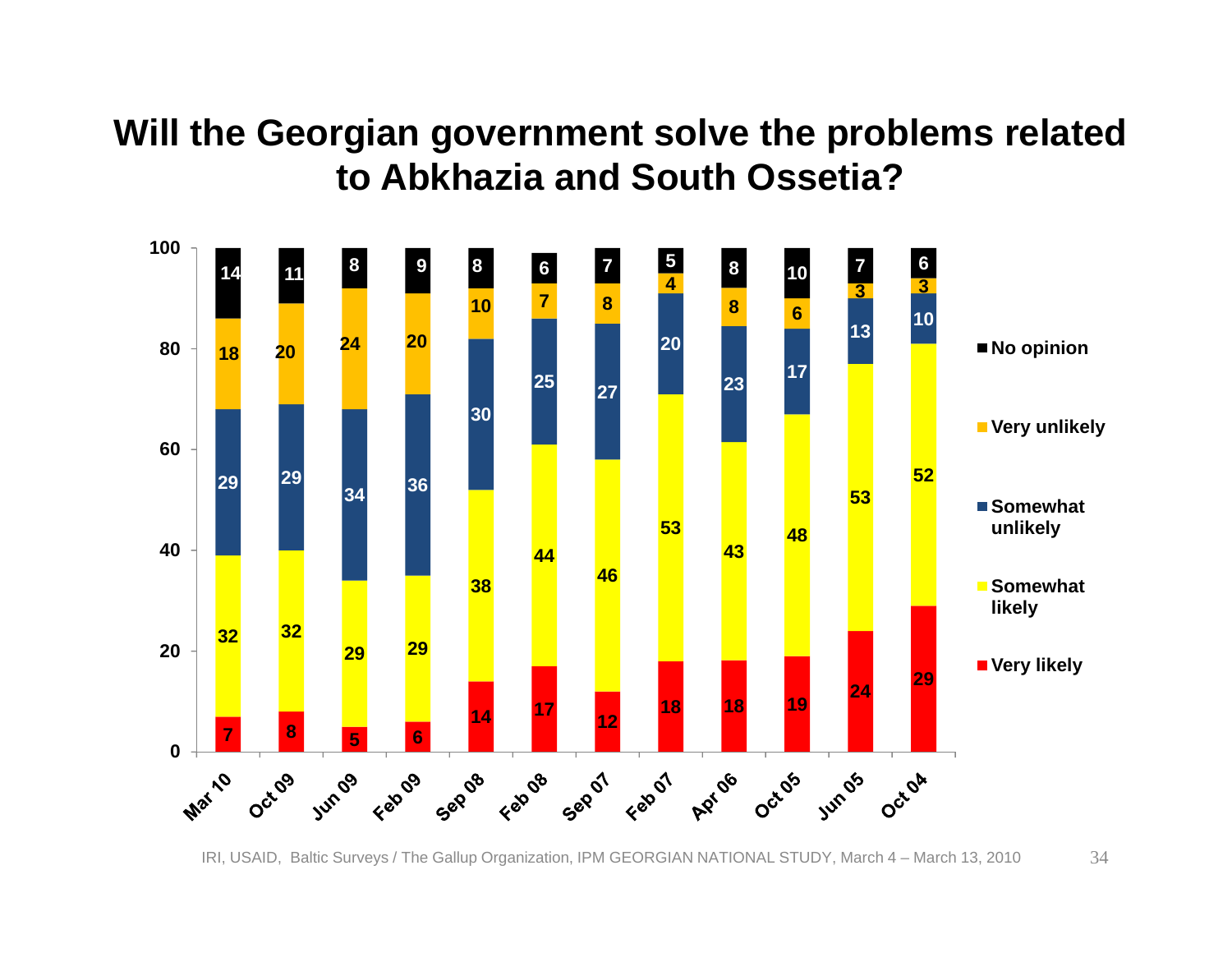#### **Would you support efforts to open the Russian market to Georgian goods?**

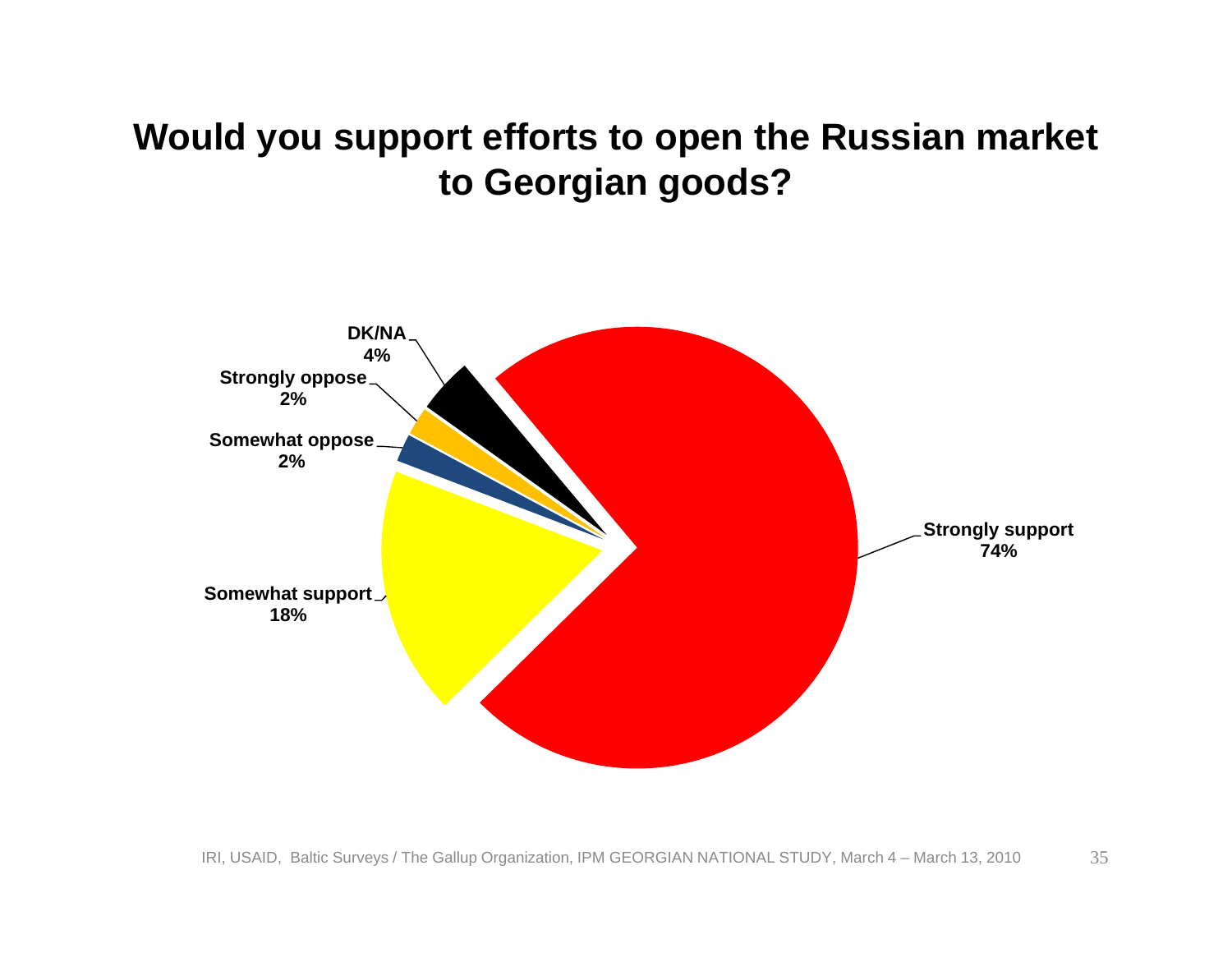#### **Would you support further dialogue with Russia?**

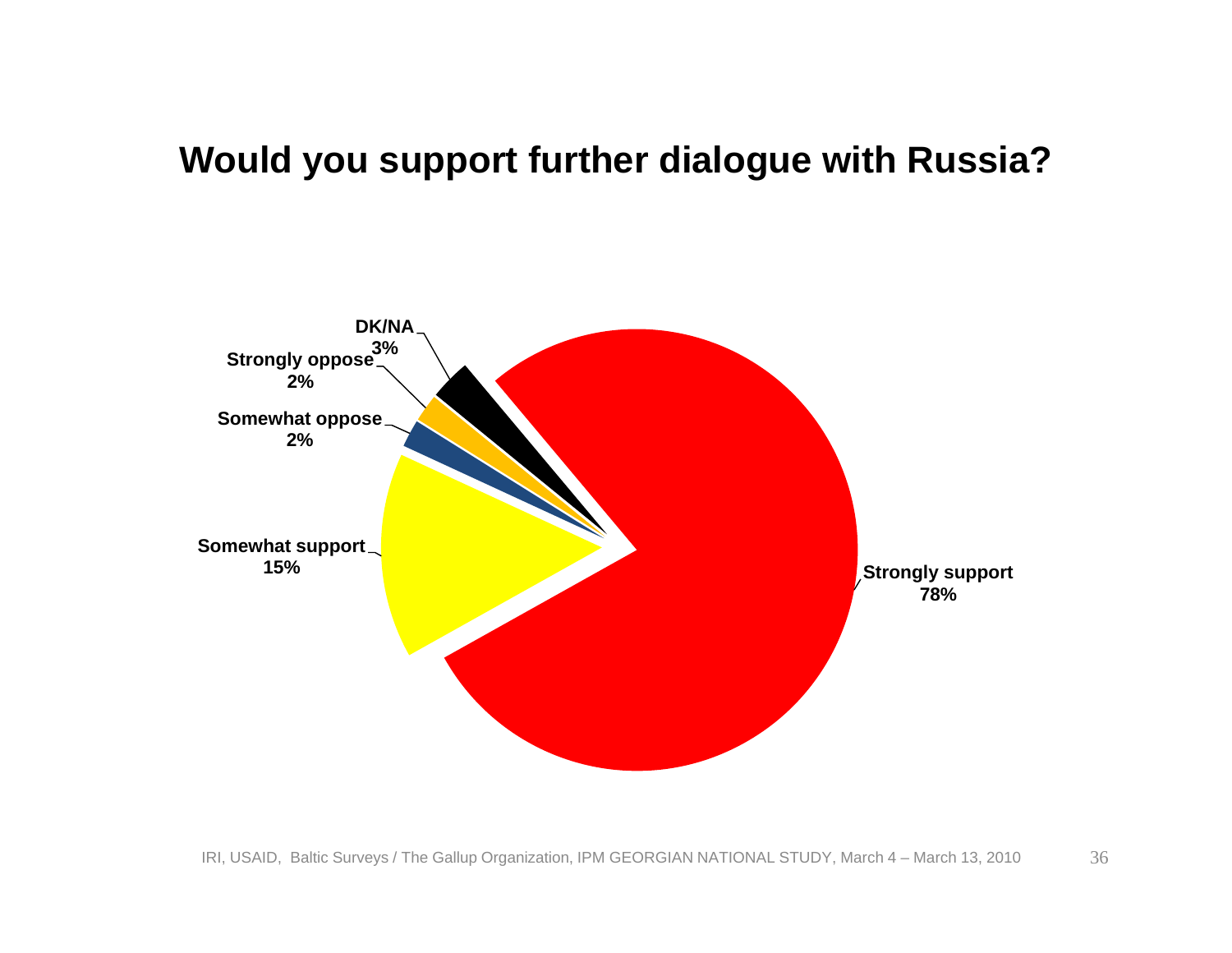#### **Who should engage in the dialogue? (Those fully or somewhat supporting dialogue, N=1,667)**

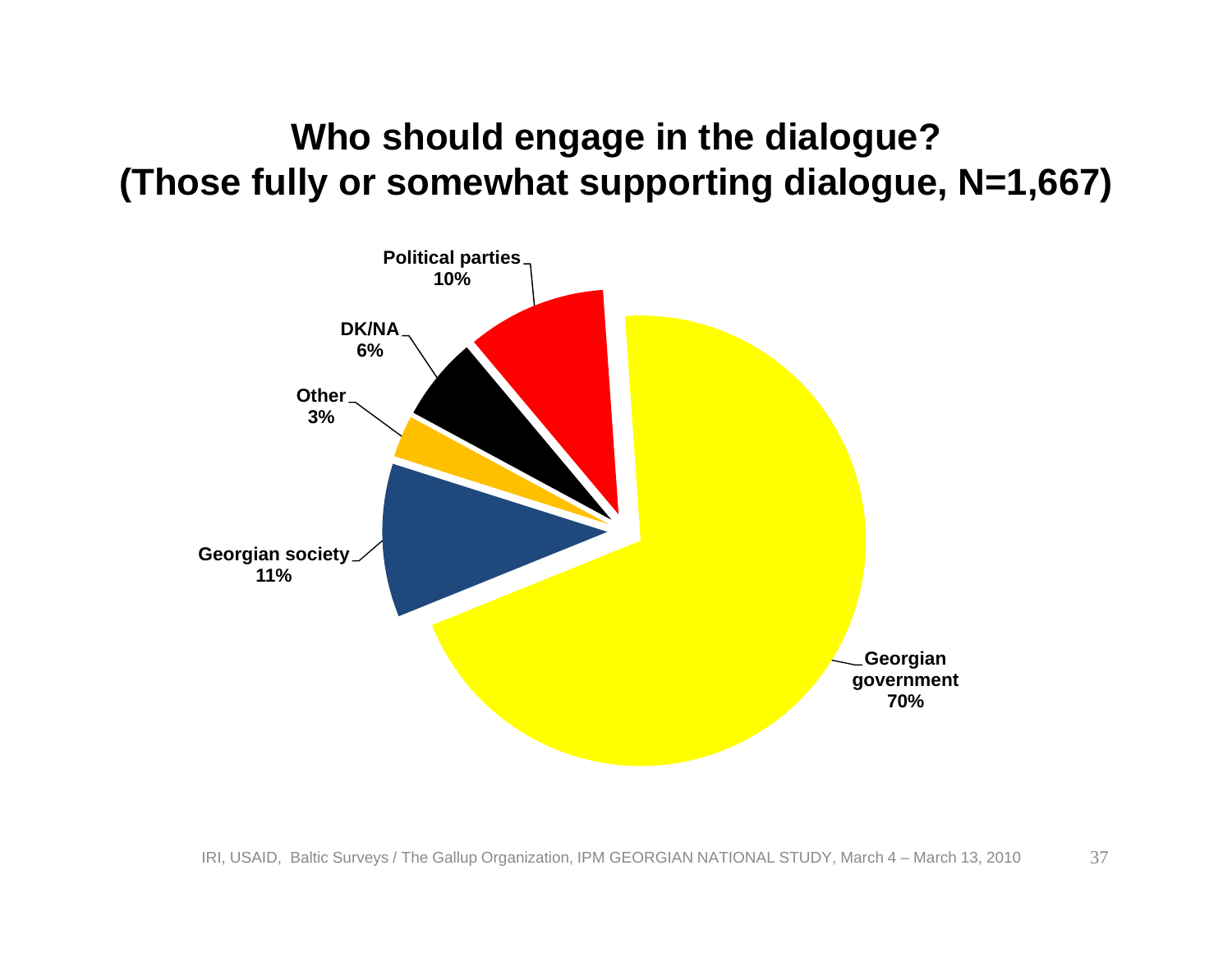#### **What is the best means to deal with the problems in Abkhazia and South Ossetia?**

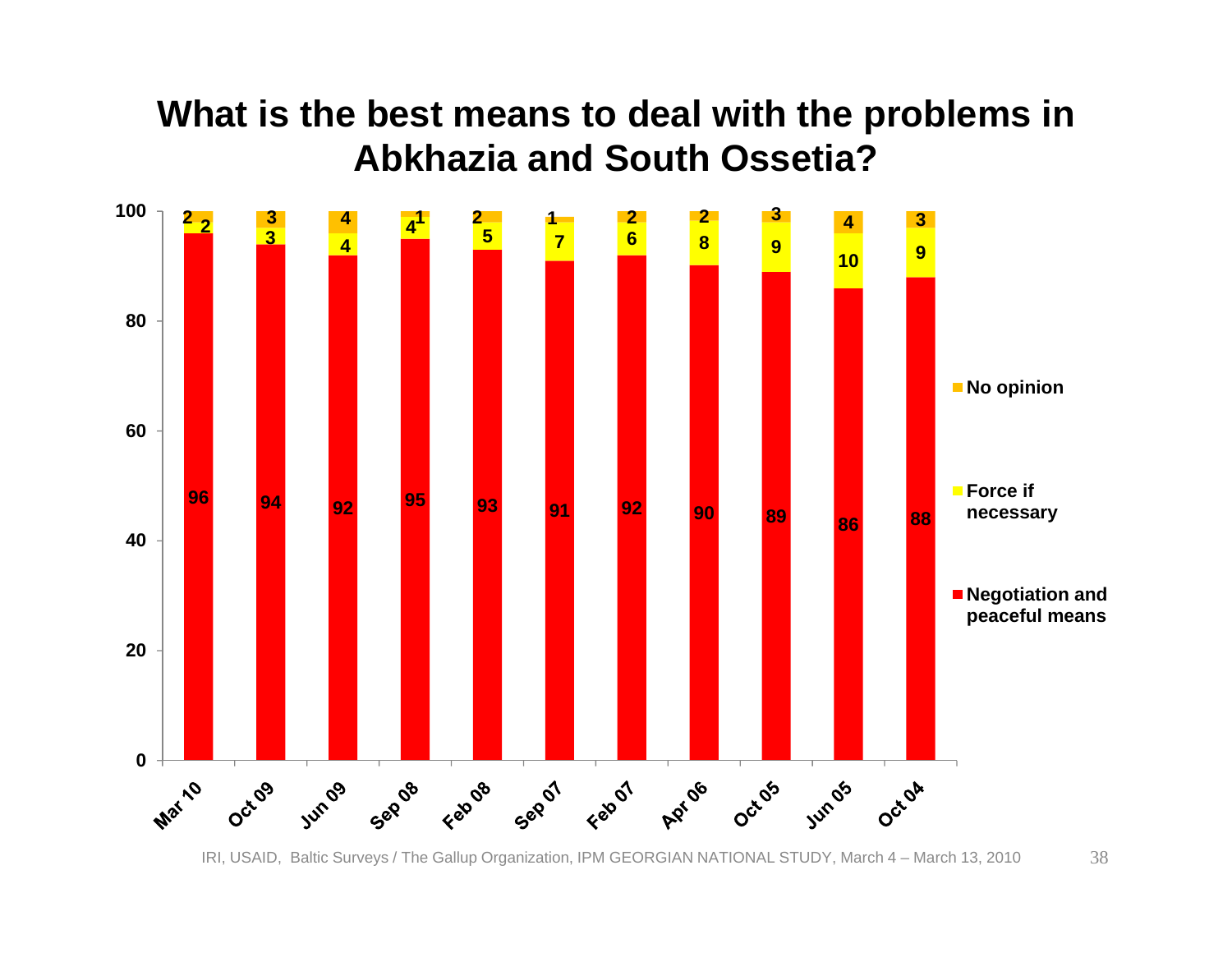#### **Do you support Georgia joining NATO?**

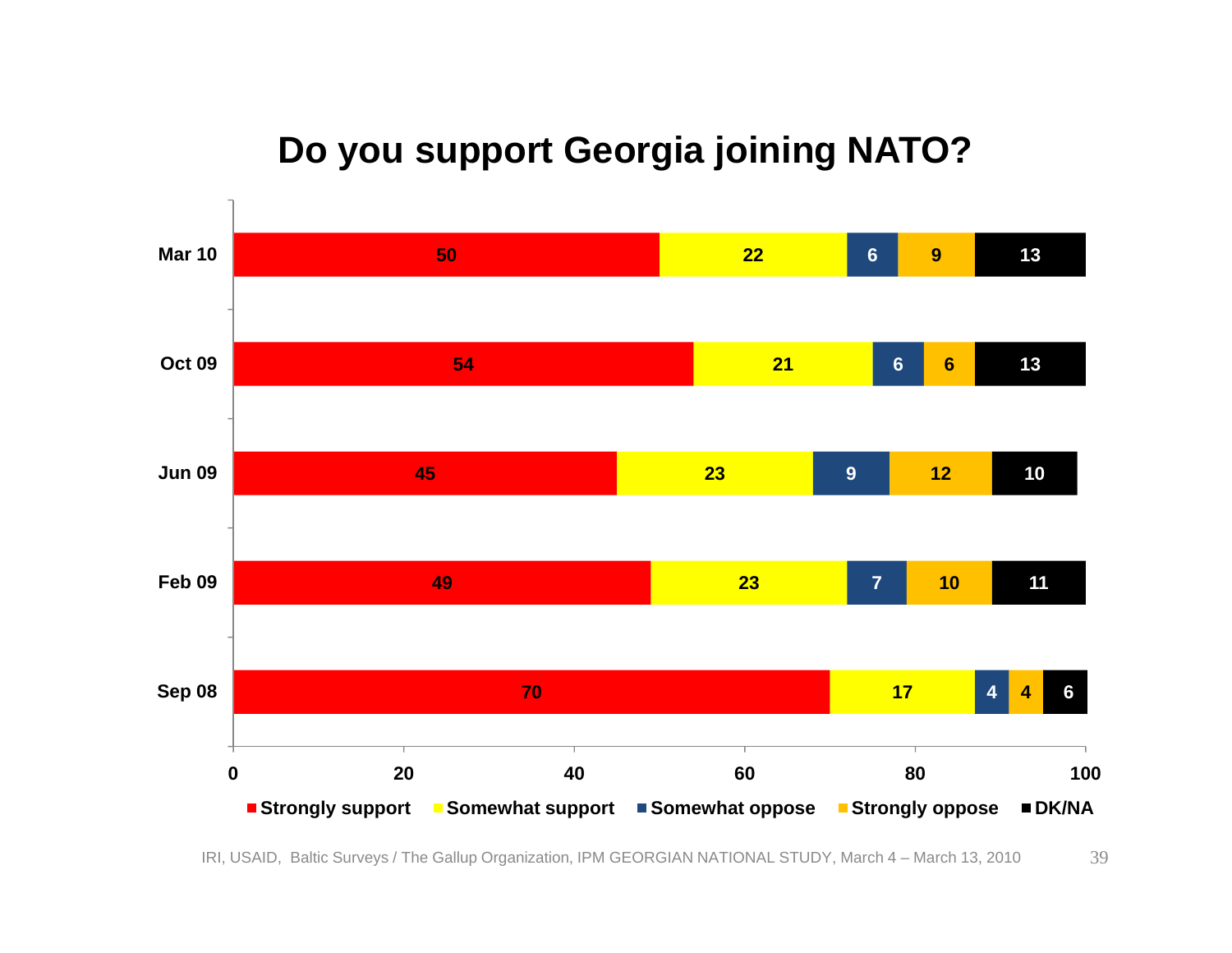#### **What is more important to you: Georgia joining the NATO or Georgia joining the European Union?**

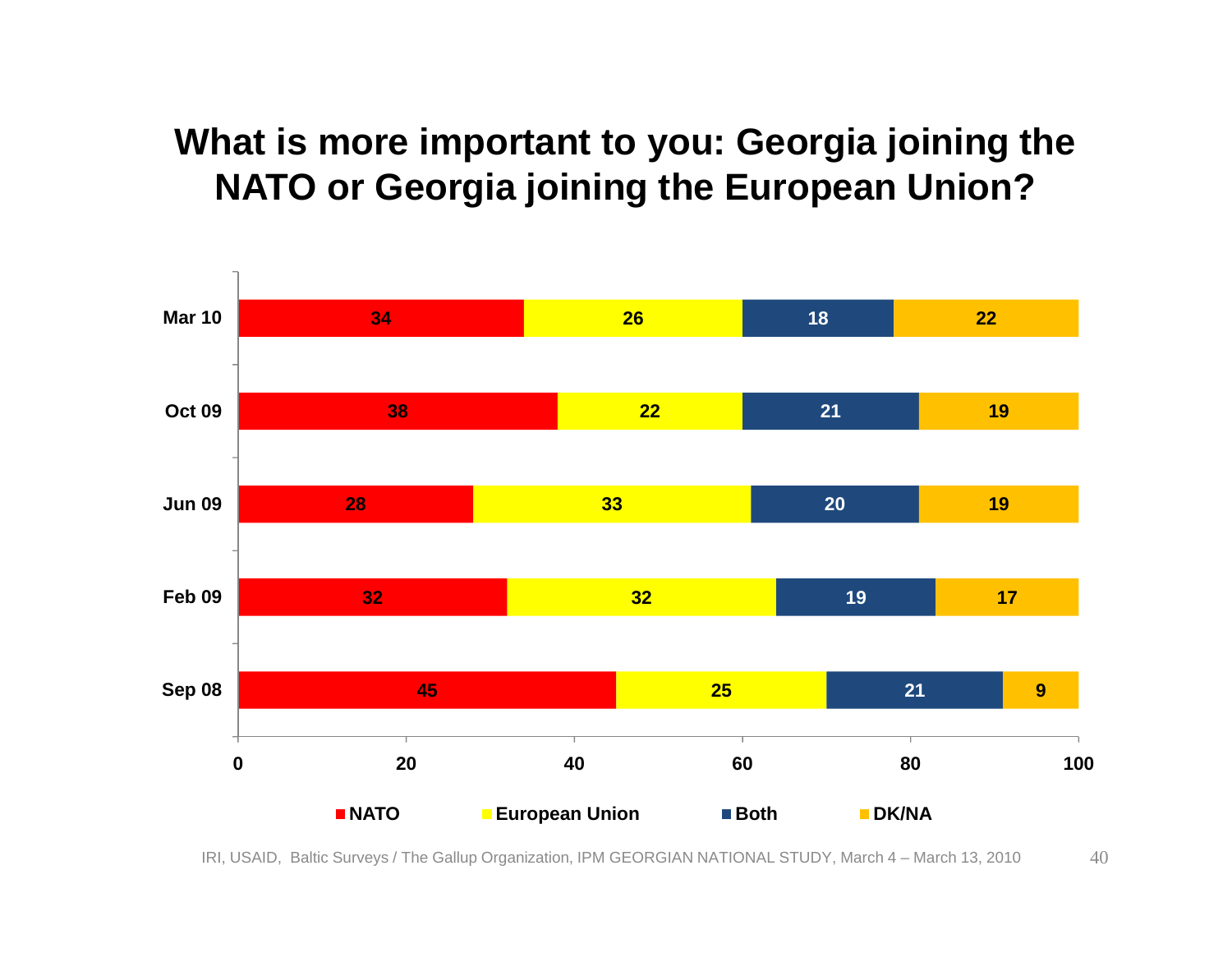#### **When do you think Georgia will become a member of NATO?**



\*In 2007 and 2008 years the answer category was "In 2008", in February 2009 this answer category was changed to "In 2009" \*\* Included only in March 2010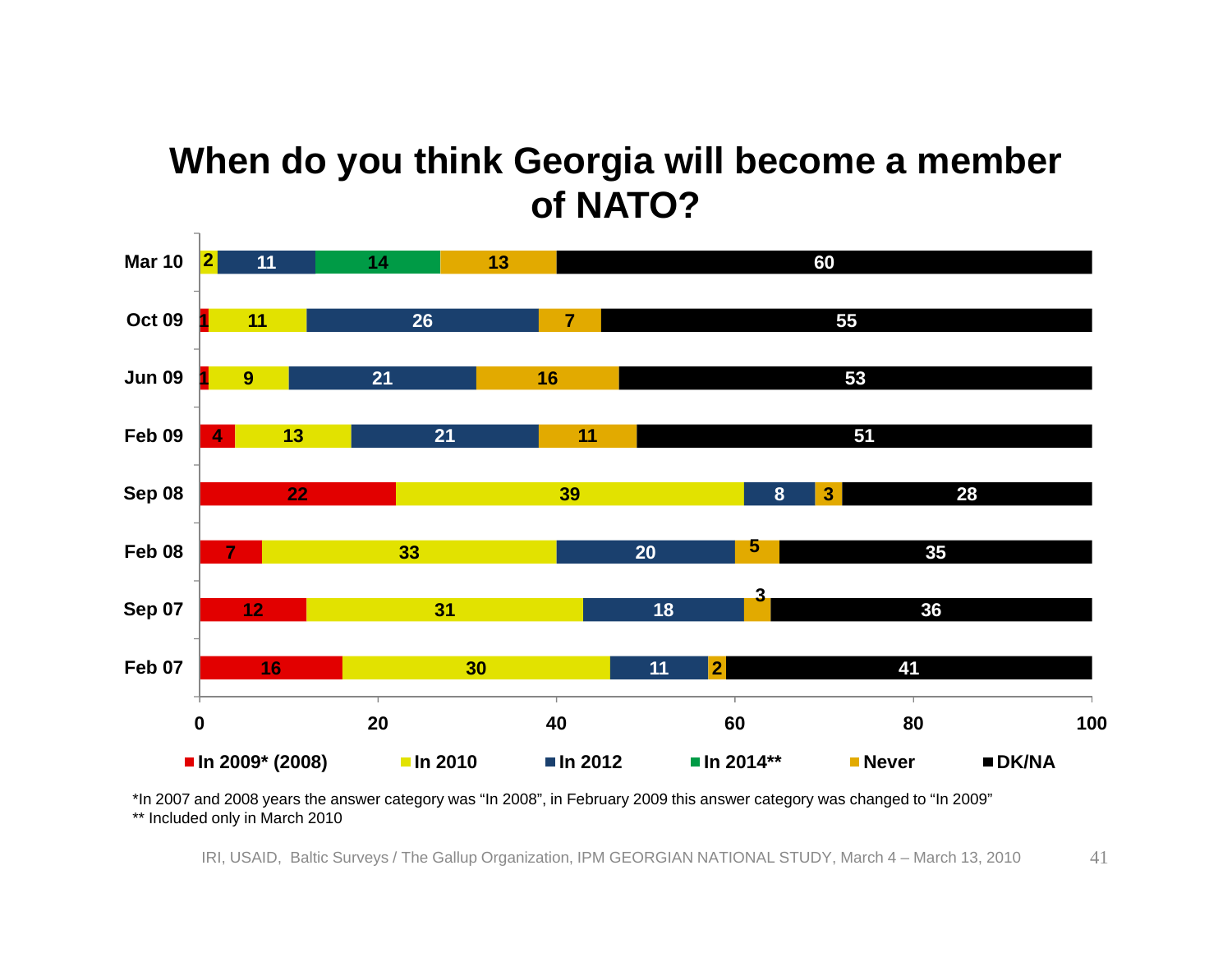#### **Do you support an international peacekeeping force in Georgia?**

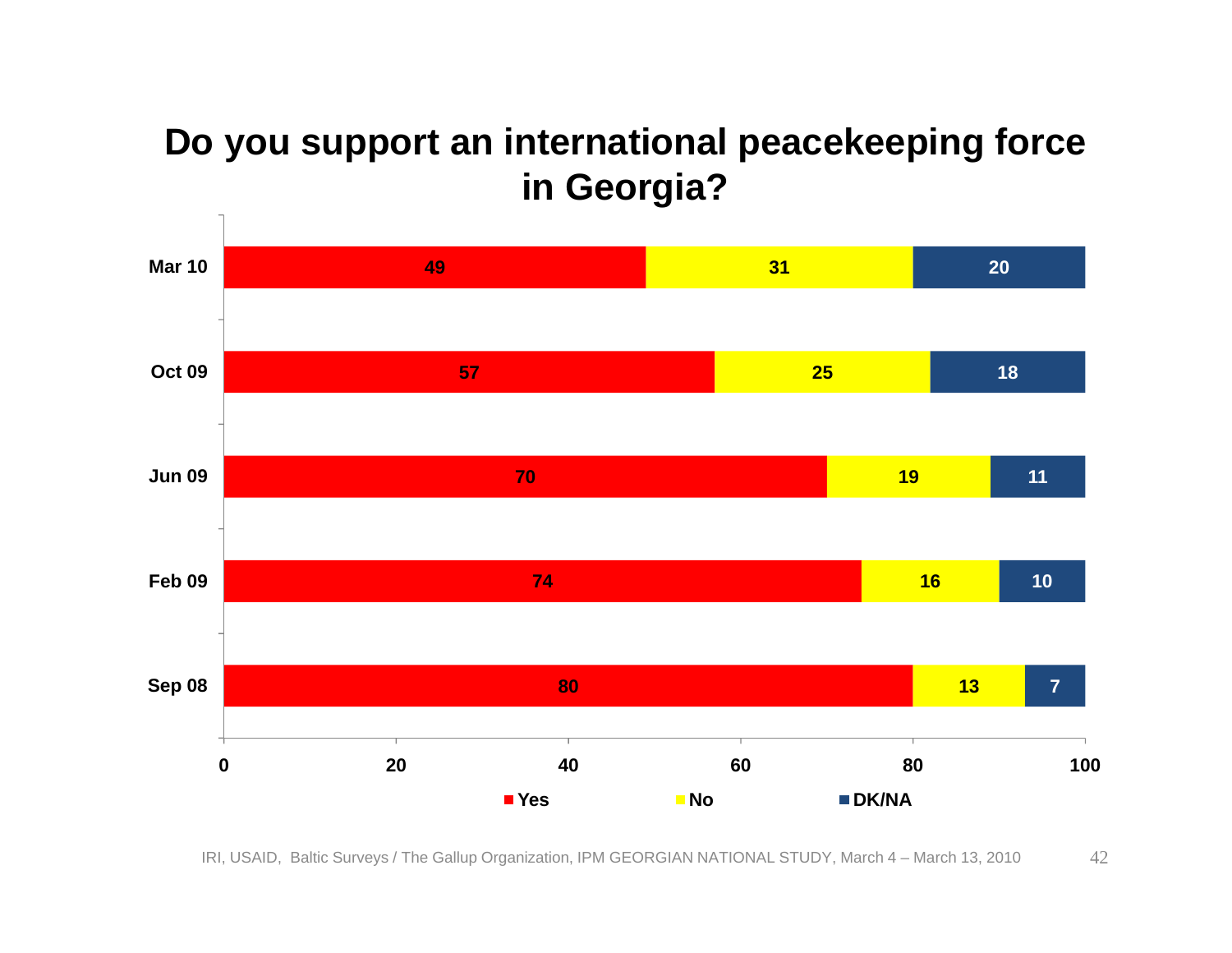#### **Which country or international organization should provide the peacekeeping force? (Those supporting peacekeepers, N = 875)**

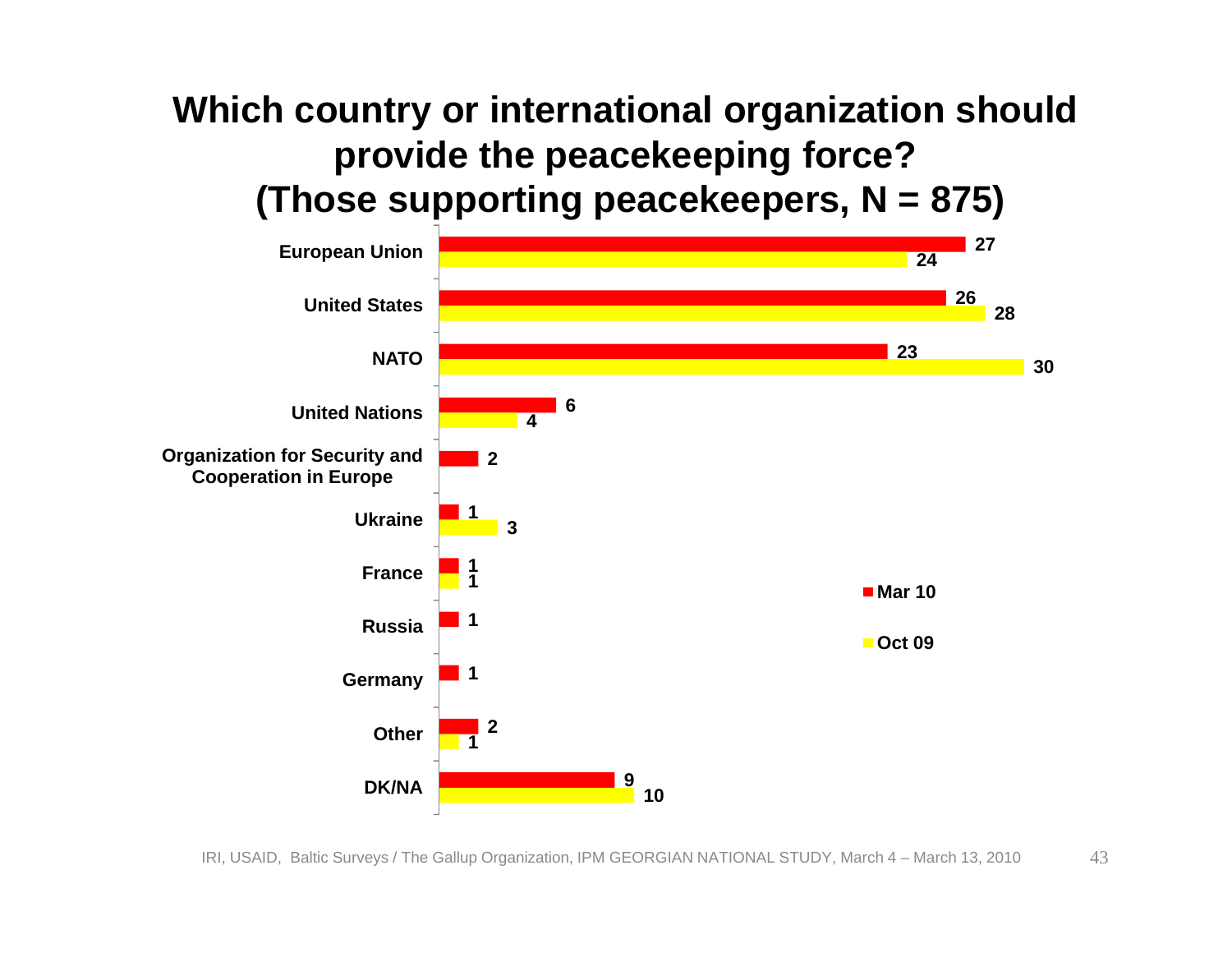#### **Do you think that Russian aggression toward Georgia is over or is it still going on?**

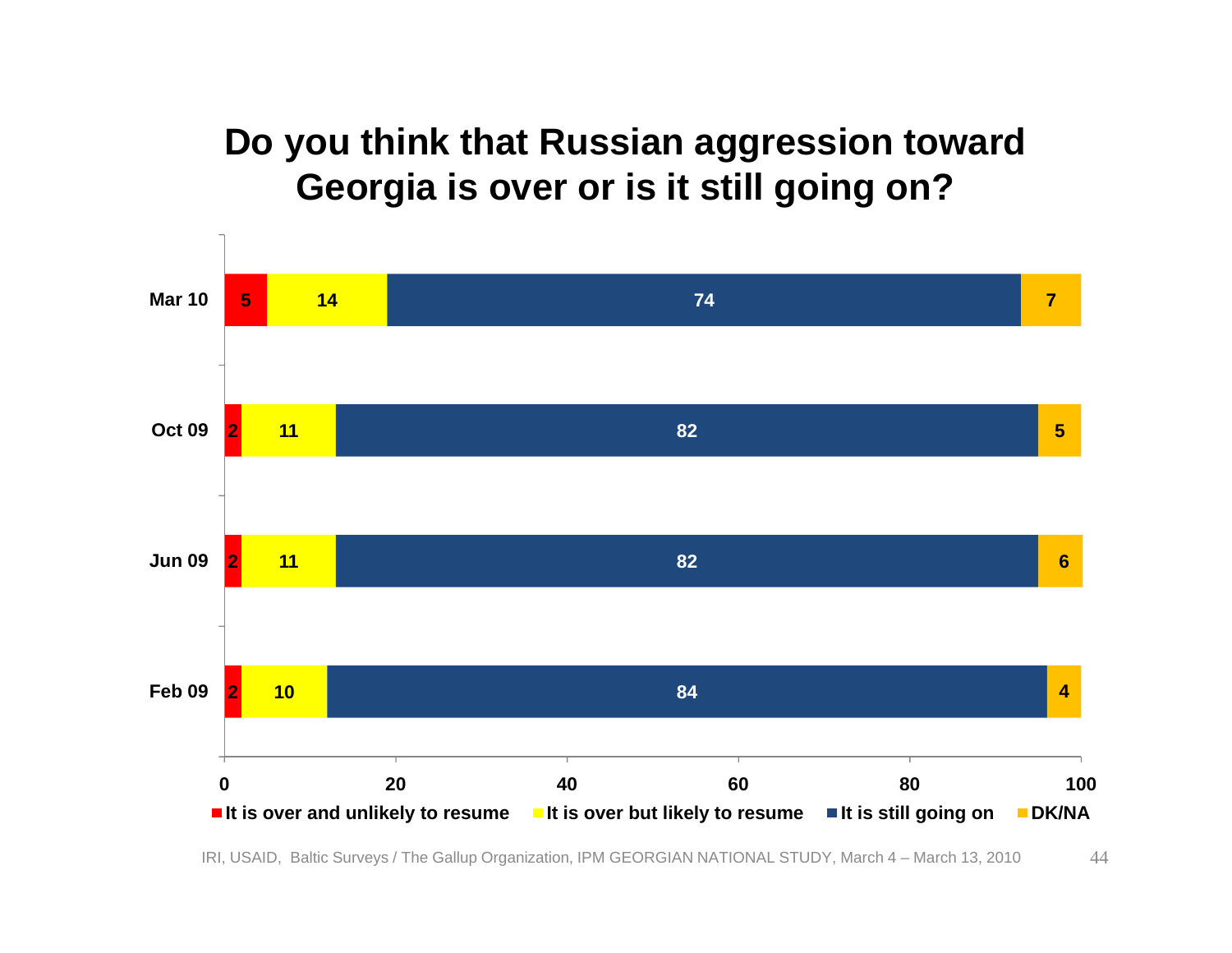### **INSTITUTIONS**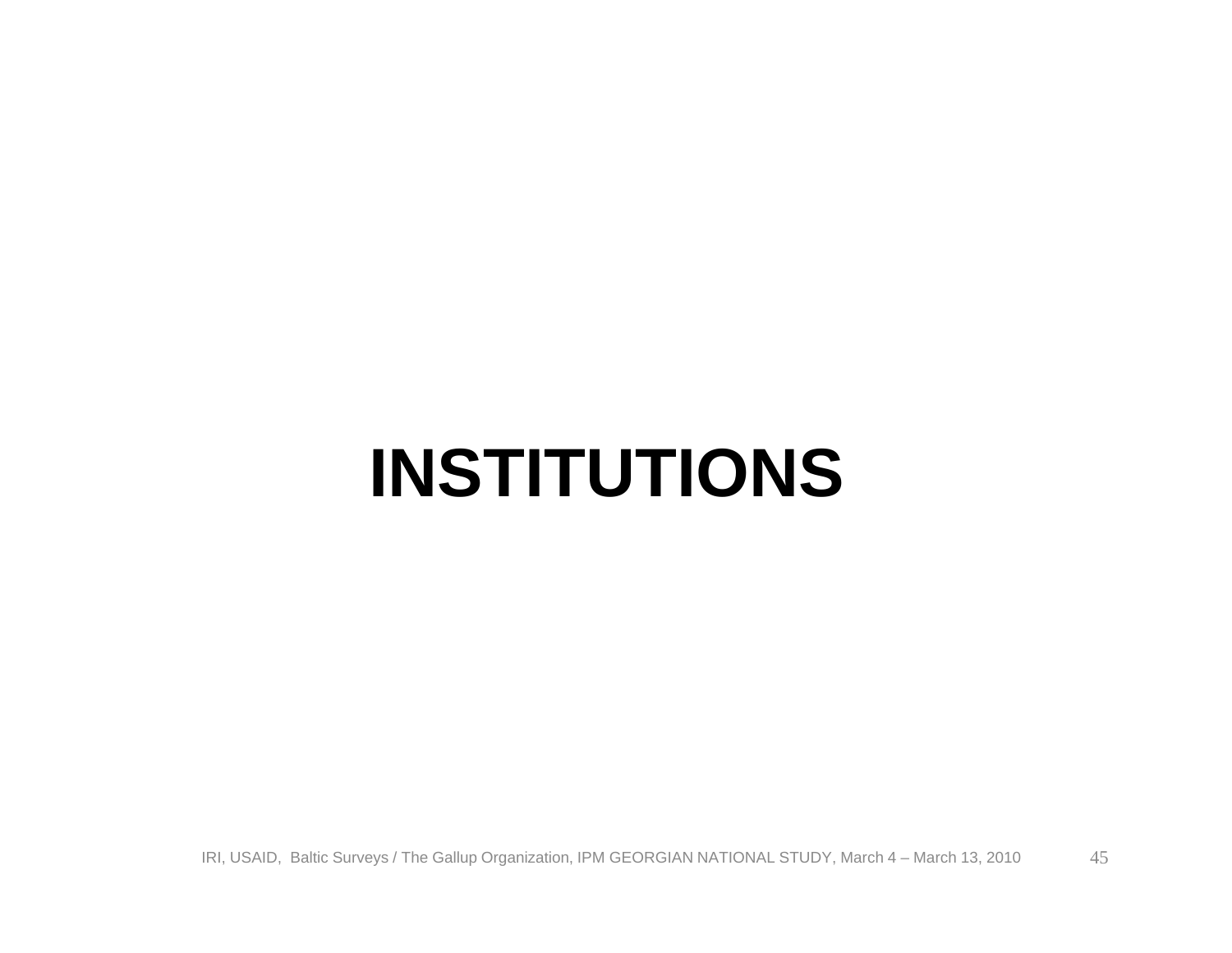#### **What is your opinion about the work of each of these institutions?**

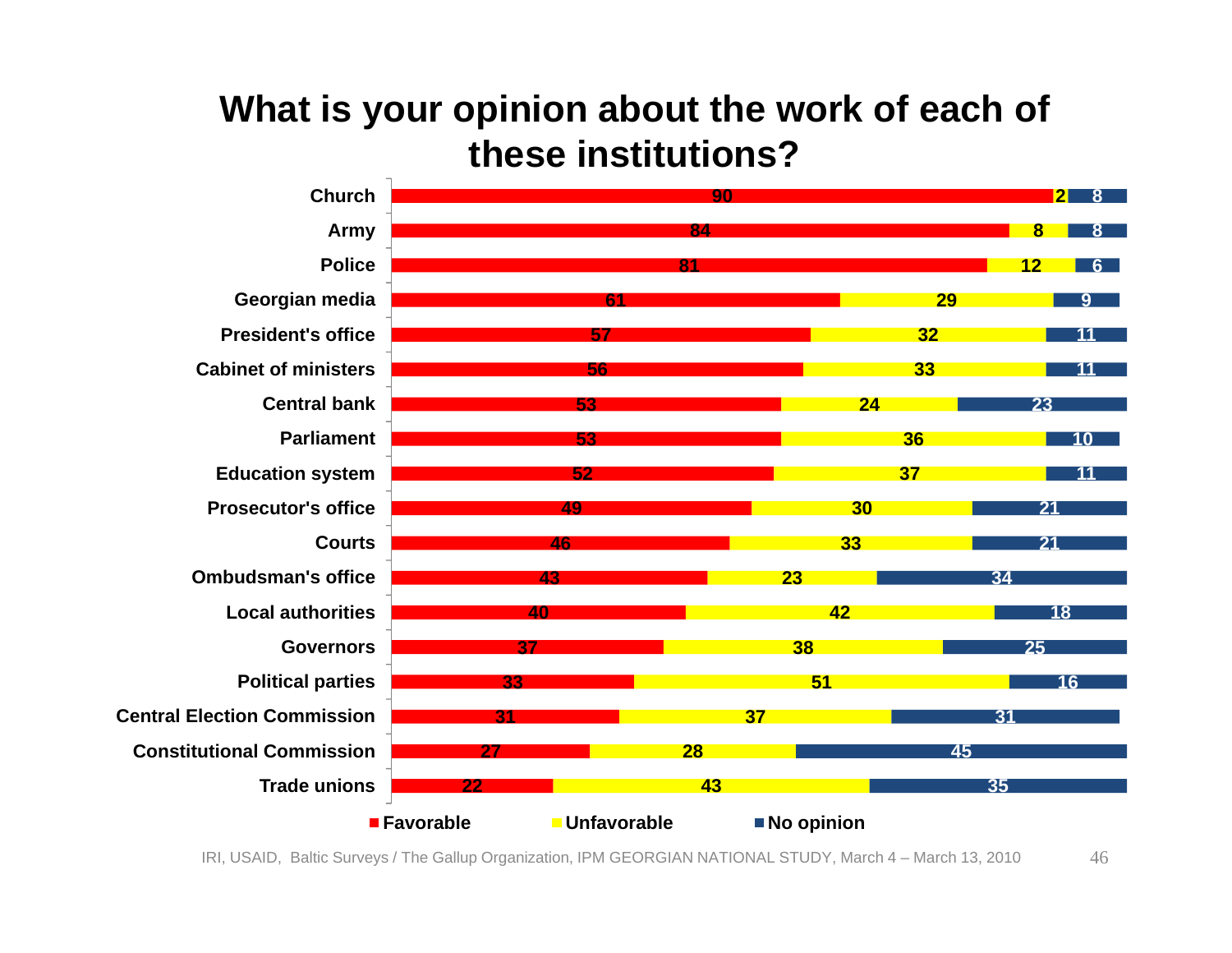#### **Do you as a citizen feel that you have received enough information on the workings of the Central Election Commission?**

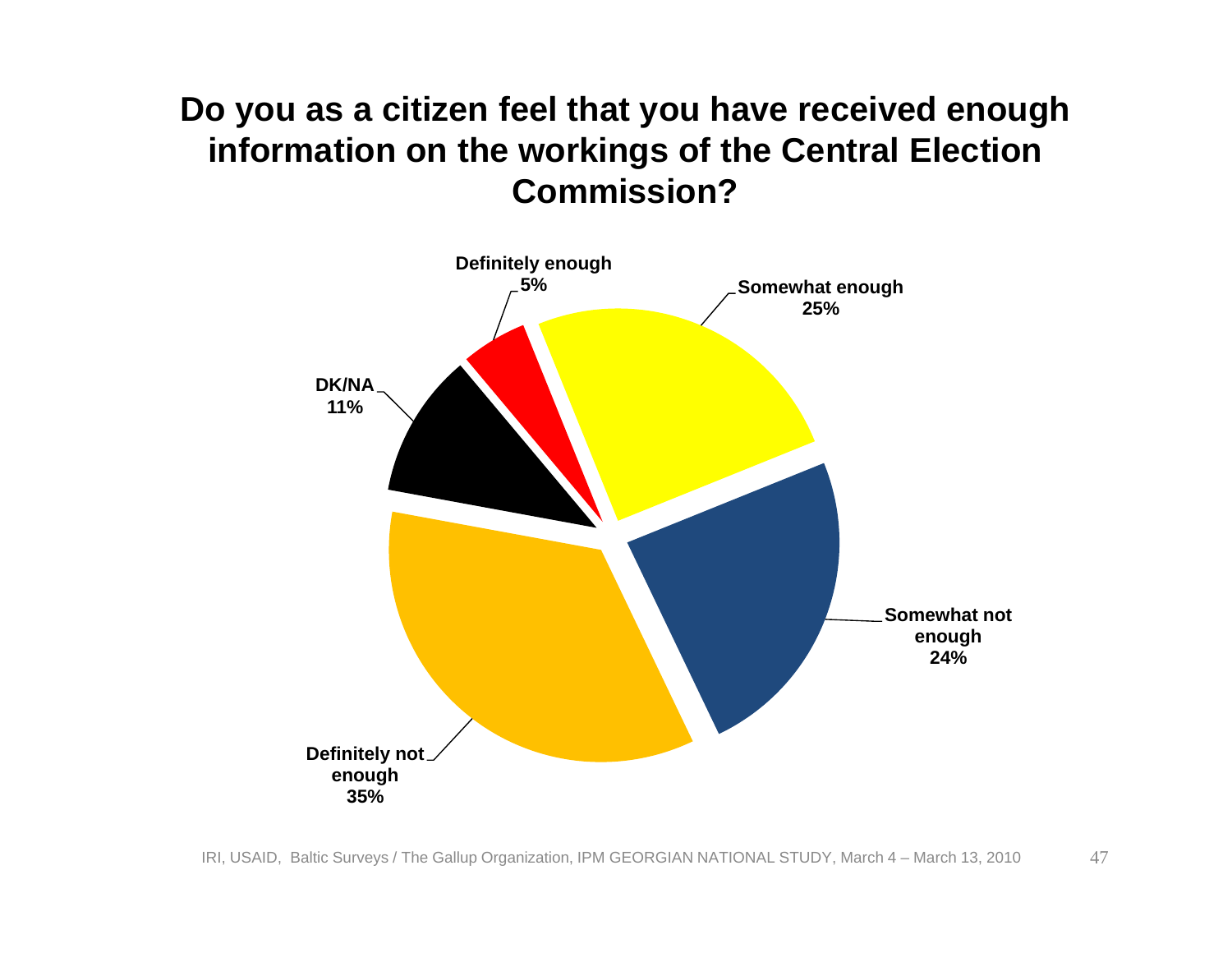# **SOURCES OF INFORMATION**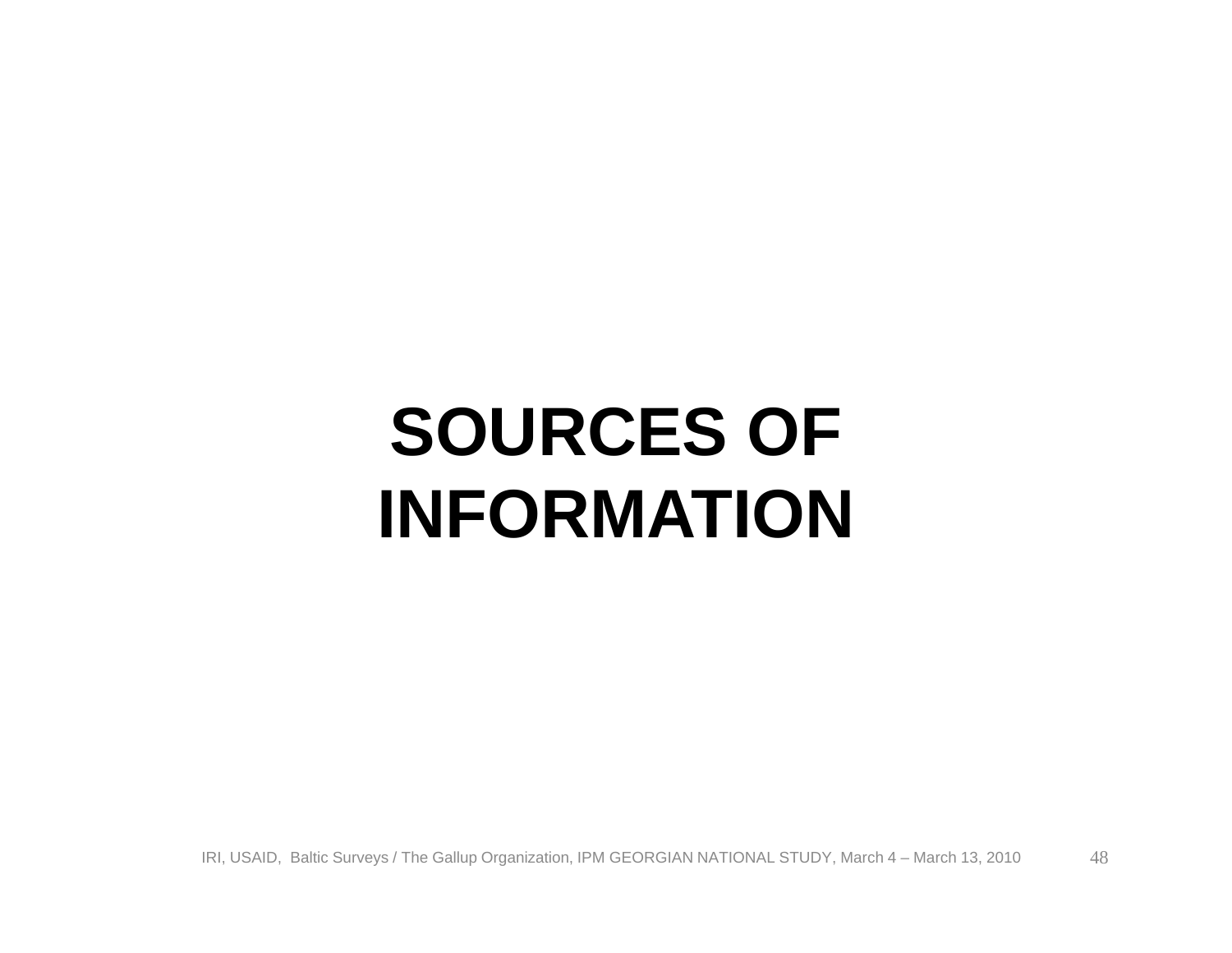

#### **What are your sources of political information?**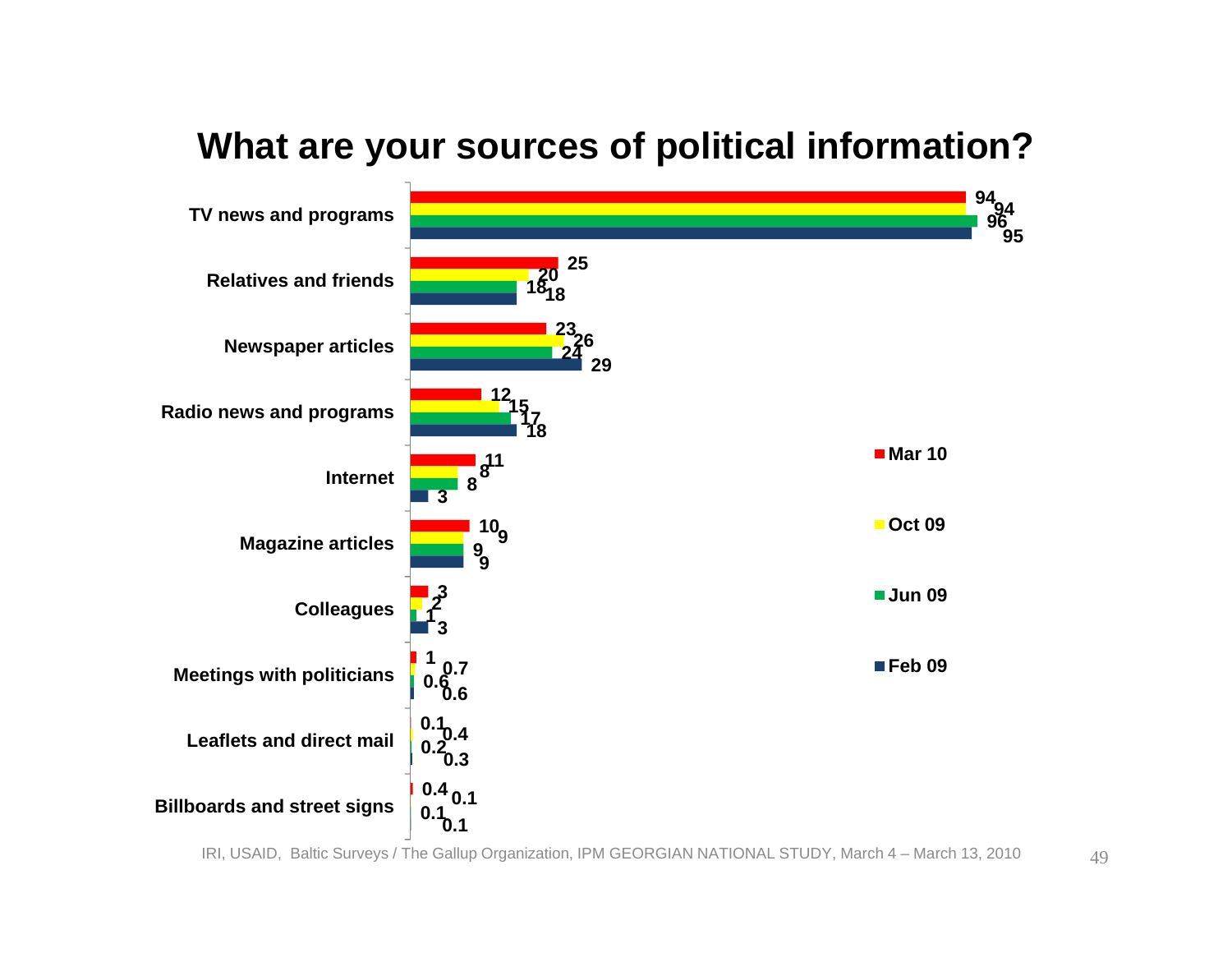#### **Is Georgian mass media free to express various political views or is there control from the government over media content?**

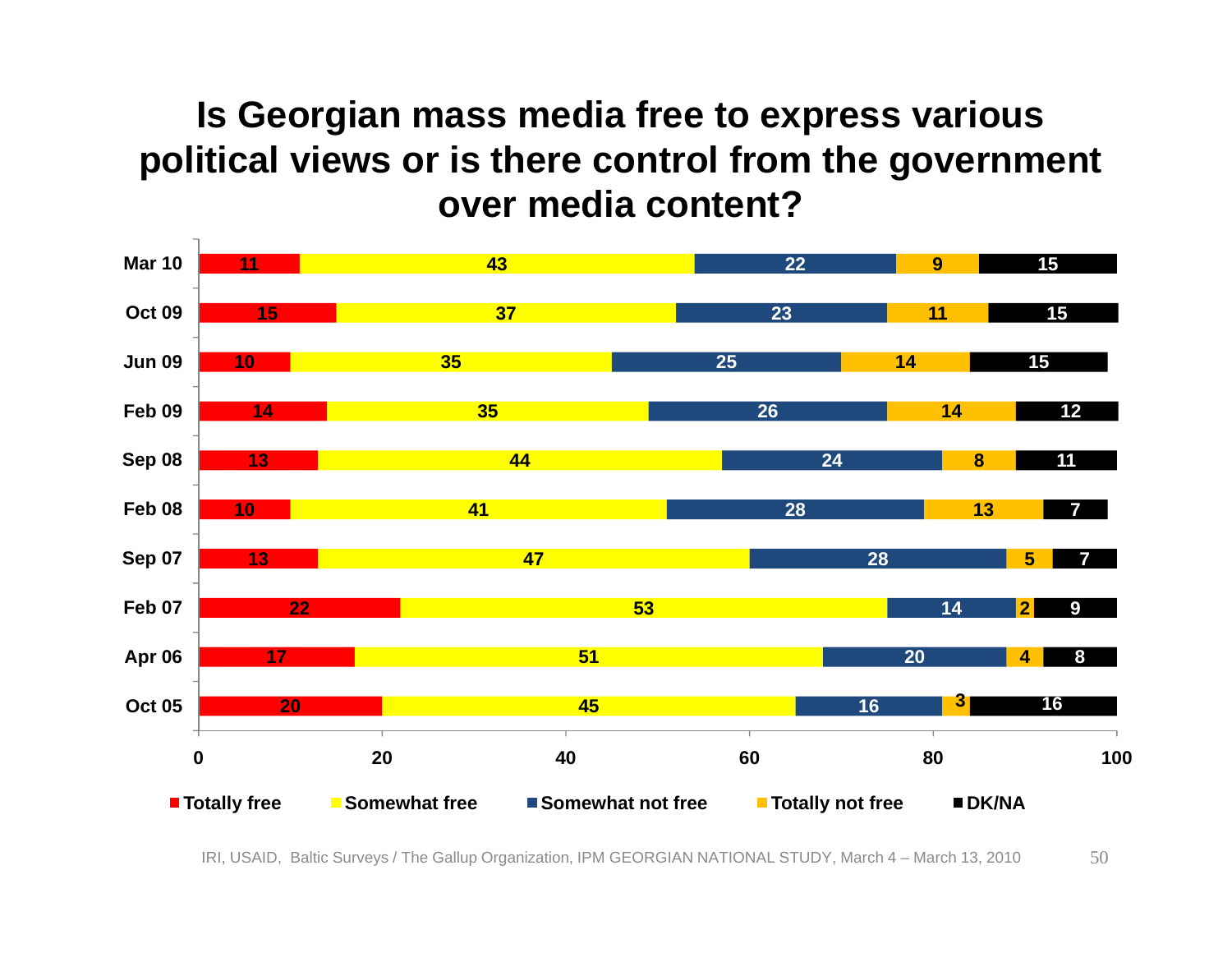#### **Why do you think that Georgian mass media is not free to express various political views? (n = 554)**

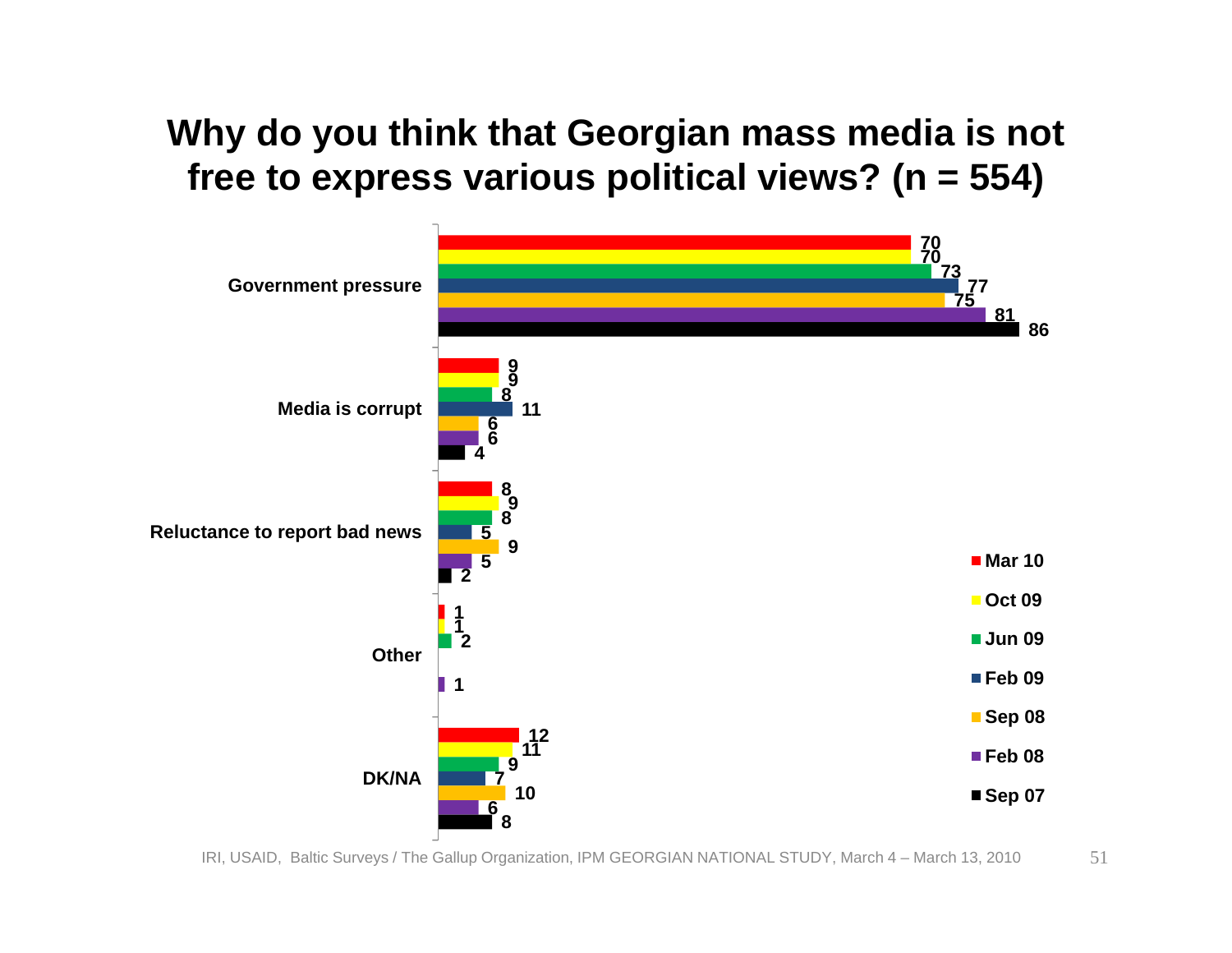#### **In your opinion, will the national TV channels provide fair and equal coverage for all political parties?**

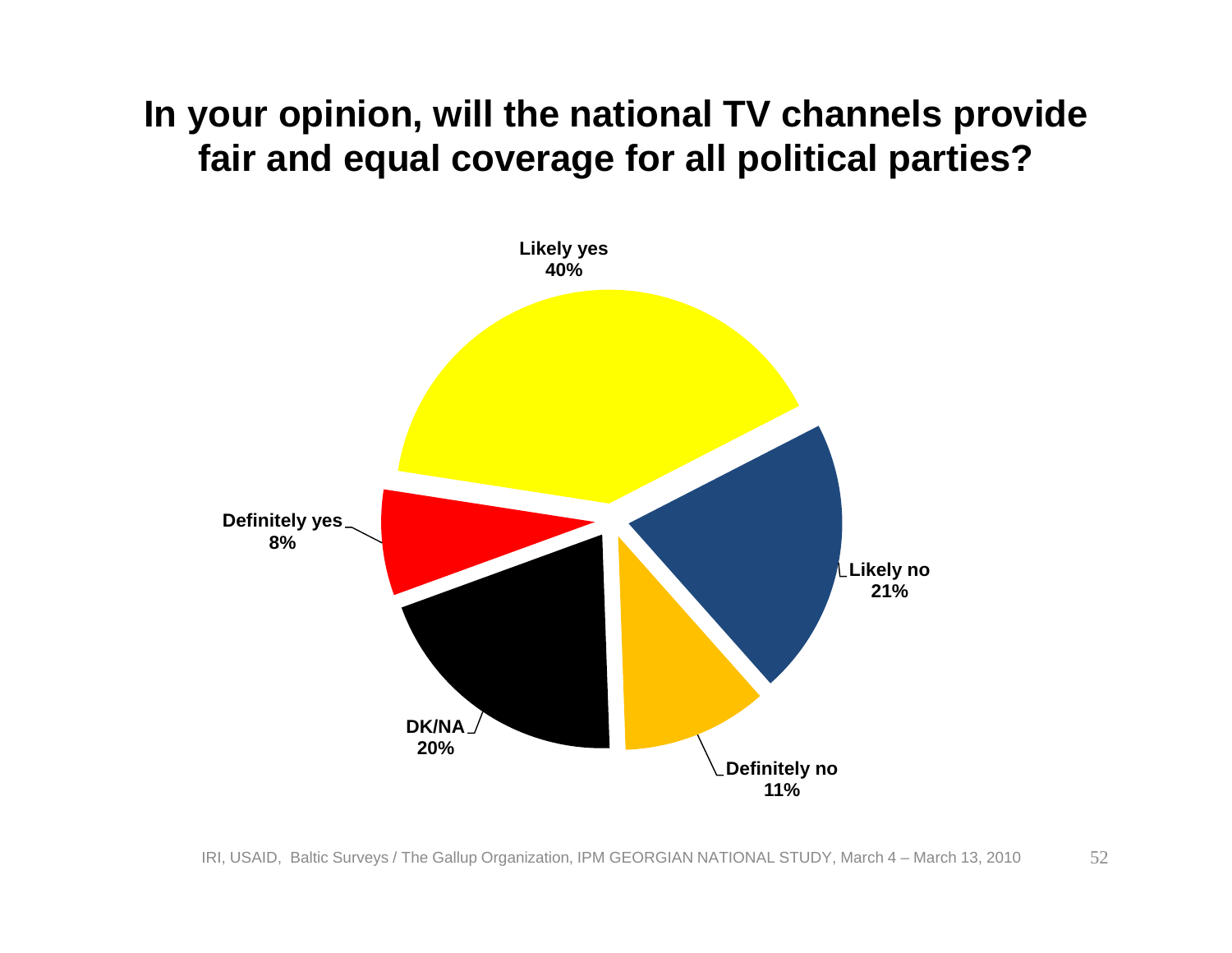#### **Do you support further street protests in the future/fall?**

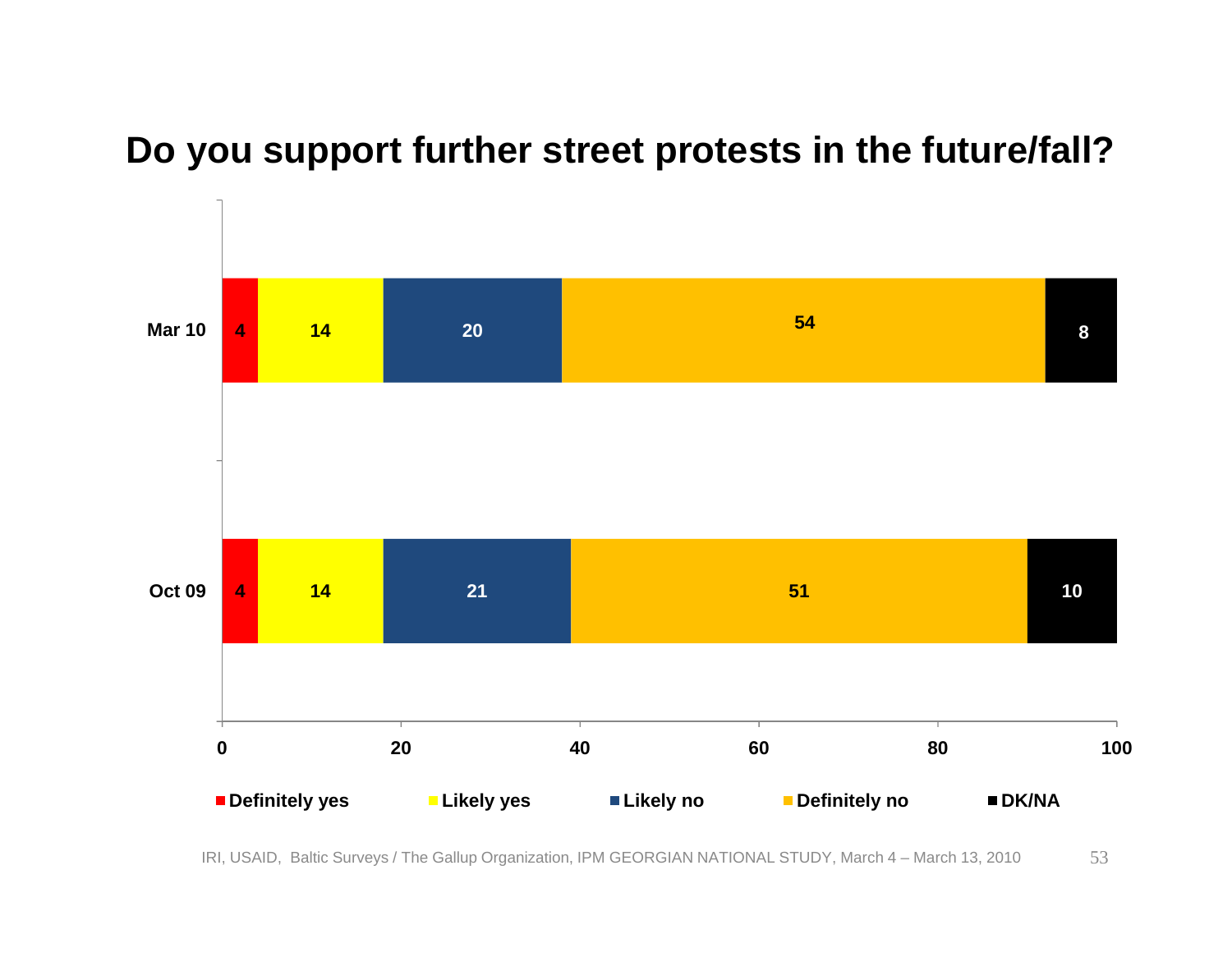

#### **How many times per week do you access the Internet?**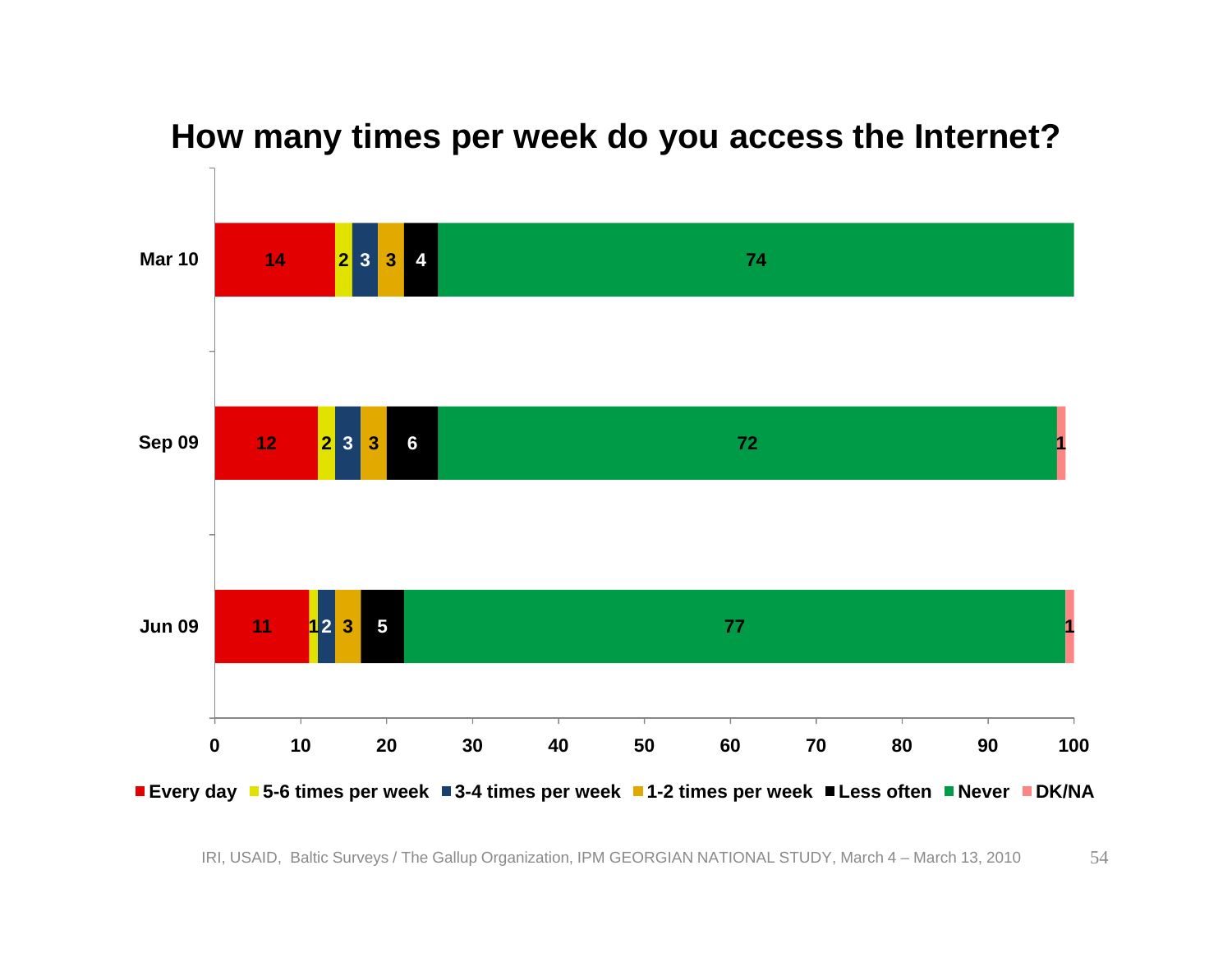# **TBILISI (N = 800)**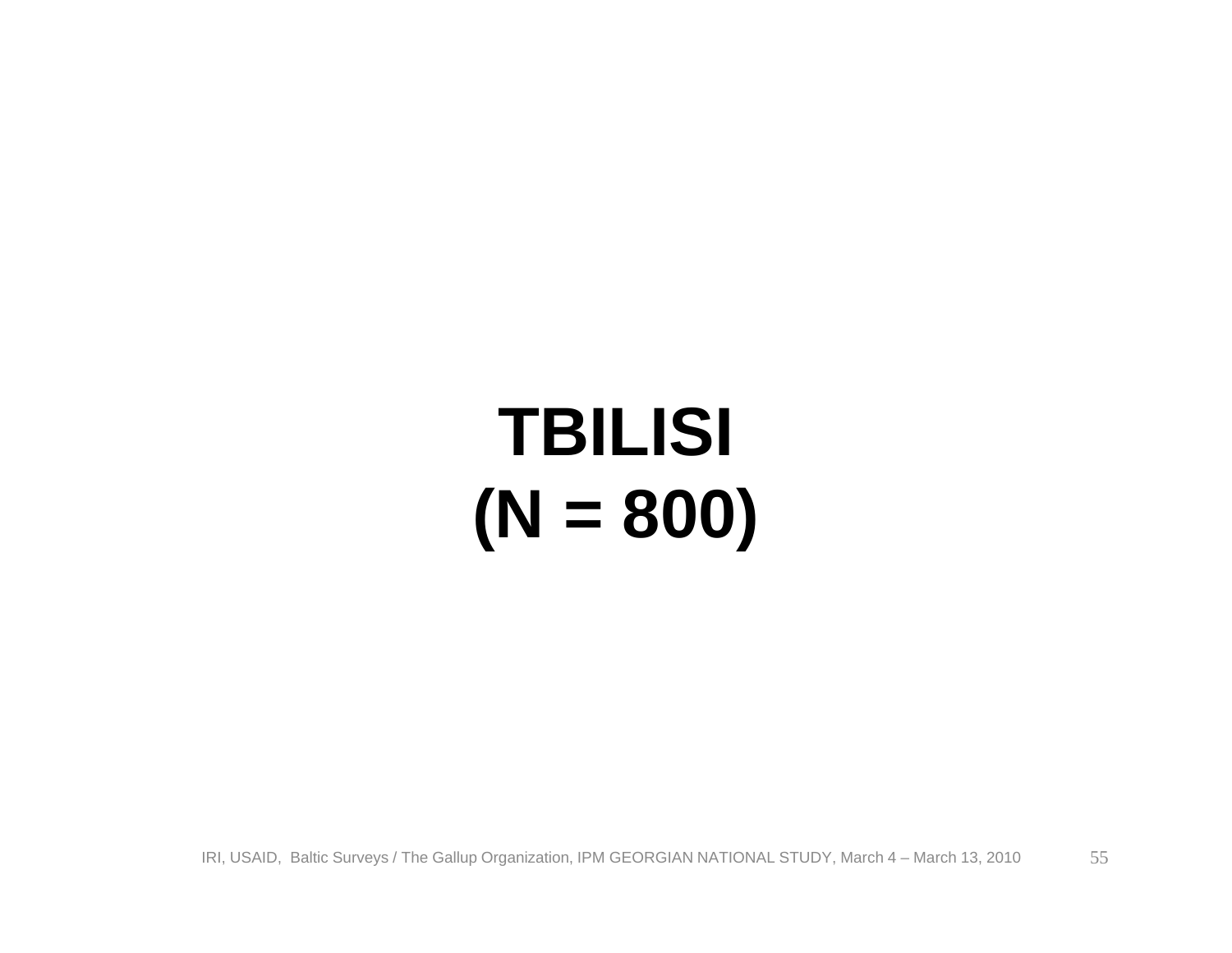#### **What are three issues that the Mayor of Tbilisi needs to address?**

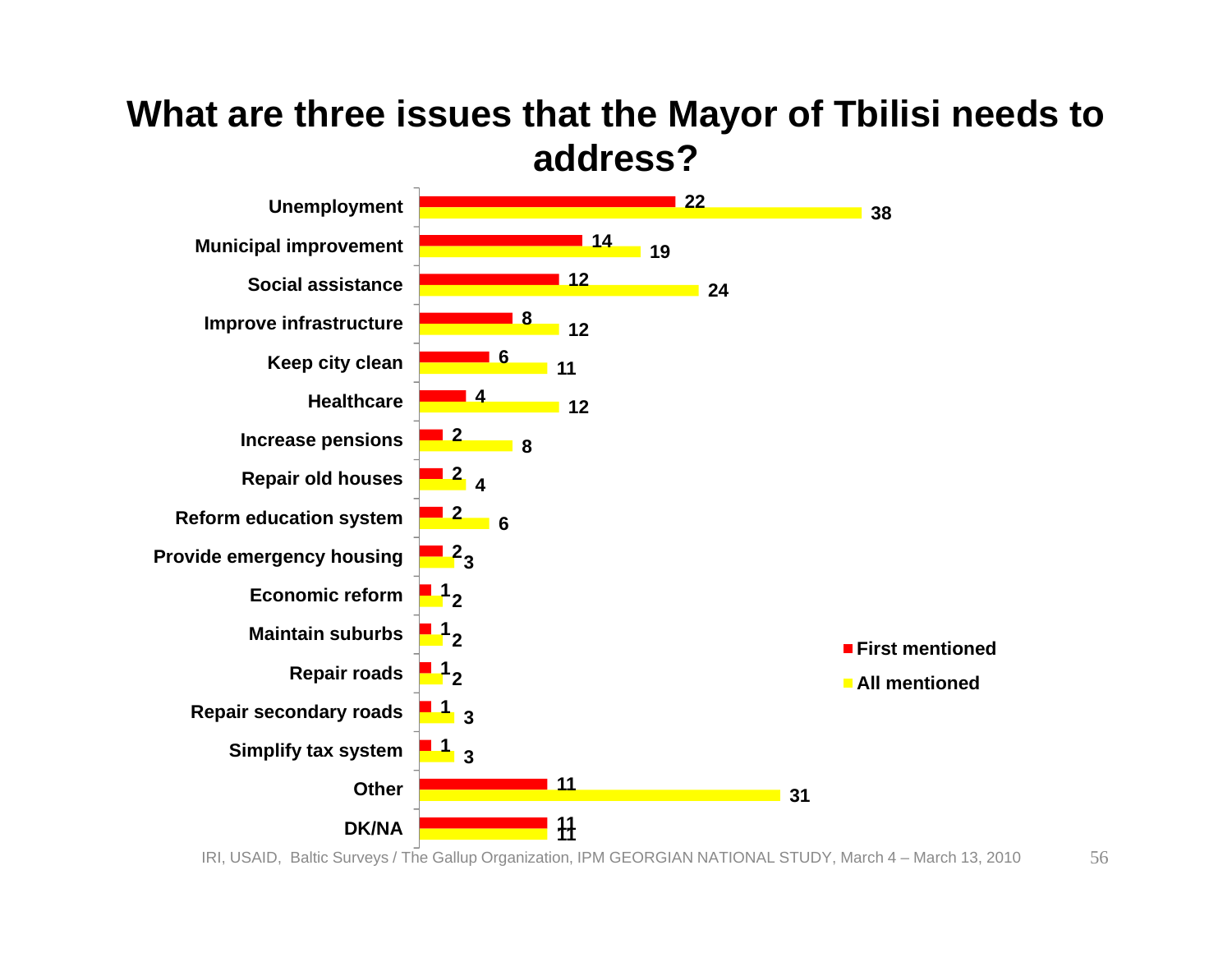#### **Should non-parliamentary opposition parties unite to elect a single candidate for mayor?**

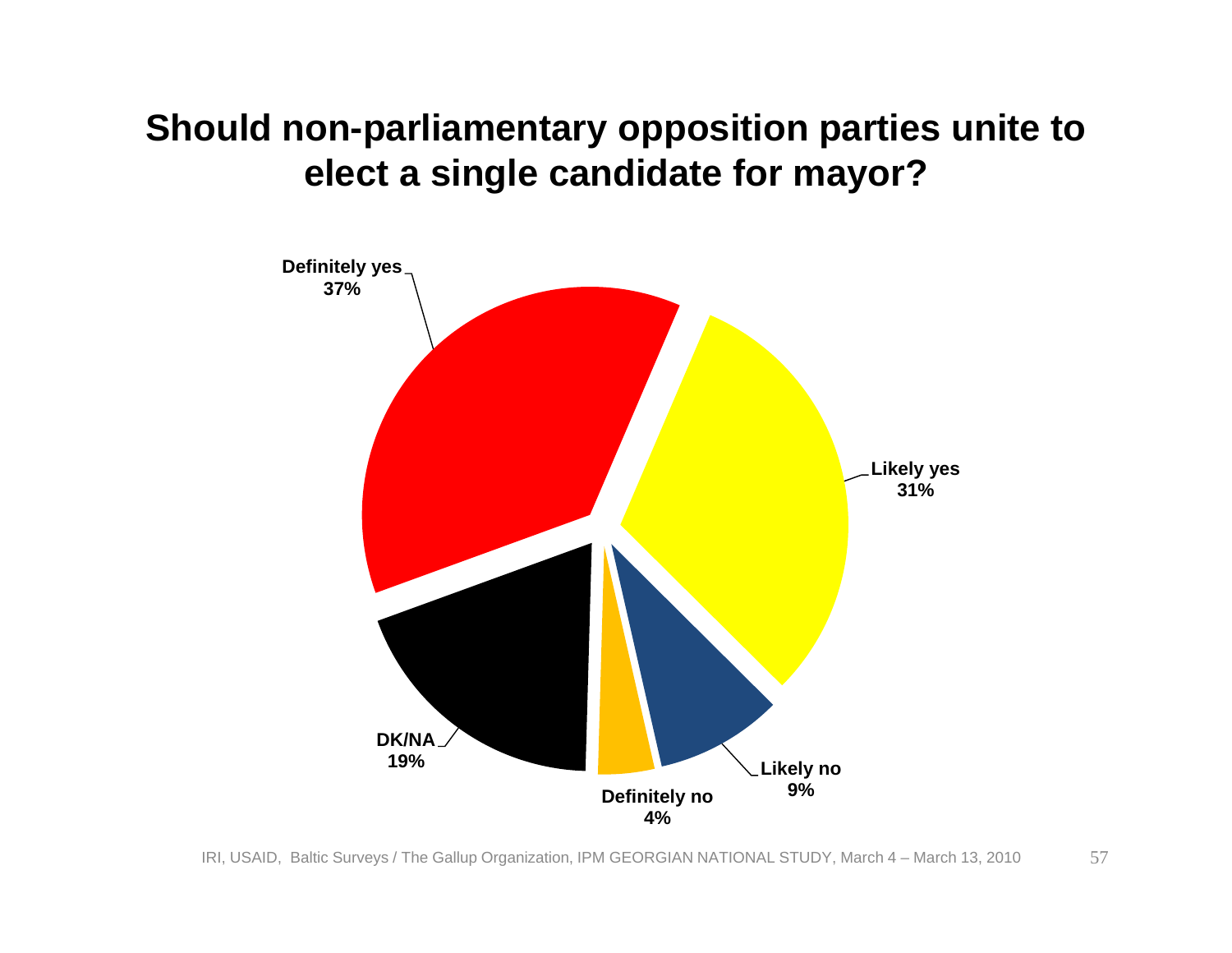### **SOCIO-DEMOGRAPHICS**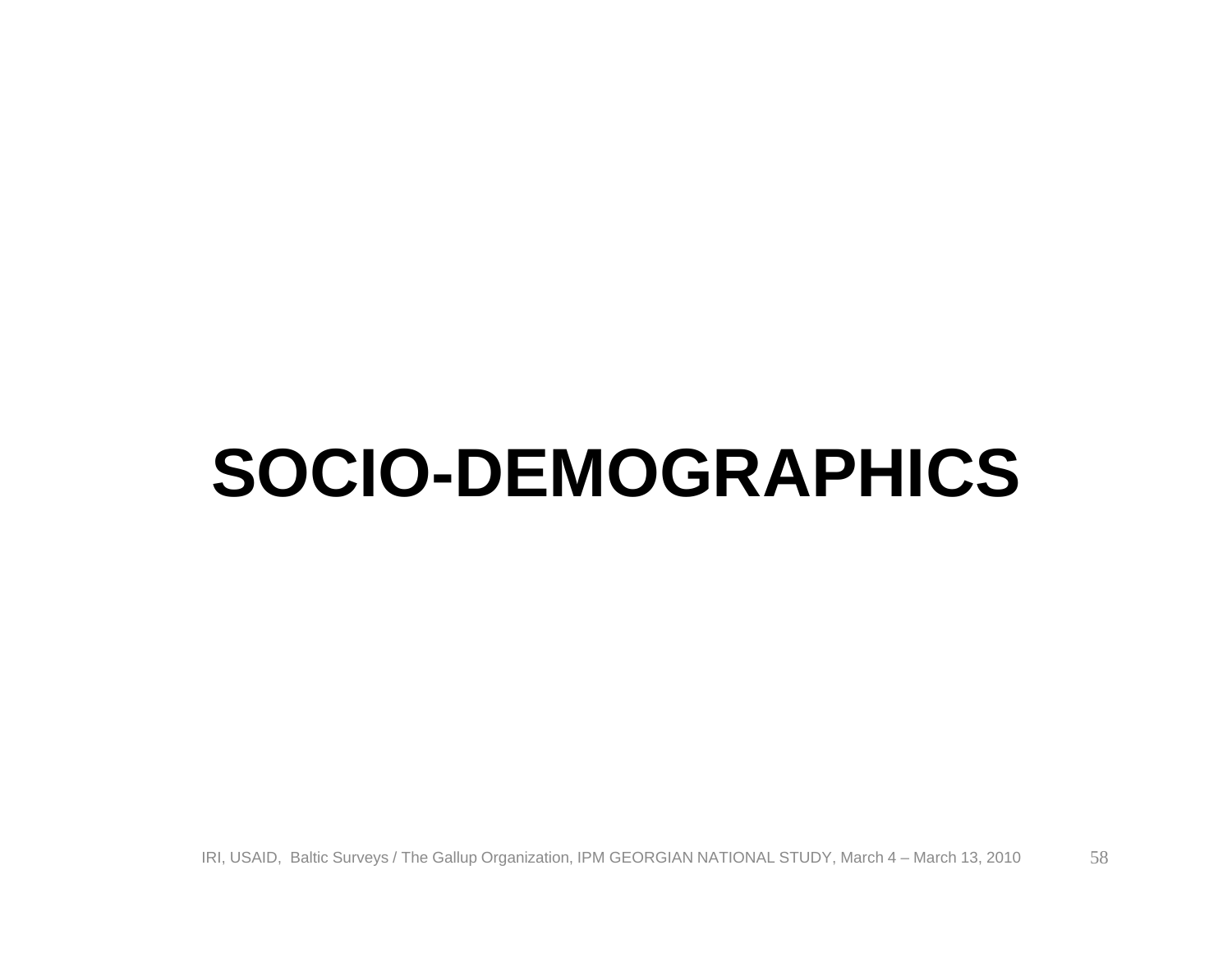#### **Gender**



**30-49 39%**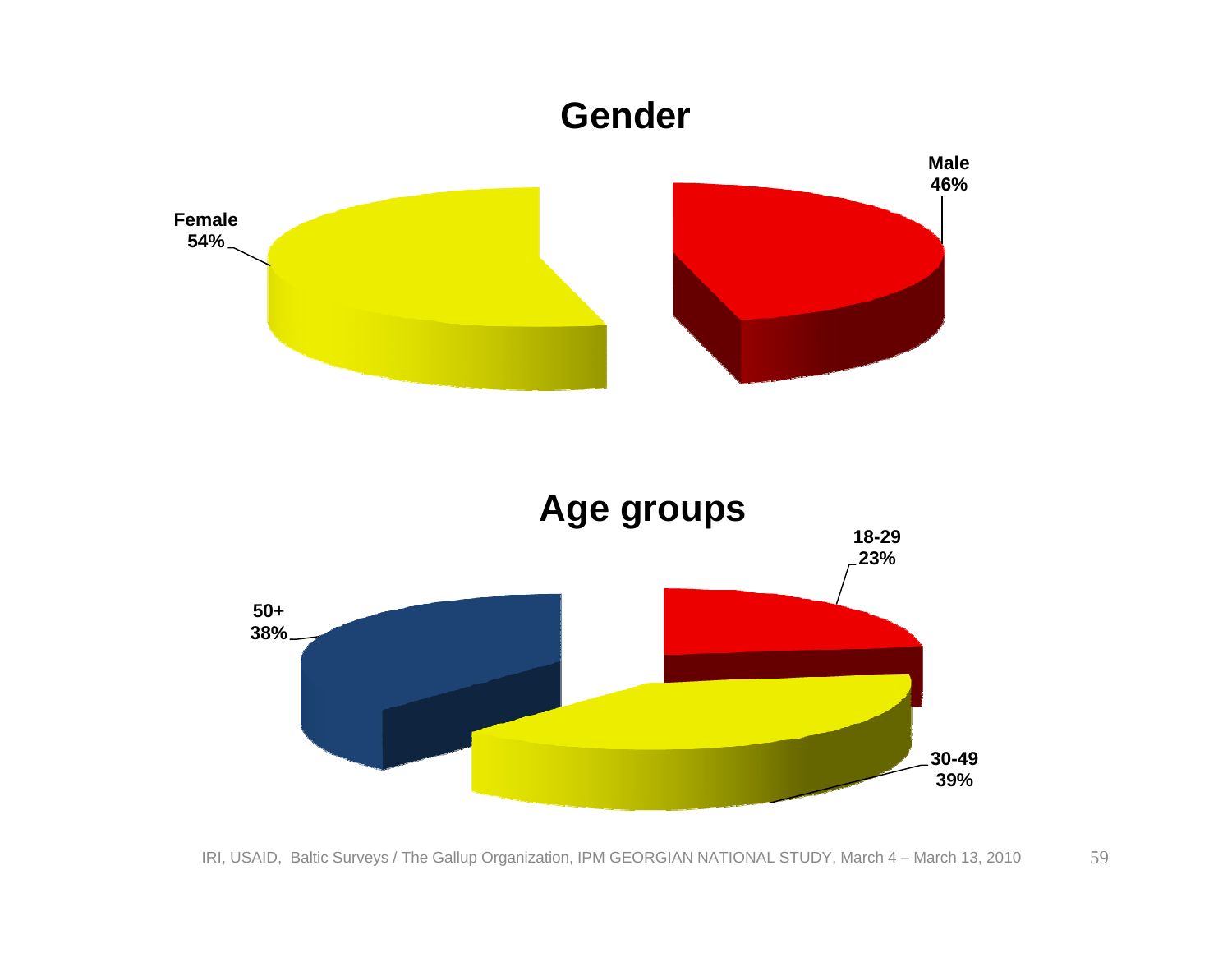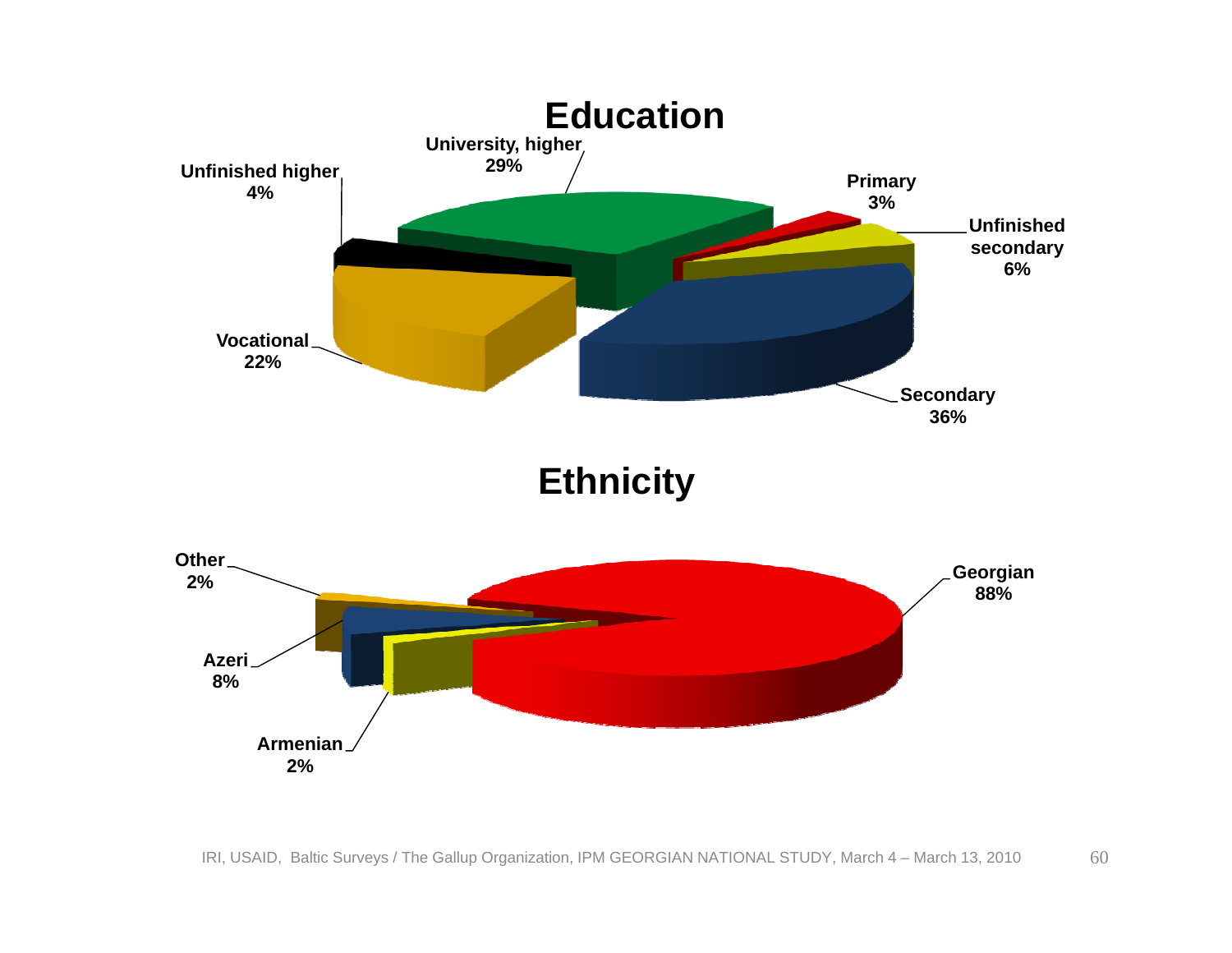